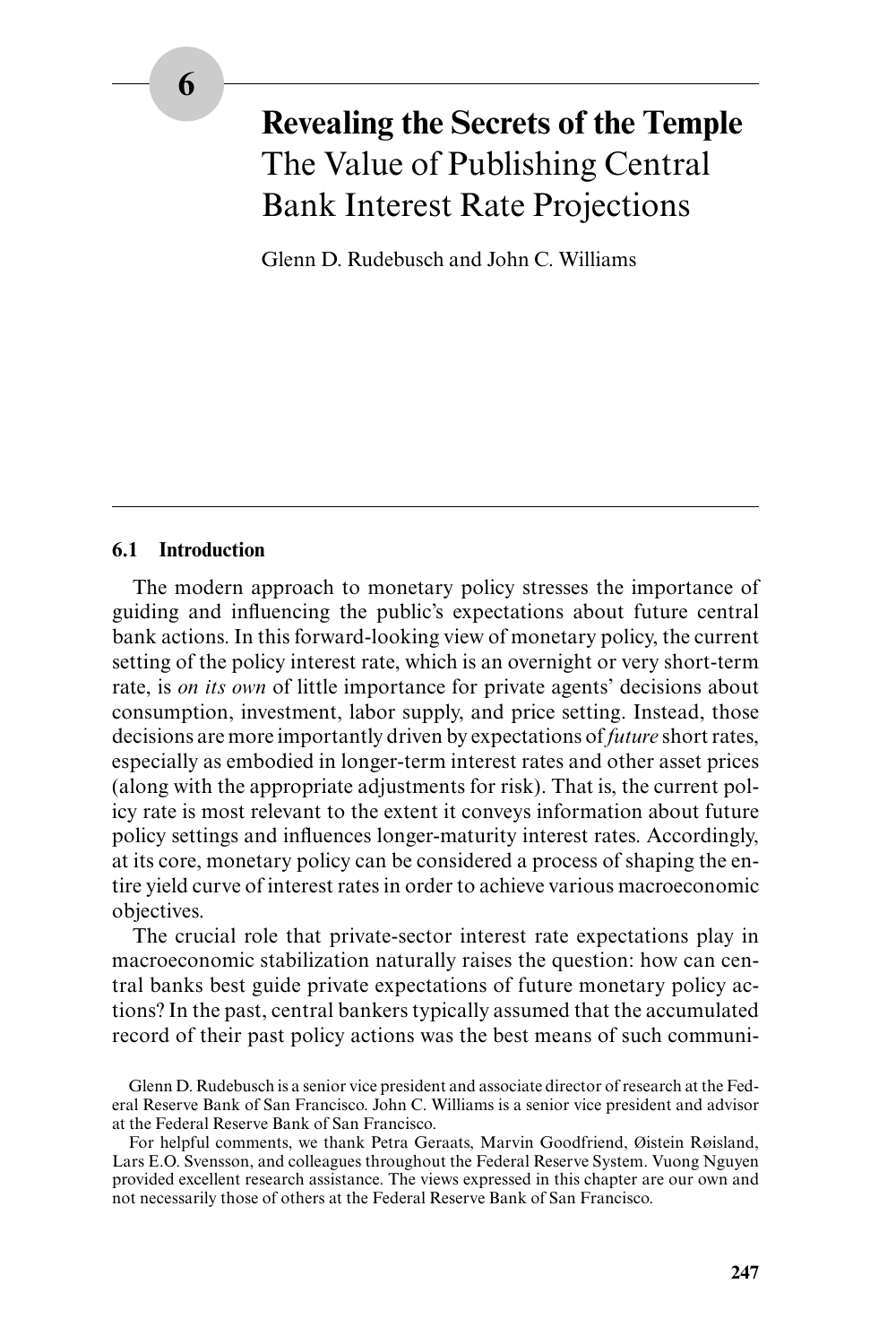cation. In this view, actions spoke louder than words, and private agents, by examining past policy behavior, could uncover a systematic policy pattern or rule that would be useful in predicting future policy actions. Recently, however, there is a new appreciation of the value of good communication as an accompaniment to good policy actions, and, as a result, some central banks have started to place more importance on signaling their intentions for future policy. In practice, much of this central bank signaling of future policy intentions is implicit or indirect—essentially, a process of suggesting the future policy path by revealing information other than the future policy path. For example, some inflation-targeting central banks provide descriptions of their macroeconomic models and objectives as well as their current assessments of the state of the economy, but it is left to the public to infer the future policy path that is consistent with this information. A common such communication strategy is to publish an economic projection that is based on the assumption that the policy interest rate will not change in the future from its current setting. Private agents must then compare this constant interest rate projection to the announced economic objectives in order to back out the actual expected policy rate path. For example, if, at some future date, the published constant interest rate inflation projection is higher (lower) than the inflation target, then, in general, private agents should infer that the policy rate is likely to increase (decrease). This implicit signaling procedure has been criticized for supplying a circuitous, vague, and potentially confusing expression of the central bank's actual views of the likely path of policy.<sup>1</sup> Despite these criticisms, a published constant interest rate economic projection remains a key component of many central bank communication strategies.

Implicit signaling remains widespread among central banks because nearly all of them are extremely reluctant to directly reveal their views on likely future policy actions. Indeed, one of the strongest central banking taboos is the prohibition against talking publicly about future interest rates (Faust and Leeper 2005). This taboo largely arises from the belief that financial markets would tend to interpret any central bank statements about the likely future path of policy as commitments to future action, as opposed to projections based on existing information and subject to considerable change. Thus, many central banks will at best only give indirect hints or use coded language about policy inclinations in order to retain a plausible deniability in case markets are disappointed as the future unfolds.

Although the expected future path of the policy rate remains a closely guarded secret at most central banks, a few have recently provided some direct signals to the public about their policy intentions. Notably, in 2003, the

<sup>1.</sup> For discussion and critiques of this communication strategy, see Rudebusch and Svensson (1999), Goodhart (2001), Leitemo (2003), Svensson (2005b), Faust and Leeper (2005), and Woodford (2005).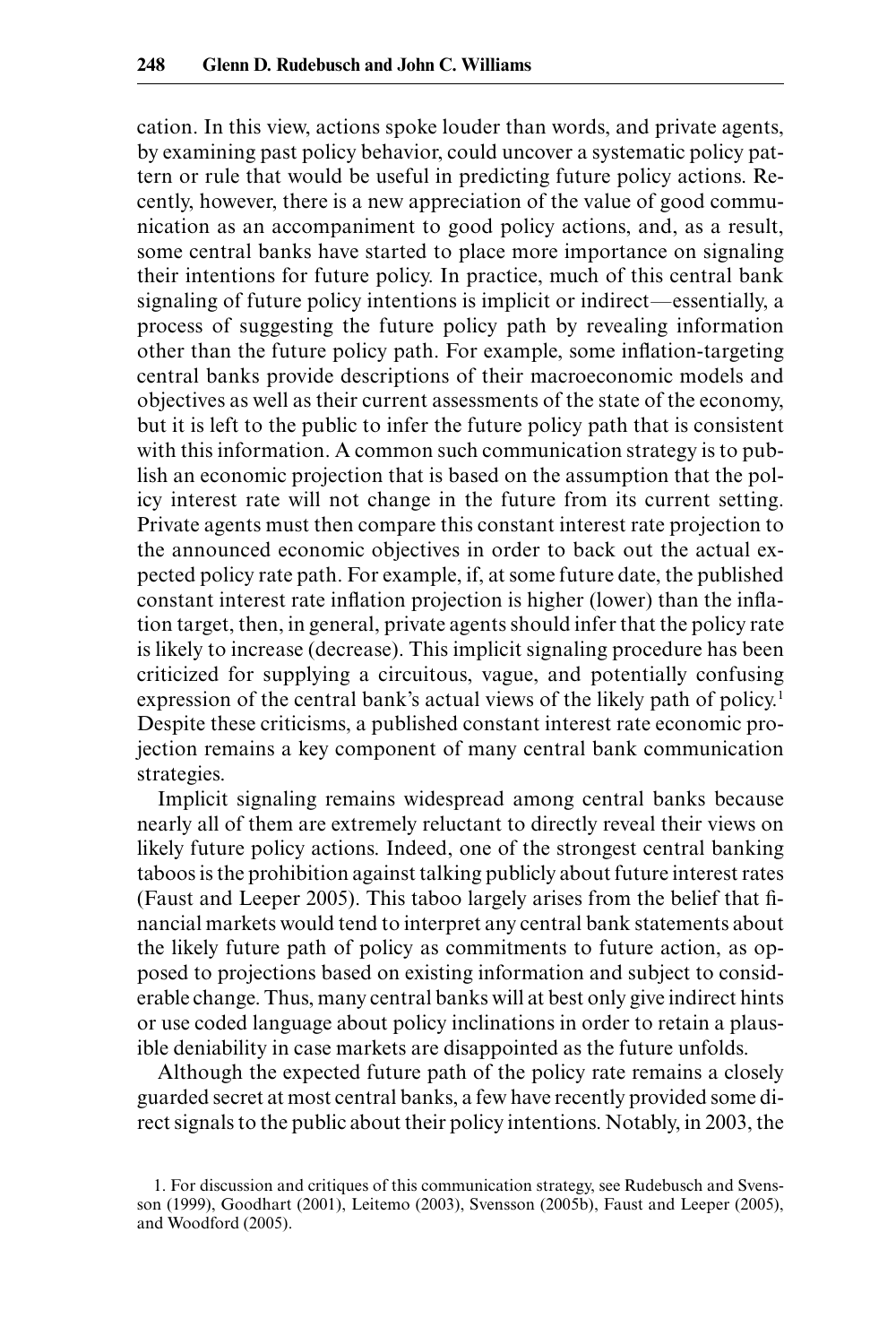U.S. Federal Reserve, or more specifically the Federal Open Market Committee (FOMC), started to issue statements commenting on the future path of its policy rate. These verbal forward-looking policy inclinations, including, for example, the famous phrase, "policy accommodation can be removed at a pace that is likely to be measured," have been considered in central banking circles unusually explicit statements about the future path of policy, even though the phrasing is far from unambiguous. A much bolder step than the FOMC's direct verbal signaling has been taken by the central banks of New Zealand and Norway (the RBNZ and the Norges Bank, respectively), which now publish *numerical* forecasts of the future path of the policy interest rate. These public quantitative policy rate projections represent a dramatic change from the past communication practices of central banks. However, while direct signaling of policy inclinations—whether verbal or quantitative—has been more prevalent in recent years, its future use remains quite contentious and uncertain. Indeed, as a practical matter, Federal Reserve Bank of St. Louis President William Poole (2005a) has stated that "the most important communications issue facing the FOMC currently is whether and how to continue to provide forward guidance on policy decisions."

More broadly, among central bank and academic researchers, there is an ongoing debate about the value of greater transparency and especially the provision of direct signals of the future interest rate path. There may be political benefits obtained from such transparency, such as greater accountability and legitimacy; however, the main argument in favor of directly communicating the central bank's view of the most likely future policy path is an economic one that is based on the benefits of sharing central bank information with private economic agents. As the current Federal Reserve Chairman Ben Bernanke (2004) has suggested, "FOMC communication can help inform the public's expectations of the future course of short-term interest rates, providing the Committee with increased influence over longer-term rates and hence a greater ability to achieve its macroeconomic objectives." This view is supported by research that argues that FOMC statements do affect financial markets and can alter expectations about the future course of policy (e.g., Kohn and Sack 2004; Bernanke, Reinhart, and Sack 2004; and Gürkaynak, Sack, and Swanson 2005a). However, the large research literature on transparency is only a partial buttress for this argument. The theoretical literature has obtained conflicting results on the value of transparency, depending on the exact details of the modeling specification.2 In addition, this literature has not focused on the issue of the effectiveness of explicit future policy signals for enhancing macroeco-

<sup>2.</sup> The literature on central bank transparency is summarized in Geraats (2002), Carpenter (2004), and Woodford (2005). As discussed in the following, a key dissent on the value of transparency is Morris and Shin (2002, 2005) who argue that, in certain circumstances, greater central bank transparency may lead to less private-sector information gathering and reduced welfare.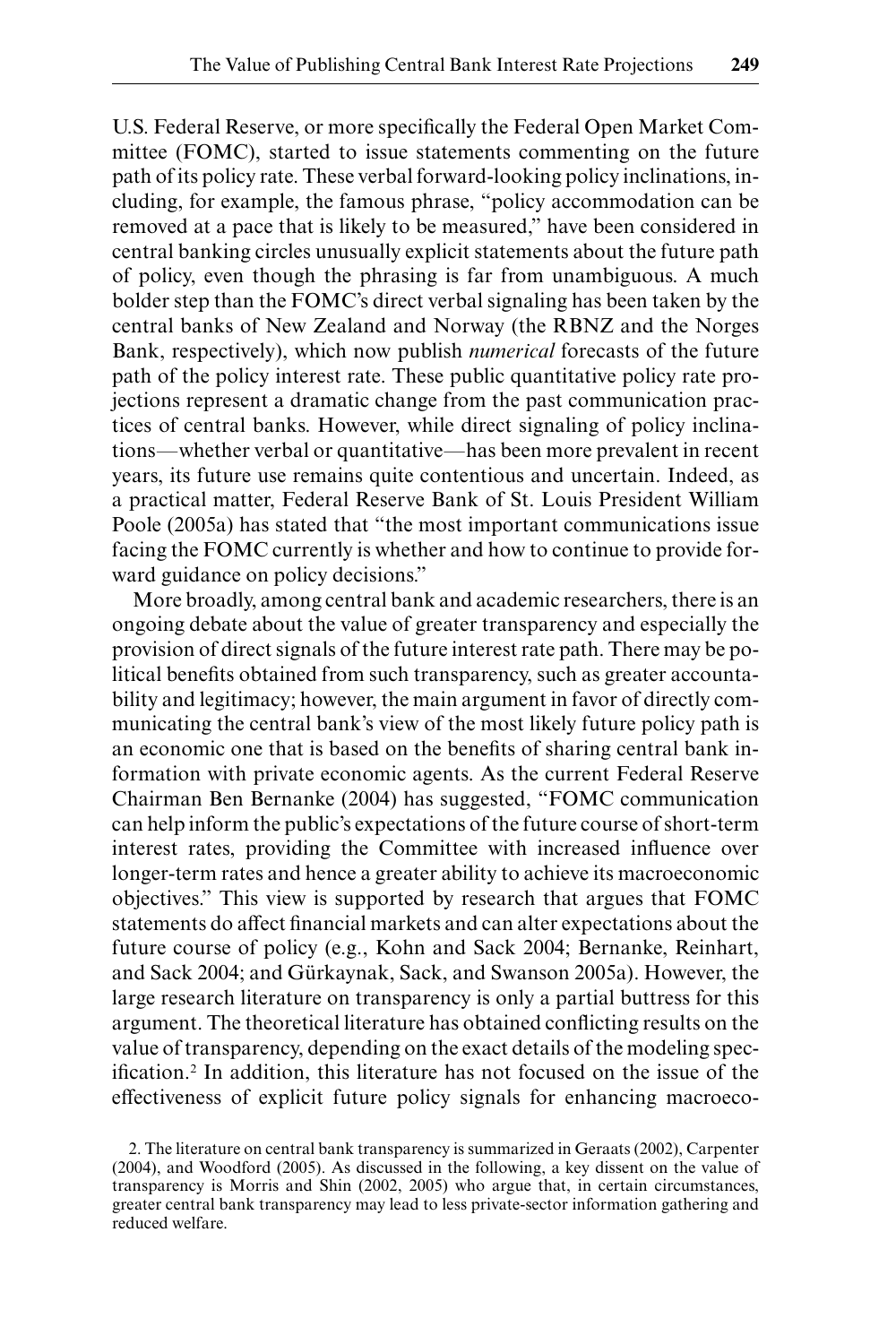nomic stabilization.3 In the next section, we describe in more detail the real-world direct signaling of policy inclinations by central banks and outline some of the arguments for and against such transparency.

The unresolved debate among central bankers and researchers about the value of the direct signaling of policy intentions provides the key motivation for our formal analysis. In sections 6.3 and 6.4, we examine the macroeconomic effects of direct revelation of a central bank's expectations about the future path of the policy rate in a small theoretical model in which private agents have imperfect information about the determination of monetary policy. In particular, we focus on an issue that has received relatively little attention in the literature, namely, the desirability of central bank transparency about the expected path of policy when the public is uncertain about the central bank's preferences and, therefore, the future path of policy. We show that publication of interest rate projections better aligns the expectations of the public and the central bank in the spirit of Bernanke's quote in the preceding. Thus, publishing interest rate projections facilitates the management of expectations and the yield curve. We then show that, under reasonable conditions, improving the alignment of expectations also helps the central bank better meet its goals, providing support for full central bank transparency.

#### **6.2 The Revelation of Policy Inclinations by Central Banks**

As background for our formal analysis of direct central bank signaling of the likely future path of the policy interest rate, it will be useful to describe briefly some actual instances of such central bank communication and consider the arguments that have been made for and against the provision of these signals.

#### 6.2.1 Recent Examples of Direct Policy Signaling by Central Banks

Some of the most intriguing direct signals of future policy inclinations have been contained in statements issued by the Federal Reserve following FOMC meetings, and it is useful to describe in detail some of this recent history. At times, the FOMC policy statements have provided direct verbal indications of the expected path of policy, which is quite unusual given the Fed's historical secrecy about the setting of the policy rate. Indeed, it was just over a decade ago, in July 1995, that the Fed first even announced a contemporaneous numerical level for the target federal funds rate.<sup>4</sup> An-

<sup>3.</sup> An important exception is Faust and Leeper (2005), who examine central bank interest rate projections. More generally, Svensson (1997) and Geraats (2005) discuss the value of central bank inflation and output forecasts.

<sup>4.</sup> The first policy announcement following an FOMC meeting occurred in February 1994 and only vaguely noted that "the FOMC decided to increase slightly the degree of pressure on reserve positions." In July 1995, the policy statement noted that the decrease in reserve pressures would also be reflected in "a 25 basis point decline in the federal funds rate." Rude-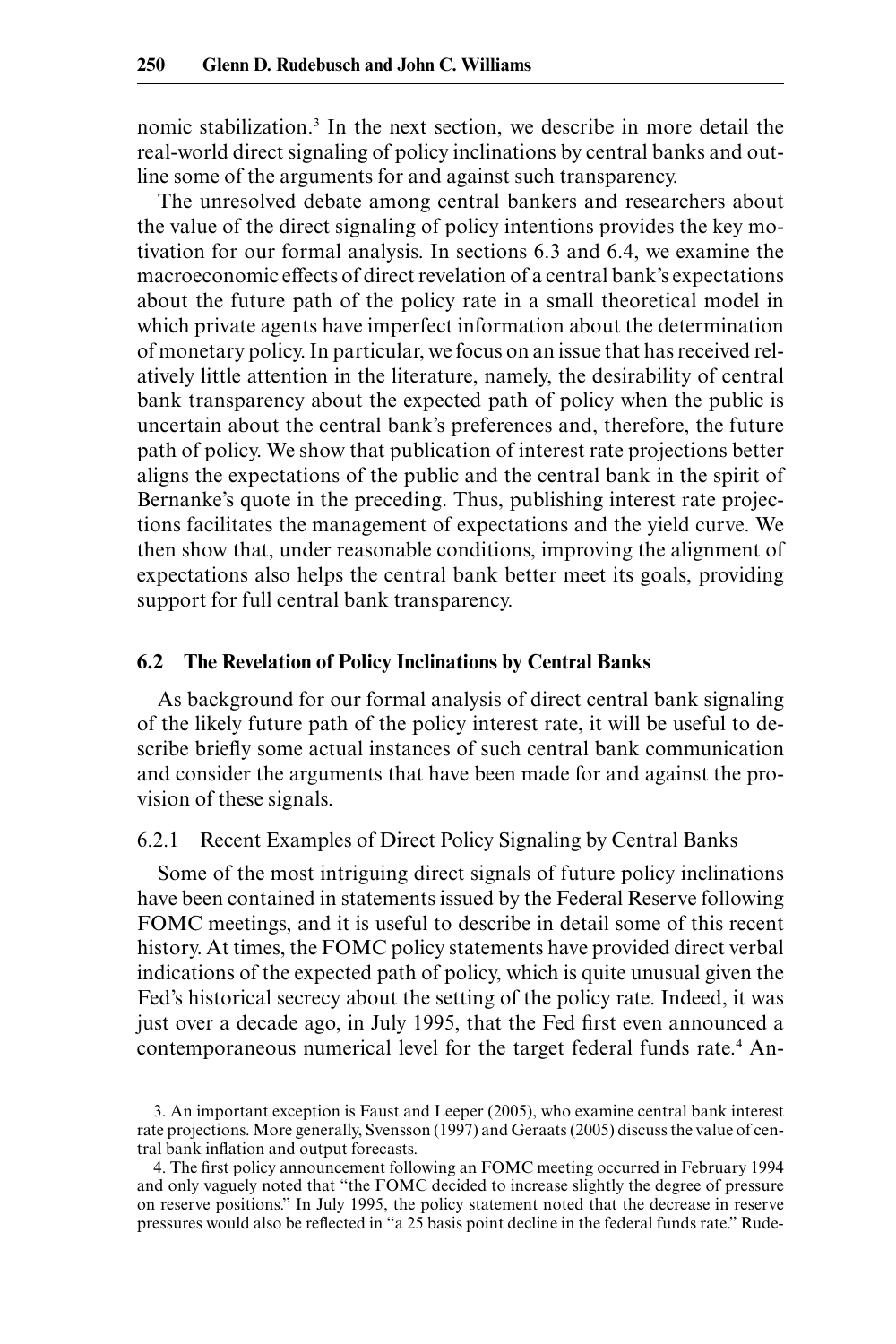other example of the Fed's reticence to reveal policy rate information is illustrated in its semiannual *Monetary Policy Report*. For over two decades, Fed policymakers have been surveyed internally about the economic outlook on a semiannual basis and have been asked to provide macroeconomic forecasts based on their individual views of an "appropriate" (presumably an optimal) future path for the policy interest rate.<sup>5</sup> The ranges and central tendencies of the resulting inflation, output, and unemployment forecasts are released to the public; however, the underlying conditioning policy paths are not published and, indeed, are not even collected from the survey participants. A similar secrecy applies to forecasts prepared by the staff of the Federal Reserve Board, which are distinct from the policymakers' own views. These detailed projections are circulated internally before each FOMC meeting in the so-called Greenbook and are made public with a five-year lag. Still, although over 100 economic series are projected, the underlying staff forecast for the policy rate (the federal funds rate) is not tabulated.<sup>6</sup>

In general, Fed policymakers' views on the future policy path have been so closely guarded that they were only rarely even discussed internally. One exception occurred from 1983 to 1999, when the FOMC voted not only on the current setting of the policy interest rate but also on the expected direction of future changes in the stance of policy over the very near term strictly speaking, over the "intermeeting period," the approximately sixweek interval until the next meeting.<sup>7</sup> These future policy inclinations were known as the policy "tilt" or "bias." An "asymmetric bias" meant that the FOMC judged that a policy move in one direction was more likely than in the other, while a "symmetric" judgment meant that the next policy move was equally likely to be up or down. Information about the policy bias was contained in the operational instructions or "domestic policy directive" sent to the trading desk at the New York Fed. Before May 1999, each directive was only released to the public after the next FOMC meeting, so, when released, the directive was, strictly speaking, outdated and of limited use to markets.<sup>8</sup> Following the FOMC meeting in May 1999, as well as af-

busch (1995) described some of the difficulties in inferring even the ex post level of the federal funds rate target before 1994. Of course, changes in the discount rate, which is an administered interest rate, have always been announced.

<sup>5.</sup> These economic forecasts are summarized in the Fed's *Monetary Policy Report* to Congress, which was originally required by the Full Employment and Balanced Growth Act of 1978.

<sup>6.</sup> Similarly, the research staff of the Federal Reserve Bank of San Francisco frequently publish their forecasts for various economic series but never for the federal funds rate.

<sup>7.</sup> Especially in the 1990s, the relevant horizon was often interpreted as a longer period, which, as noted in the following, led to some confusion. Thornton and Wheelock (2000) provide a fascinating history of the policy bias and its interpretation.

<sup>8.</sup> The secrecy of the directive was the subject of a famous Freedom of Information complaint that came before the U.S. Supreme Court. As described by Goodfriend (1986, p 71), one of the reasons given defending the need for the secrecy of the directive was, "The FOMC does not wish to precommit its future policy actions and current disclosure of the directive would tend to precommit the FOMC."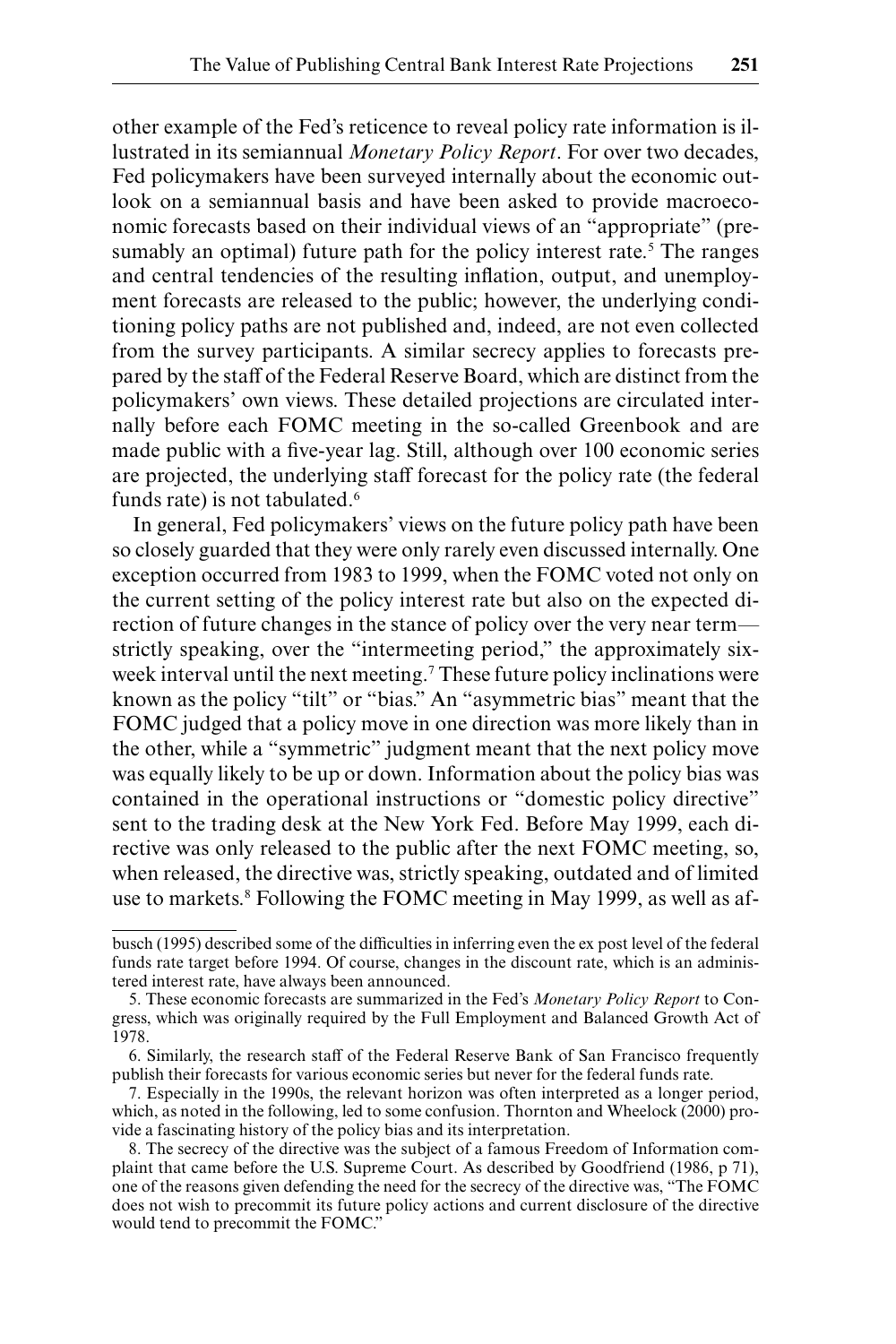ter the subsequent five meetings that year, the post-meeting policy statement explicitly announced the expected future direction of policy as contained in the directive. The relevant forward-looking language from these 1999 statements is shown in the first several rows of table 6.1. For example, after the October 5, 1999, meeting, the policy statement noted that "the Committee adopted a directive that was biased toward a possible firming of policy going forward."

The Fed's first attempt at directly signaling the direction of future policy in 1999 was, in some sense, a straightforward and logical extension of the earlier transparency about the contemporaneous policy setting that was initiated in July 1995. Essentially, because the FOMC had been voting on both the current policy setting and a future policy inclination, it seemed natural to communicate both pieces of information to the public. At the FOMC meeting on July 1, 1998 (based on now-public transcripts), Donald L. Kohn, who was then a Fed research director, noted that an important rationale for releasing the directive stemmed "from a desire at times to warn markets that a change might be forthcoming in order to reduce the odds on an overreaction because of the surprise when policy tightening or easing actually occurred." Any such ability to shape market expectations of future policy by using the policy statement would seem to be quite attractive.

After the fact, however, the Fed policymakers were not pleased with the market reactions to the policy statements in 1999, and there was anguished discussion in FOMC meetings that year about the apparent confused reactions in financial markets to the release of the forward-looking language. At the start of 2000, given the FOMC's unhappiness with market responses, the direct signals of policy inclinations were replaced by implicit ones, specifically statements about the "balance of risks" to achieving the Fed's economic objectives. The formulaic balance of risks language in the policy statement went as follows, with only one of the three sets of alternative bracketed words to be used depending on the circumstances: "Against the background of its long-run goals of price stability and sustainable economic growth and of the information currently available, the Committee believes that the risks are [balanced with respect to prospects for both goals][weighted mainly toward conditions that may generate heightened inflation pressures][weighted mainly toward conditions that may generate economic weakness] in the foreseeable future" (Federal Reserve Board 2000, 2). Of course, the three alternative balance of risks options could be roughly mapped into the three earlier policy bias options of higher, unchanged, or lower future rates; however, the looser linkage obtained by avoiding any references to future policy actions appeared important. Fed Governor Laurence H. Meyer described the motivation for the balance of risks language at the December 21, 1999, FOMC meeting: "The majority [in the FOMC] also wants to change the language to focus on the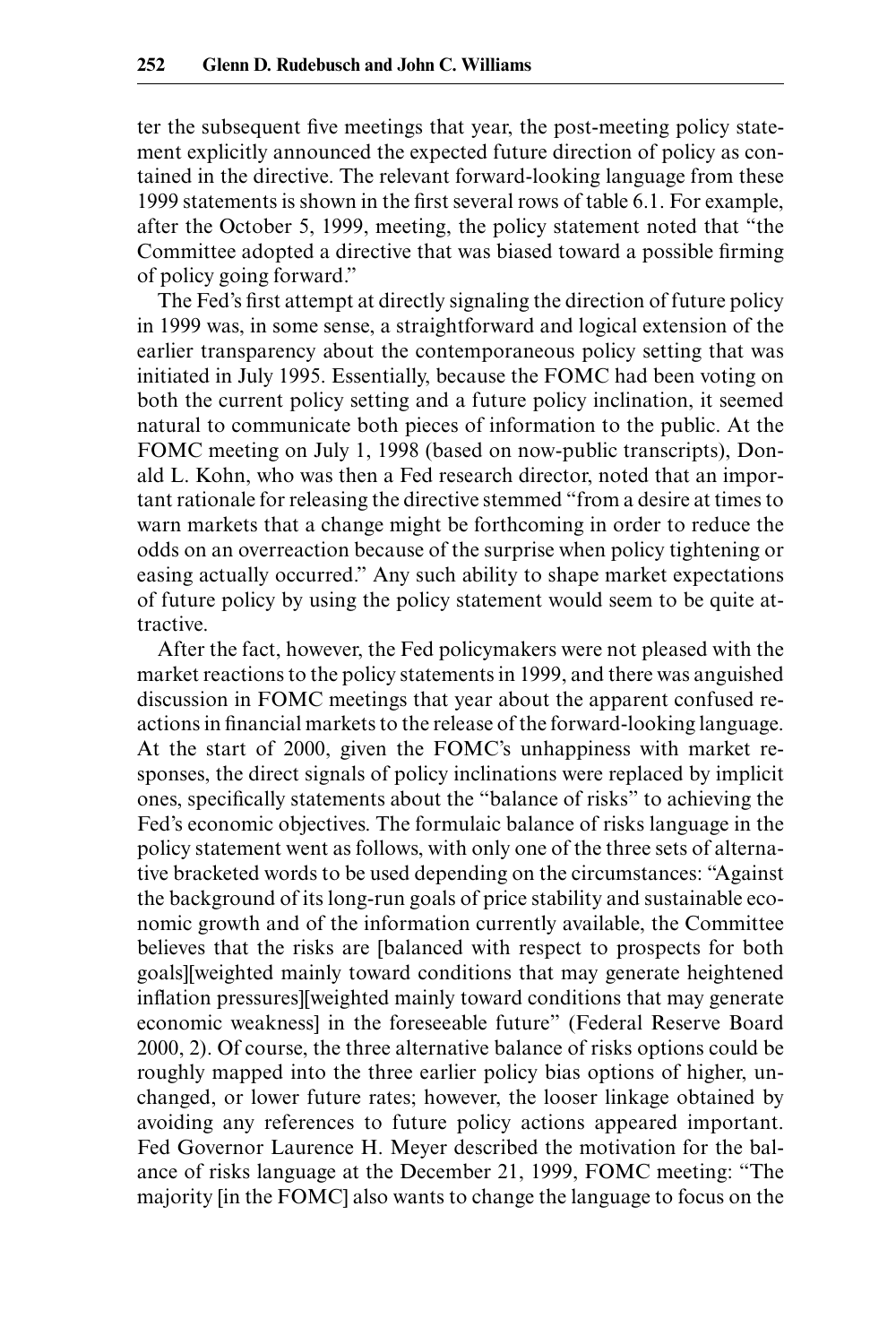| $m$ meetings (an FOIVIC meetings from 1914) 1999 to June 2000) |               |                                                                                                                                                                                                                                                                                              |  |  |  |
|----------------------------------------------------------------|---------------|----------------------------------------------------------------------------------------------------------------------------------------------------------------------------------------------------------------------------------------------------------------------------------------------|--|--|--|
| Date of<br>meeting                                             | Funds<br>rate | Forward-looking language<br>in FOMC policy statement                                                                                                                                                                                                                                         |  |  |  |
| 05/18/1999                                                     | 4.75          | " the Committee was concerned about the potential for a<br>buildup of inflationary imbalances that could undermine the<br>favorable performance of the economy and therefore adopted a<br>directive that is tilted toward the possibility of a firming in the<br>stance of monetary policy." |  |  |  |
| 06/30/1999                                                     | 5.00          | " the FOMC has chosen to adopt a directive that includes no<br>predilection about near-term policy action."                                                                                                                                                                                  |  |  |  |
| 08/24/1999                                                     | 5.25          | " the directive the Federal Open Market Committee adopted is<br>symmetrical with regard to the outlook for policy over the near<br>term."                                                                                                                                                    |  |  |  |
| 10/05/1999                                                     | 5.25          | "the Committee adopted a directive that was biased toward<br>a possible firming of policy going forward. Committee members<br>emphasized that such a directive did not signify a commitment to<br>near-term action."                                                                         |  |  |  |
| 11/16/1999                                                     | 5.50          | "the directive the Federal Open Market Committee adopted is<br>symmetrical with regard to the outlook for policy over the near<br>term."                                                                                                                                                     |  |  |  |
| 12/21/1999                                                     | 5.50          | " the Committee decided to adopt a symmetric directive in<br>order to indicate that the focus of policy in the intermeeting<br>period must be ensuring a smooth transition into the Year 2000."                                                                                              |  |  |  |
| 02/02/2000                                                     | 5.75          | "the Committee believes the risks are weighted mainly toward<br>conditions that may generate heightened inflation pressures in<br>the foreseeable future."                                                                                                                                   |  |  |  |
| 03/21/2000                                                     | 6.00          | Same as 02/02/2000.                                                                                                                                                                                                                                                                          |  |  |  |
| 05/16/2000                                                     | 6.50          | Same as 02/02/2000.                                                                                                                                                                                                                                                                          |  |  |  |
| 06/28/2000                                                     | 6.50          | Same as 02/02/2000.                                                                                                                                                                                                                                                                          |  |  |  |
| 08/22/2000                                                     | 6.50          | Same as 02/02/2000.                                                                                                                                                                                                                                                                          |  |  |  |
| 10/03/2000                                                     | 6.50          | Same as 02/02/2000.                                                                                                                                                                                                                                                                          |  |  |  |
| 11/15/2000                                                     | 6.50          | Same as 02/02/2000.                                                                                                                                                                                                                                                                          |  |  |  |
| 12/19/2000                                                     | 6.50          | "the Committee consequently believes the risks are weighted                                                                                                                                                                                                                                  |  |  |  |
|                                                                |               | mainly toward conditions that may generate economic weakness                                                                                                                                                                                                                                 |  |  |  |
|                                                                |               | in the foreseeable future."                                                                                                                                                                                                                                                                  |  |  |  |
| 01/03/2001                                                     | 6.50          | Same as 12/19/2000.                                                                                                                                                                                                                                                                          |  |  |  |
| 01/31/2001                                                     | 5.50          | Same as 12/19/2000.                                                                                                                                                                                                                                                                          |  |  |  |
| 03/20/2001                                                     | 5.00          | Same as 12/19/2000.                                                                                                                                                                                                                                                                          |  |  |  |
| 04/18/2001                                                     | 4.50          | Same as 12/19/2000.                                                                                                                                                                                                                                                                          |  |  |  |
| 05/15/2001                                                     | 4.00          | Same as 12/19/2000.                                                                                                                                                                                                                                                                          |  |  |  |
| 06/27/2001                                                     | 3.75          | Same as 12/19/2000.                                                                                                                                                                                                                                                                          |  |  |  |
| 08/21/2001                                                     | 3.50          | Same as 12/19/2000.                                                                                                                                                                                                                                                                          |  |  |  |
| 09/17/2001                                                     | 3.00          | Same as $12/19/2000$ .                                                                                                                                                                                                                                                                       |  |  |  |
| 10/02/2001                                                     | 2.50          | Same as 12/19/2000.                                                                                                                                                                                                                                                                          |  |  |  |
| 11/06/2001                                                     | 2.00          | Same as 12/19/2000.                                                                                                                                                                                                                                                                          |  |  |  |
| 12/11/2001                                                     | 1.75          | Same as 12/19/2000.                                                                                                                                                                                                                                                                          |  |  |  |
| 01/30/2002                                                     | 1.75          | Same as 12/19/2000.                                                                                                                                                                                                                                                                          |  |  |  |
| 03/19/2002                                                     | 1.75          | " the Committee believes that, for the foreseeable future,  the<br>risks are balanced with respect to the prospects for both goals."                                                                                                                                                         |  |  |  |
| 05/07/2002                                                     | 1.75          | Same as 03/19/2002.                                                                                                                                                                                                                                                                          |  |  |  |

| Table 6.1 | Forward-looking language in policy statements issued after FOMC |
|-----------|-----------------------------------------------------------------|
|           | meetings (all FOMC meetings from May 1999 to June 2006)         |

(*continued* )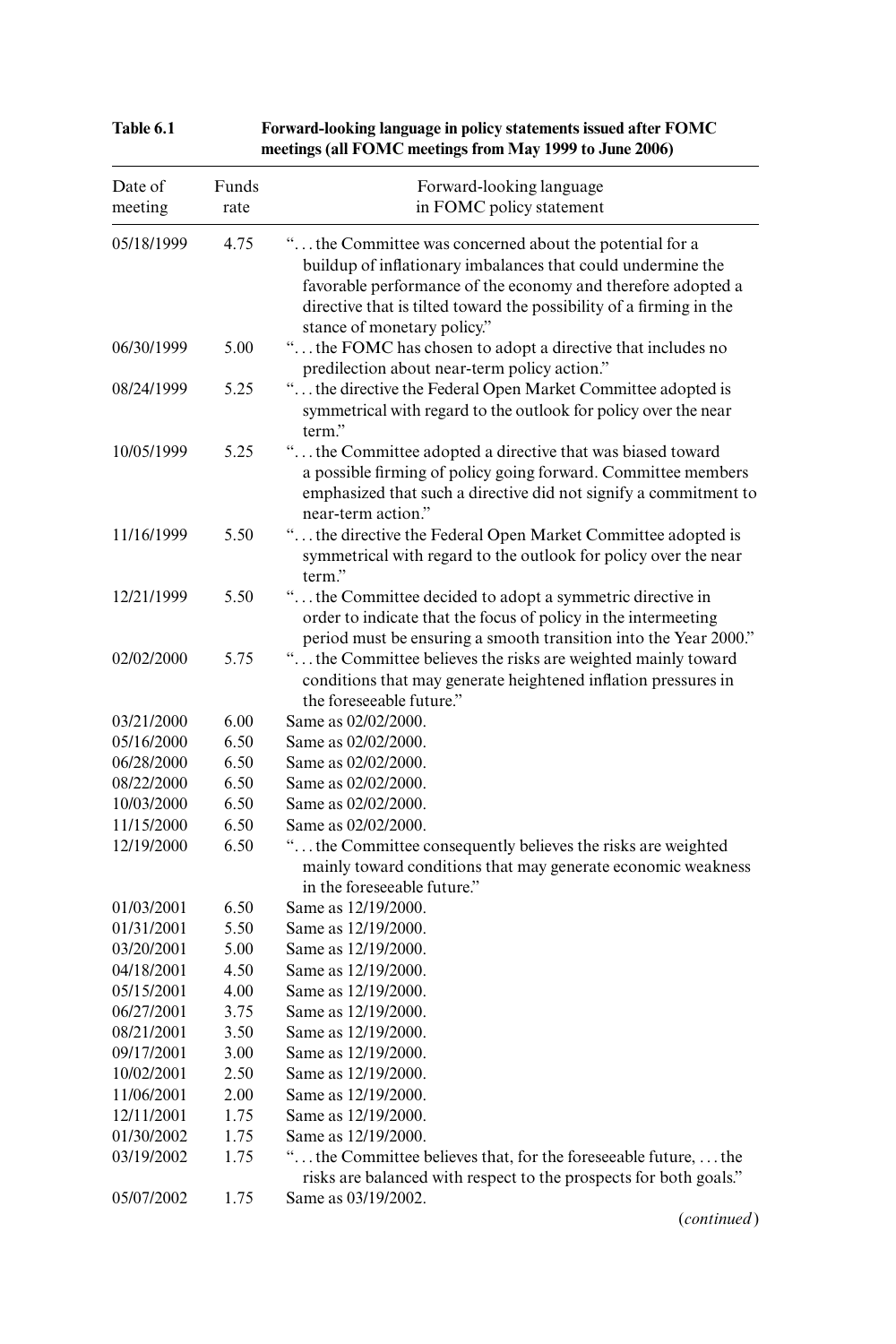| Table 6.1                | (continued) |                                                                           |
|--------------------------|-------------|---------------------------------------------------------------------------|
| Date of                  | Funds       | Forward-looking language                                                  |
| meeting                  | rate        | in FOMC policy statement                                                  |
| 06/26/2002               | 1.75        | Same as 03/19/2002.                                                       |
| 08/13/2002               | 1.75        | "the Committee believes that, for the foreseeable future,  the            |
|                          |             | risks are weighted mainly toward conditions that may generate             |
|                          |             | economic weakness."                                                       |
| 09/24/2002               | 1.75        | Same as 08/13/2002.                                                       |
| 11/06/2002               | 1.25        | " the Committee believes that  the risks are balanced with                |
|                          |             | respect to the prospects for both goals for the foreseeable future."      |
| 12/10/2002               | 1.25        | Same as 11/06/2002.                                                       |
| 01/29/2003               | 1.25        | Same as 11/06/2002.                                                       |
| 03/18/2003               | 1.25        | "In light of the unusually large uncertainties clouding the               |
|                          |             | geopolitical situation the Committee does not believe it can              |
|                          |             | usefully characterize the current balance of risks"                       |
| 05/06/2003               | 1.25        | " the Committee perceives that over the next few quarters the             |
|                          |             | upside and downside risks to the attainment of sustainable                |
|                          |             | growth are roughly equal. In contrast, over the same period, the          |
|                          |             | probability of an unwelcome substantial fall in inflation, though         |
|                          |             | minor, exceeds that of a pickup in inflation from its already low         |
|                          |             | level. The Committee believes that, taken together, the balance of        |
|                          |             | risks to achieving its goals is weighted toward weakness over the         |
|                          |             | foreseeable future."                                                      |
| 06/25/2003               | 1.00        | Similar to 05/06/2003.                                                    |
| 08/12/2003               | 1.00        | " the Committee believes that policy accommodation can be                 |
|                          |             | maintained for a considerable period."                                    |
| 09/16/2003               | 1.00        | Same as 08/12/2003.                                                       |
| 10/28/2003               | 1.00        | Same as 08/12/2003.                                                       |
| 12/09/2003               | 1.00        | Same as 08/12/2003.                                                       |
| 01/28/2004               | 1.00        | "With inflation quite low and resource use slack, the Committee           |
|                          |             | believes that it can be patient in removing its policy<br>accommodation." |
|                          | 1.00        | Same as 01/28/2004.                                                       |
| 03/16/2004<br>05/04/2004 | 1.00        | " the Committee believes that policy accommodation can be                 |
|                          |             | removed at a pace that is likely to be measured."                         |
| 06/30/2004               | 1.25        | Same as 05/04/2004.                                                       |
| 08/10/2004               | 1.50        | Same as 05/04/2004.                                                       |
| 09/21/2004               | 1.75        | Same as 05/04/2004.                                                       |
| 11/10/2004               | 2.00        | Same as 05/04/2004.                                                       |
| 12/14/2004               | 2.25        | Same as 05/04/2004.                                                       |
| 02/02/2005               | 2.50        | Same as 05/04/2004.                                                       |
| 03/22/2005               | 2.75        | Same as 05/04/2004.                                                       |
| 05/03/2005               | 3.00        | Same as 05/04/2004.                                                       |
| 06/30/2005               | 3.25        | Same as 05/04/2004.                                                       |
| 08/09/2005               | 3.50        | Same as 05/04/2004.                                                       |
| 09/20/2005               | 3.75        | Same as 05/04/2004.                                                       |
| 11/01/2005               | 4.00        | Same as 05/04/2004.                                                       |
| 12/13/2005               | 4.25        | "The Committee judges that some further policy firming is                 |
|                          |             | likely to be needed to keep the risks to the attainment of both           |
|                          |             | sustainable economic growth and price stability roughly in                |
|                          |             | balance."                                                                 |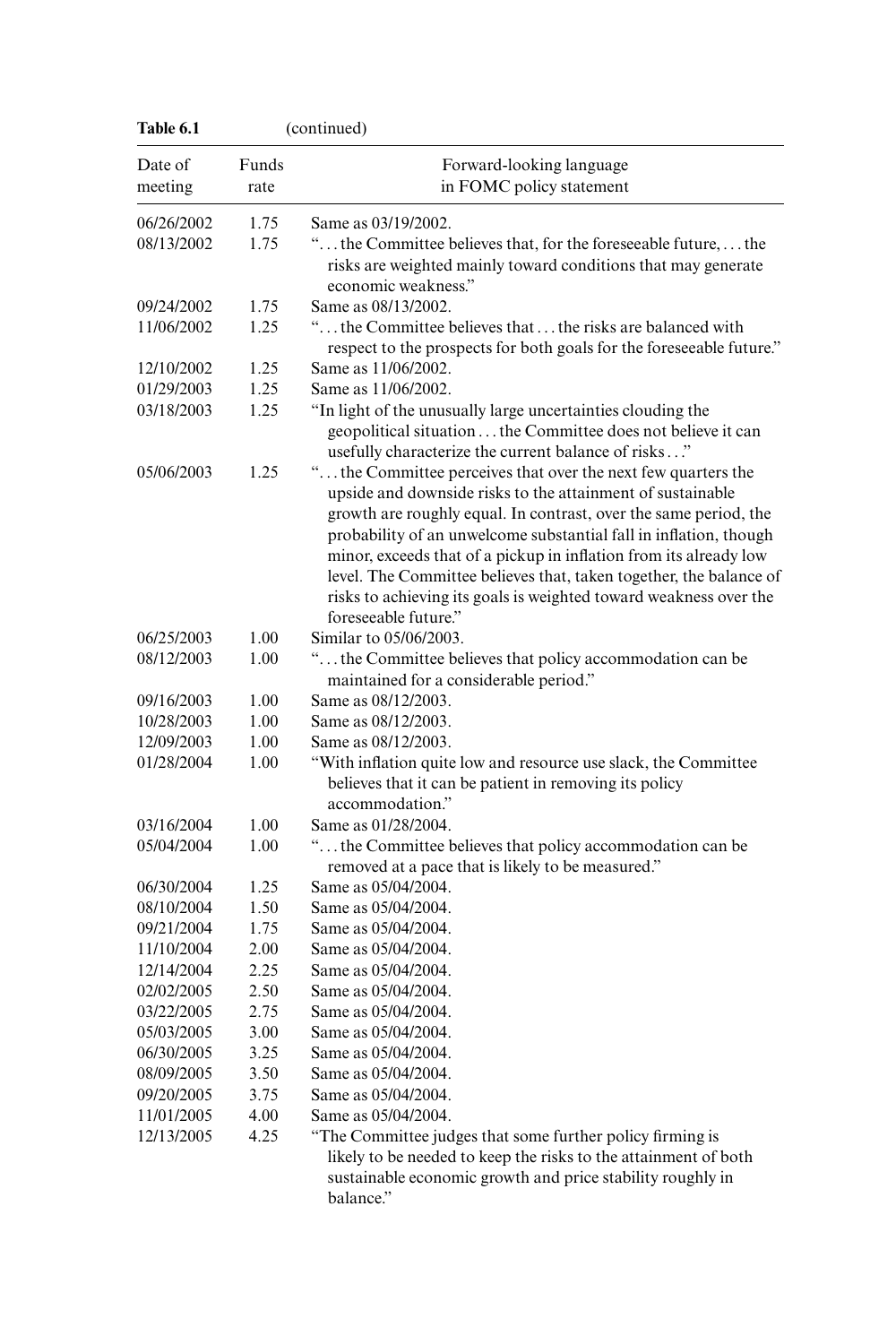| Table 6.1<br>Date of<br>meeting |               | (continued)                                                                                                                                                                                   |
|---------------------------------|---------------|-----------------------------------------------------------------------------------------------------------------------------------------------------------------------------------------------|
|                                 | Funds<br>rate | Forward-looking language<br>in FOMC policy statement                                                                                                                                          |
| 01/31/2006                      | 4.50          | "The Committee judges that some further policy firming may be."<br>needed to keep the risks to the attainment of both sustainable<br>economic growth and price stability roughly in balance." |
| 03/28/2006                      | 4.75          | Same as 01/31/2006                                                                                                                                                                            |
| 05/10/2006                      | 5.00          | "The Committee judges that some further policy firming may"<br>yet be needed to address inflation risks"                                                                                      |
| 06/29/2006                      | 525           | " the Committee judges that some inflation risks remain."                                                                                                                                     |

*Notes:* The date of each FOMC meeting or conference call (or the second day of a two-day meeting) is given along with the intended target level of the federal funds rate prevailing after the meeting and the salient forward-looking language in the postmeeting statement about the future policy inclination or the balance of economic risks.

balance of risks in the forecast in order to detach it from an explicit reference to policy." Indeed, at that meeting, there was a general agreement among the participants at the FOMC meeting to reestablish the taboo against any direct forward-looking signals about policy.

In the event, the implicit balance of risks language was also an imperfect and short-lived alternative. Its tight formulaic corset of a choice between "heightened inflation pressures" and "economic weakness" was not able to capture the Committee's worries in 2003 about a disinflationary economic slowdown and the possibility of inflation falling too low. Instead, the FOMC again decided that a direct statement about its future policy inclinations could be a useful means to guide market expectations. Therefore, as shown in table 6.1, in August 2003, the FOMC introduced the following language into its public statement: "the Committee believes that policy accommodation can be maintained for a considerable period" (Federal Reserve Board 2003). This was a direct, though not unambiguous, indication that the FOMC anticipated that the policy interest rate could be kept low for some time. The balance of risks language also remained in the statement in various forms, but it was essentially trumped by the direct forwardlooking language. This initial direct signal was followed by "the Committee believes that it can be patient in removing its policy accommodation" in January 2004, and by "policy accommodation can be removed at a pace that is likely to be measured" in May 2004, and by "some further policy firming is likely to be needed" in December 2005, and by "further policy firming may be needed" in January 2006. Kohn (2005), as a member of the FOMC, described the underlying reasoning behind this return to an explicit signal of future policy:

The unusual situation at that time [in 2003] shifted our assessment of the balance of costs and benefits in favor of a public statement about our ex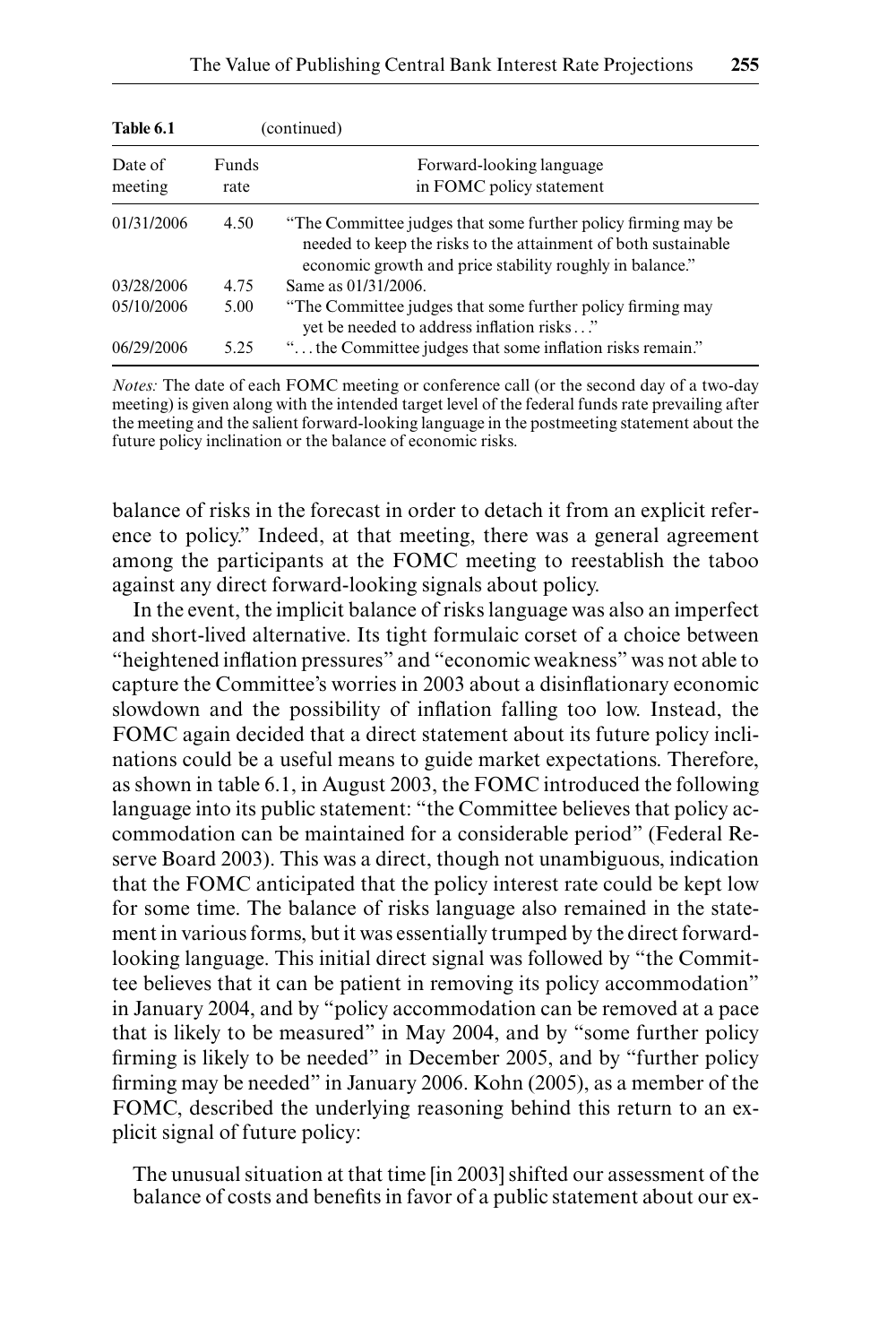pectations for the near-term path of policy. Markets appeared to be anticipating that inflation would pick up soon after the expansion gained traction, and therefore that interest rates would rise fairly steeply. This expectation was contrary to our own outlook. We saw economic slack and rapid productivity growth keeping inflation down for some time. Our expectations about policy also took account of the fact that the level of inflation was already low—lower than it had been for several decades. We thought that our reaction to a strengthening economy would be somewhat different this time than it had been in many past economic expansions and unlike what the markets seemed to anticipate.

Furthermore, unlike in 1999, the direct verbal policy signaling begun by the Fed in 2003 was viewed by many to have been useful in guiding financial markets (as discussed in the following). However, as noted in the introduction, its continued future use remains open to debate. Indeed, direct interest rate guidance was removed from the policy statement released after the FOMC meeting on June 29, 2006—the last entry in table 6.1. At that meeting, the Fed returned to an indirect indication of future policy inclinations by noting that "some inflation risks remain."

A few other central banks have also provided direct verbal signals about their future policy inclinations.9 For example, in 1999, the Bank of Japan lowered its policy interest rate to zero and announced its intention to maintain the zero rate "until deflationary concerns are dispelled." This verbal signal to the public that the Bank of Japan would maintain a zero policy rate into the future—conditional on continued price deflation—was a key element of what was known as the "zero interest rate policy" and later as "quantitative easing." This signal, which tried to persuade financial market participants to lower their expectations of future short rates and, hence, lower long rates, was part of an attempt to stimulate the economy and escape from deflation. Just as in the United States, however, the continued future use of such direct signals appears in doubt. (See Bernanke, Reinhart, and Sack 2004; Oda and Ueda 2005.)

In contrast to the signals given in the United States and Japan, which were verbal and appeared to be transitory responses to special circumstances, two central banks—the RBNZ and the Norges Bank—have been providing quantitative and ongoing guidance on the future policy rate path.10 Indeed, the RBNZ has provided numerical policy interest rate projections that reflect the policymaker's views to the public since 1997 (Archer 2005). For example, figure 6.1, which is from the March 2006 RBNZ *Monetary Policy Statement*, contrasts the RBNZ's expected path for future policy over the next two years with the path expected by finan-

<sup>9.</sup> In 2006, the Bank of Canada telegraphed its intentions in policy statements that noted "some modest further increase in the policy interest rate may be required to keep aggregate supply and demand in balance and inflation on target over the medium term."

<sup>10.</sup> The Central Bank of Colombia also published quantitative interest rate forecasts in four inflation reports from December 2003 to September 2004.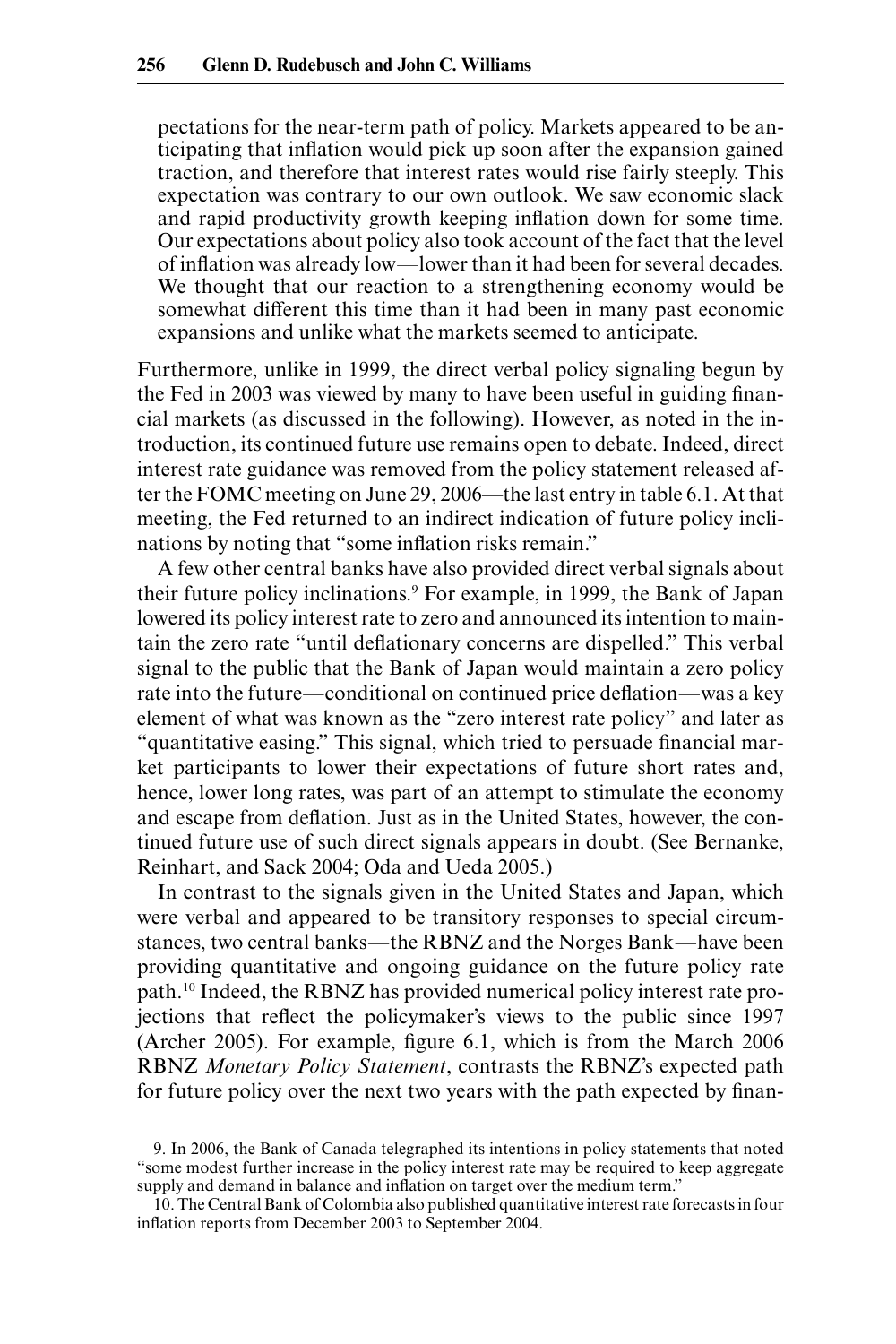

#### **Fig. 6.1 RBNZ projection of short-term interest rate**

*Note:* The solid line shows the historical data and the RBNZ's March 2006 baseline projection for the ninety-day interest rate (which is closely linked to the official policy interest rate). The dashed line shows expected rates in financial markets.

*Source:* RBNZ March 2006 *Monetary Policy Statement,* figure 2.6.

cial markets.11 In this *Statement*, the Governor of the RBNZ describes the expected policy path as follows:

As long as these inflation risks remain under control, we do not expect to raise interest rates again in this cycle. However given the time that it will take to bring inflation back towards the mid-point of the [inflation] target band, we do not expect to be in a position to ease policy this year. Any earlier easing would require a more rapid reduction in domestic inflation pressures than the substantial slowing already assumed in our projections. (Reserve Bank of New Zealand 2006, 2)

All in all, the RBNZ *Monetary Policy Statement* provides a remarkably clear judgment on the most likely future path of policy.

While the RBNZ has been a pioneer in the publication of quantitative projections of the policy interest rate (and other economic variables), the Norges Bank has recently gone even further, as described in Qvigstad (2005) and Svensson (2006b). Since 2005, the Norges Bank has been providing not only the numerical expected future path of the policy interest rate, but also confidence intervals around this projection and state-

<sup>11.</sup> The policy rate of the RBNZ is actually an overnight Official Cash Rate, but that is closely linked to the ninety-day interest rate, which is displayed.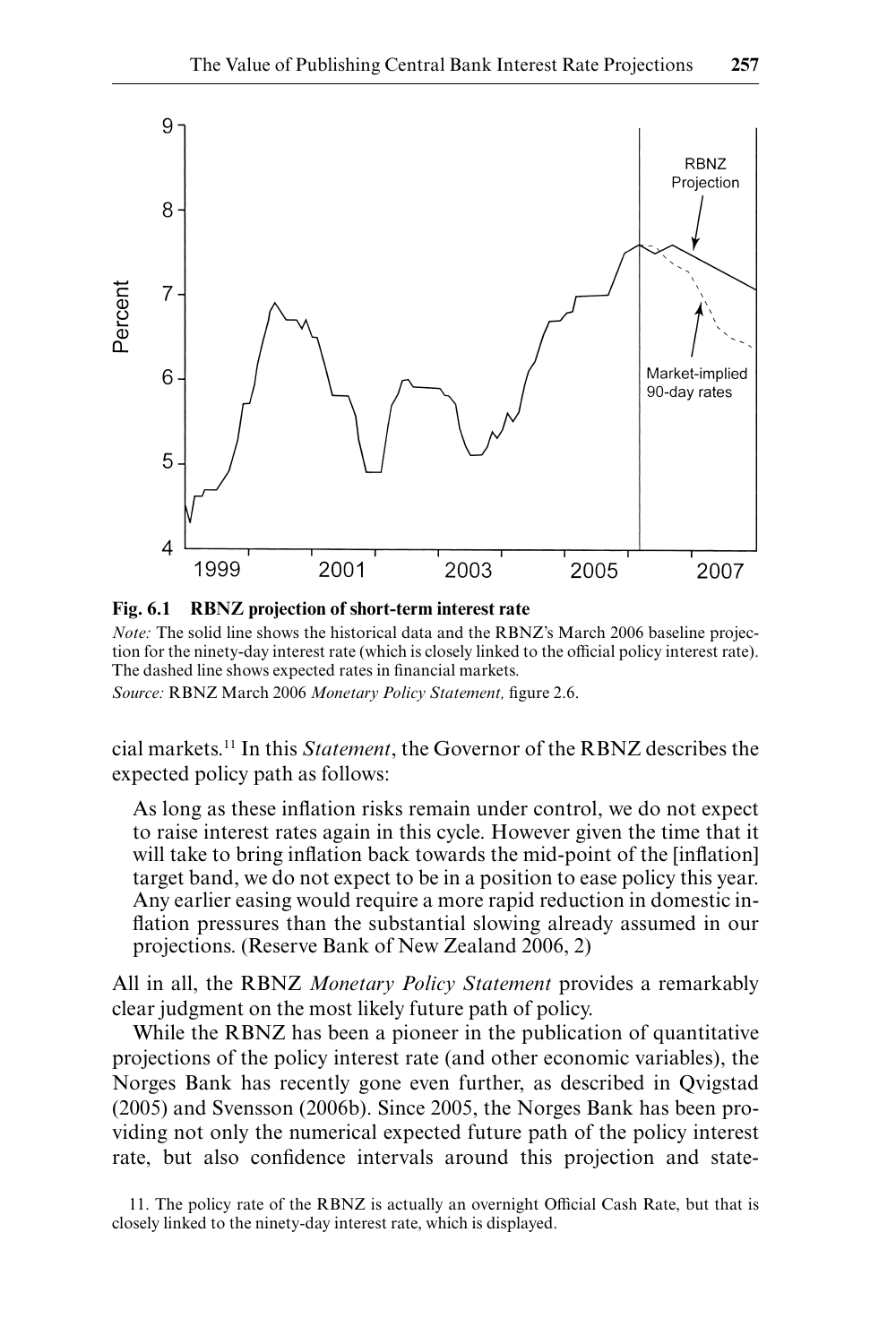contingent alternative scenarios. As shown in figure 6.2, which is from the November 2005 Norges Bank *Inflation Report* (Norges Bank 2005, 12), the baseline policy interest rate path rises steadily over the next three years. As described in the report, the projections "indicate that the interest rate will increase by about 1 percentage point in the course of next year, which is in line with expectations in the money and foreign exchange market. At the two to three year horizon, we expect a further, gradual rise in the interest rate. Our interest rate projections further out are somewhat higher than forward rates in the financial market" (Norges Bank 2005, 5). The Norges Bank also provides a probability distribution or fan chart around its baseline interest rate projection, as denoted by the shaded regions in figure 6.2. By outlining the range of possible monetary policy responses to unexpected macroeconomic disturbances, these confidence intervals highlight the conditional nature of the baseline projection. The conditionality of the interest rate projection is further reinforced by two specific alternative scenarios that are displayed in figure 6.2 and described in the *Inflation Report*.





*Note:* The dark central line is the recent past and the Norges Bank's November 2005 baseline projection of the policy interest rate ("sight deposit rate") over the next three years. The surrounding bands represent 30, 50, 70, and 90 percent confidence intervals around the baseline projection. Projected policy rate paths under two separate alternate scenarios are also shown. *Source:* Norges Bank November 2005 *Inflation Report,* chart 1.9a.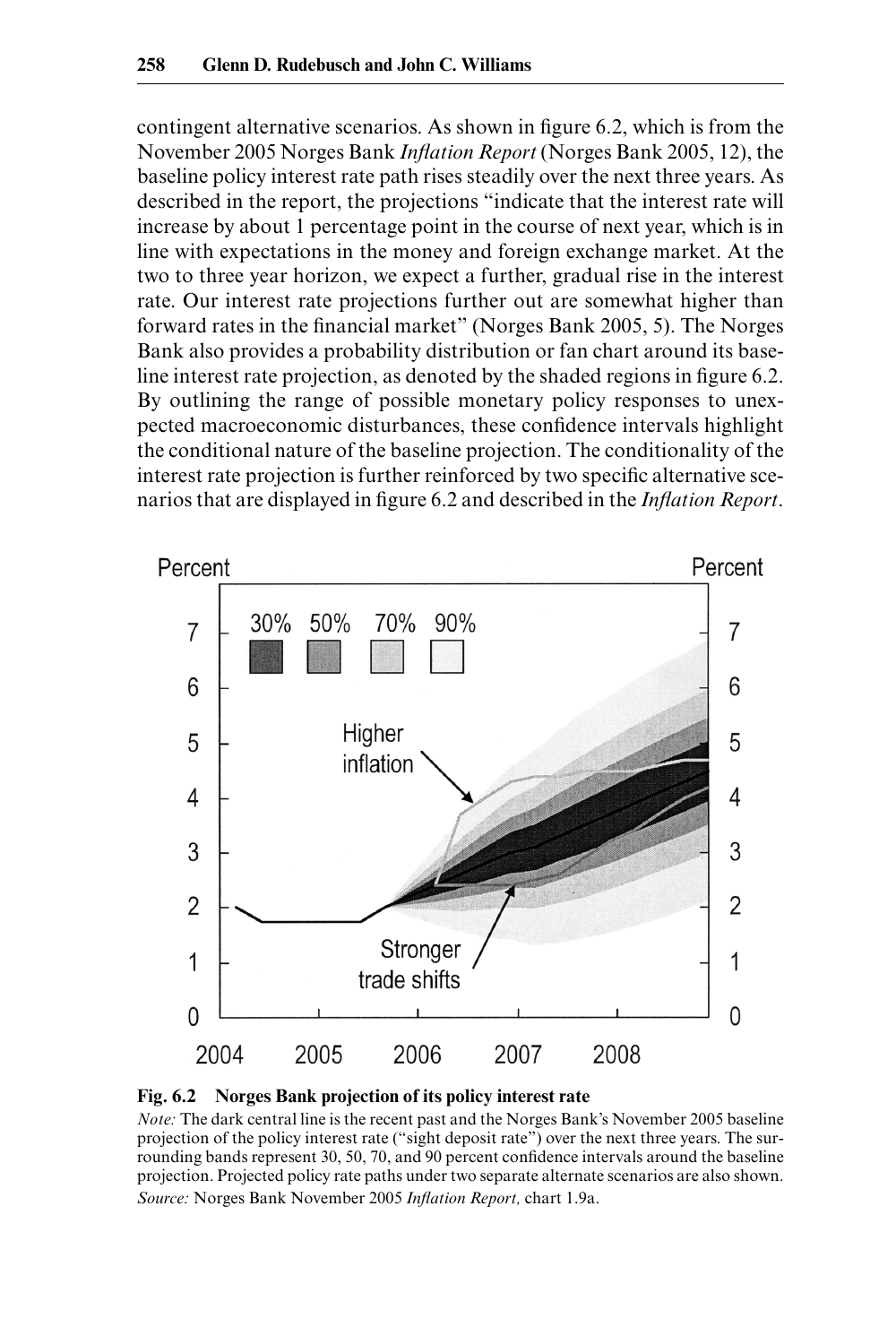In one alternative, labeled "Stronger trade shifts," the greater pass-through of low import prices lowers inflation and the policy rate, while in the other, labeled "Higher inflation," a shock boosts inflation and the policy rate.

#### 6.2.2 Assessments of Direct Signaling of Policy Inclinations

The preceding descriptions of various instances of direct policy rate signaling convey some of the variety of the recent historical experience. The range of practice—from complete silence to explicit quarter-by-quarter numerical guidance—is breathtakingly wide. Such signaling has elicited strong reactions, both pro and con, from central bankers and academic researchers. We will consider two common practical objections to direct signals and then survey some of the research on the effects of transparency.

The first objection is an institutional one. Many have argued that forward-looking policy signals are very difficult, if not impossible, for monetary policymakers to produce; that is, a committee of monetary policymakers may be unable to agree on a likely future path. This is the view of Goodhart (2001, 172–73), a former member of the Monetary Policy Committee (MPC) of the Bank of England, who notes:

It is hard to see how a committee could ever reach a majority for any particular time path. A great advantage of restricting the choice to what to do now, this month, is that it makes the decision relatively simple, even stark. Given the difficulties involved already in achieving majority agreement in the MPC on this simple decision, the idea of trying to choose a complete time path by discretionary choice seems entirely fanciful and counterproductive.

Blinder (2004) and Mishkin (2004) essentially concur with Goodhart's pessimistic assessment. Of course, as Blinder (1998) earlier bemoaned, it seems quite unsatisfactory to ignore the fact that optimal policy in an economy with forward-looking agents will require at least an implicit time profile for future policy. Indeed, Svensson (2005b) has argued that conveying an understanding of the likely future path of the policy rate is crucial, and he suggests obtaining consensus on a quantitative path with a fairly straightforward voting mechanism. In this respect, the successful practical example of the Norges Bank, in which a seven-person executive board has been able to agree on and publish a quantitative future policy path, should alleviate some concerns about the impracticality of obtaining agreement on future policy rate signals.12 In the following, in our formal modeling, we do not address the institutional dynamics of policy committees but simply

<sup>12.</sup> Alternatively, the diversity of opinion about the future on a policy committee could be informative, and Archer (2005) suggested publishing the "braid" of separate interest rate paths of individual committee members. As noted by Archer (2005), the New Zealand experience is not informative on this issue, as the RBNZ has a single monetary policymaker.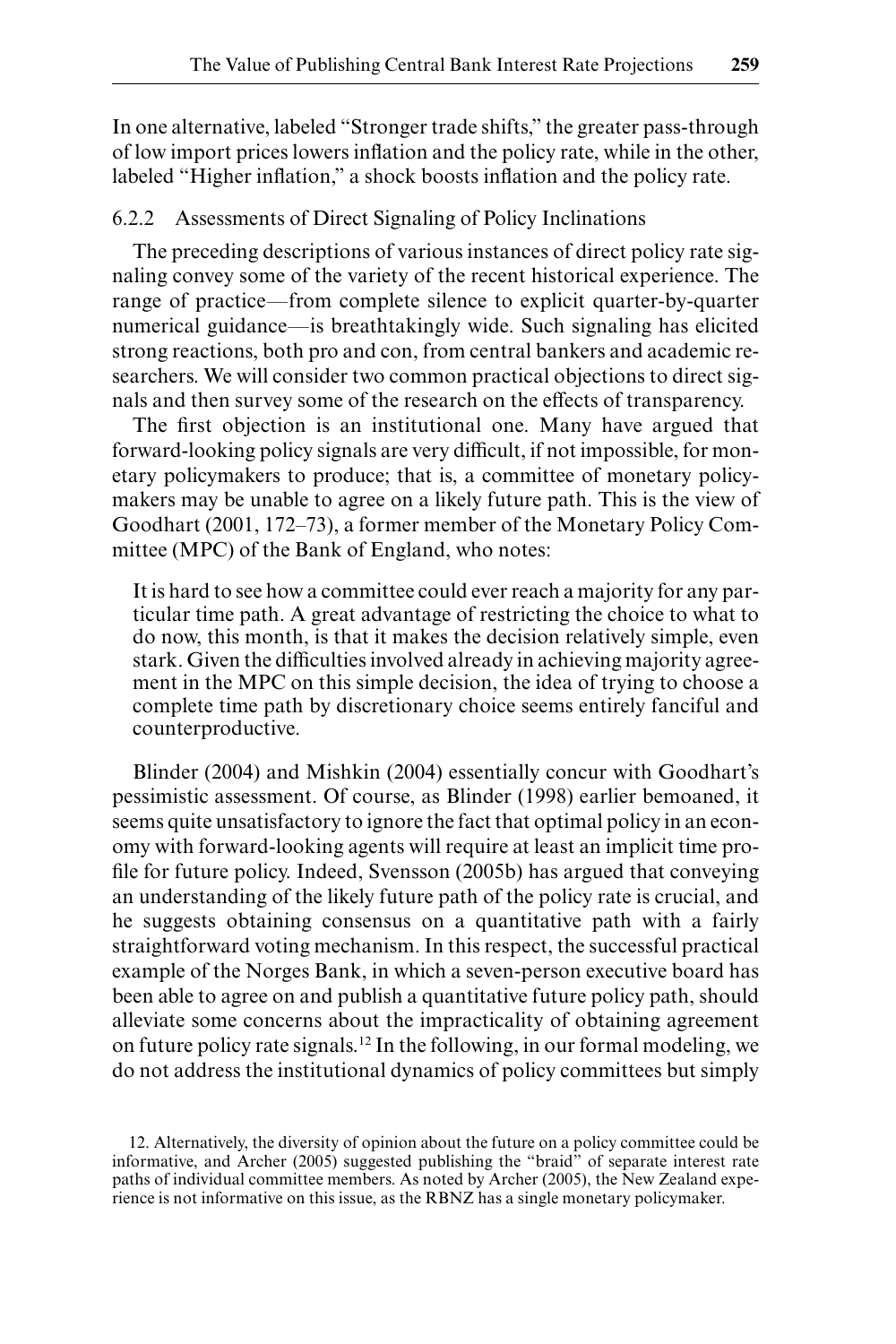assume that the monetary authority can formulate a likely future path for the policy rate.

A second objection to direct signaling is that financial market participants will inevitably misinterpret the central bank's signals.13 Policymakers often express the fear that financial markets will misconstrue statements of policy inclinations and, in particular, that the markets will interpret them as essentially guarantees of future policy action.14 At the FOMC meeting on July 1, 1998, Kohn noted that a forward-looking policy announcement "could lock in market expectations and reduce flexibility because it would set up situations in which the market expected some action and the Committee would then have to worry about disappointing those expectations." In the event, of course, as noted in the preceding, such misunderstandings did occur. As described in *The Wall Street Journal* (Schlesinger 2000, A2):

When the Fed started revealing its "bias" statements in May, financial markets tended to treat the directives as a virtual guarantee of the outcome of subsequent meetings—assuming a "bias" toward tightening likely meant a rate rise, and that a neutral bias likely meant no rate rise. That wasn't what the Fed intended. With markets ascribing greater clarity to Fed statements than the Fed did, officials at times felt boxed in by extreme market reactions.

A similar view of the confusion resulting from the direct signals was expressed in the official postmortem assessment of the 1999 policy statements, titled "Modifications to the FOMC's Disclosure Procedures" (released on January 19, 2000), which noted that the direct forward-looking policy language

caused some unanticipated confusion. It became apparent that the public was uncertain about the interpretation of the language used to characterize possible future developments, about the time period to which it applied, and about the extent to which the announced changes in that language represented major shifts in the Committee's assessment. Perhaps partly as a result, the announcement of a directive biased toward tightening seemed to exaggerate the responses of financial markets to subsequent information bearing on the likely course of interest rates and monetary policy. (Federal Reserve Board 2000, 1)

Of course, part of the confusion in 1999 stemmed from the particular language that was used in the statement. In contrast, the direct verbal policy signals provided by the Fed in 2003 and thereafter have been generally viewed as successful. Kohn (2005), Bernanke (2004), and Woodford (2005), for example, all argue that the language was properly interpreted and that

14. The Governor of the Bank of England (King 2006) recently noted that "trying to give direct hints on the path of interest rates over the next few months risks deceiving financial markets into believing there are definite plans for the next few months when no such plans exist."

<sup>13.</sup> A related objection is that the presence of forward-looking policy signals may change the behavior of financial market participants so that financial markets provide a less useful summary of private information for central banks.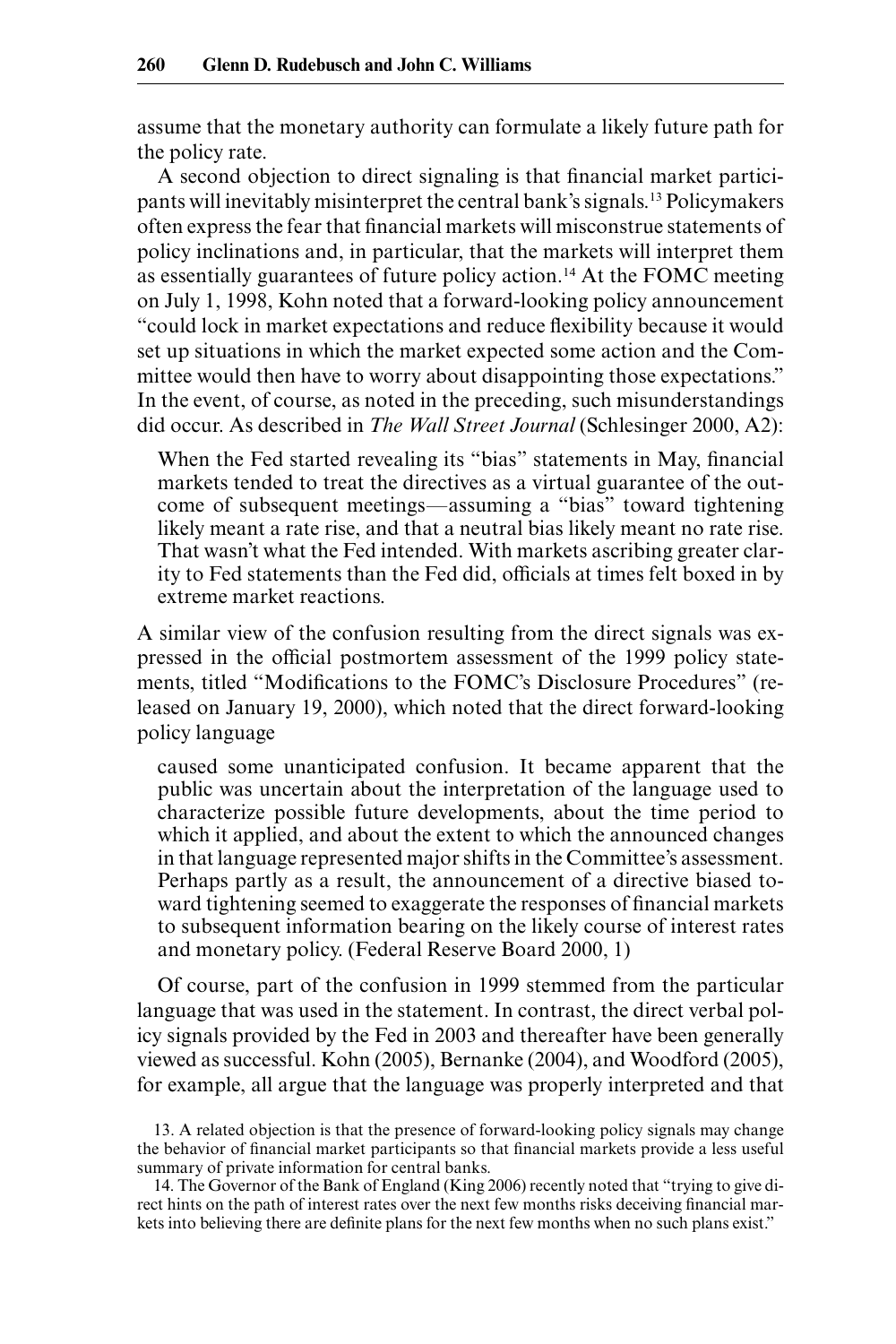market rates were influenced in the right direction. This interpretation has garnered some support from empirical studies as well. Overall, for example, the incremental steps toward greater openness and transparency that the Fed took throughout the 1990s and early 2000s appear to have had important effects on financial markets. Indeed, as documented by Lange, Sack, and Whitesell (2003) and Swanson (2006), financial markets became much better at forecasting the future path of monetary policy than they were in the 1980s and early 1990s and more certain of their forecast ex ante, as measured by implied volatilities from options.<sup>15</sup> Other studies that have been more narrowly focused on the specific effects of recent forward-looking Fed policy statements, notably Bernanke, Reinhart, and Sack (2004) and Gürkaynak, Sack, and Swanson (2005a), have supported the notion that these statements have been useful in suggesting to the public a particular course of future action, although as described in Rudebusch (2006), any improvement has been at a horizon of only a couple of months. The experience of the RBNZ, which has given specific numerical policy guidance for over a decade, is generally positive. As discussed by Archer (2005), financial markets in New Zealand have reacted favorably to the central bank's interest rate forecasts and understood their conditionality. Although the Norges Bank has only a very brief track record of interest rate projections, the explicit confidence bands provided should reinforce forecast conditionality, and so far, its experience has been favorable.

Of course, the counterfactuals in these cases cannot be observed, so it is difficult to assess definitely the effectiveness of the recent direct interest rate communication. Indeed, some have judged the recent U.S. episode far less favorably. As noted in *Business Week Online* (Miller 2005):

But what started out as a well-meaning attempt to give investors a clear sense of where monetary policy was headed has degenerated into a muddled message that has sown confusion in financial markets and helped fan fears of higher inflation among investors. That has raised questions inside and outside the Fed about whether the central bank's extraordinary strategy of mollycoddling the markets has done more harm than good.

And the president of the European Central Bank (ECB), Jean-Claude Trichet (2006), made it clear that the ECB would not be sending similar direct signals about the likely path of its policy interest rate.16

15. Of course, this greater certainty about future rates may be precisely the worry of those opposing direct guidance on interest rates, namely, that providing information about the first moment of future interest rates—the expected path—will distort the second moment of future rates, reducing the implied volatility or dispersion of expected future rates in an unwarranted fashion.

16. Trichet (2006) noted that

The ECB does not embark on a particular multi-monthly pre-commitment on interest rates or on the path of future policy interest rates. As the Governing Council has decided to regularly consider the most up-to-date information, such an unconditional commitment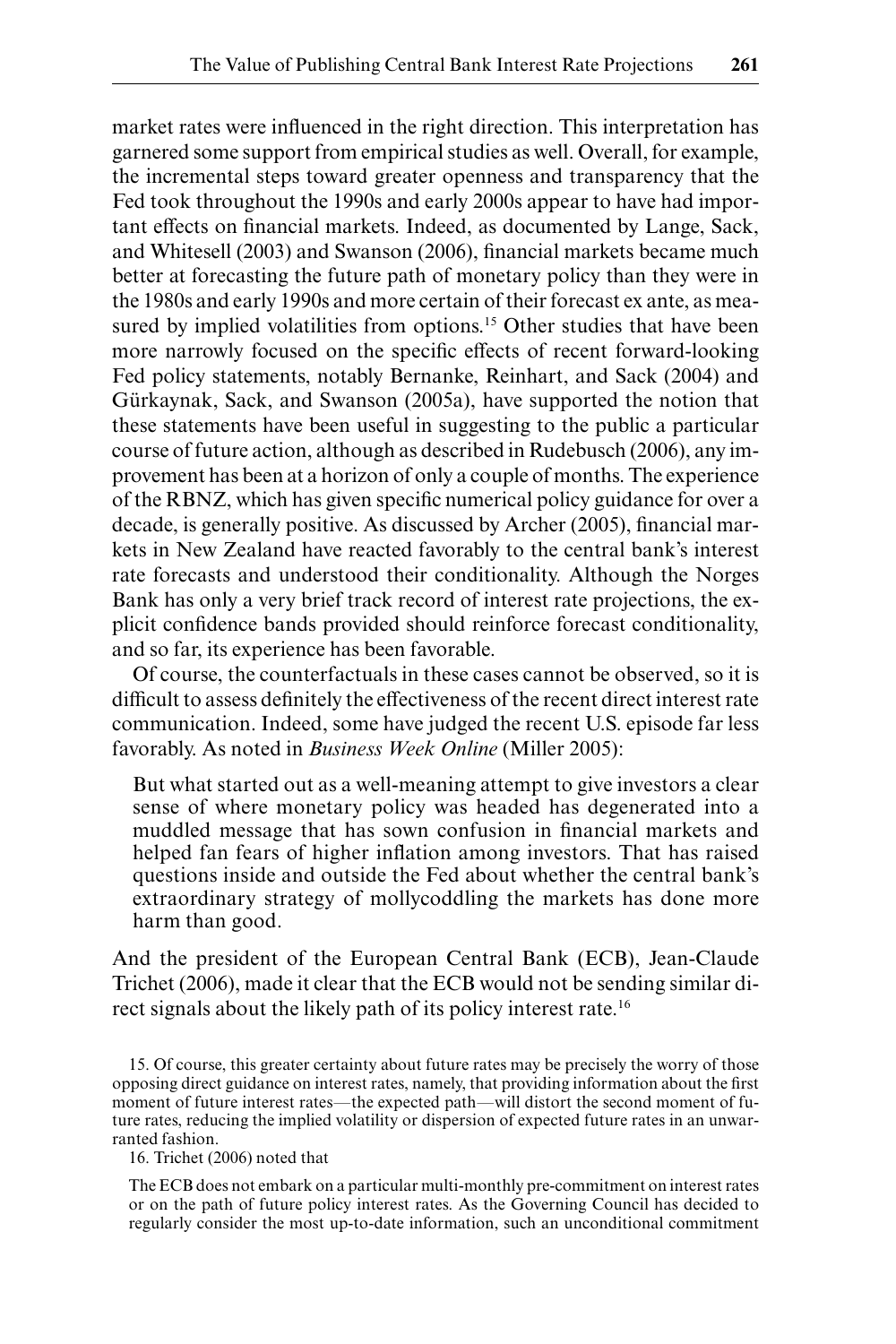Even among those who judged the Fed's direct signaling to have been useful, many considered it a one-time solution for a transitory deflationary risk. Notably, the signaling could be considered a particular example of the strategy of stimulating the economy discussed by Reifschneider and Williams (2000) and Eggertsson and Woodford (2003), which provides assurances when the current policy rate is close to or at its lower bound that future rates will also be kept low. Indeed, as noted in the preceding, it appears unlikely that the Fed will employ an ongoing strategy of direct signaling. For example, in the United States, the minutes of the FOMC meeting of November 10, 2004, stated, "A few members felt that, because of greater uncertainties, it might become appropriate eventually to move away from the recent practice of providing guidance about the likely future path of policy, while others emphasized the desirability of continuing to be as informative as possible about the Committee's perceived outlook." And, as noted in the preceding, direct signals were discontinued in the June 2006 policy statement.17

For some, given the sophistication of the financial system, it is perhaps easy to dismiss at an abstract level concerns about the inevitable breakdown of communication between central banks and markets. However, there is still much unknown about the precise relationship between the revelation of information and market pricing, and this black box has long worried central bankers (Goodfriend 1986). Perhaps the most subtle rendering by a policymaker of the difficulties inherent in communicating with financial markets is provided by Kohn (2005):

In fact, economists do not fully understand how markets incorporate information. Herding behavior, information cascades, multiple equilibria, and the amount of investment in financial research all pose puzzles about markets and information. The situation is complicated still more when an important participant is seen as having superior information owing to its investment in research or its understanding of its own be-

would limit the ability of the Governing Council to react to changes in the economic situation and therefore hamper our credibility and our capacity to preserve the solid anchoring of inflation expectations. This is, in particular, the reason why we refused to promise to maintain interest rates at 2 percent for a "considerable period of time."

<sup>17.</sup> Poole (2005b) appears to express the view of at least a few FOMC members when he notes that

most of the time the FOMC cannot provide accurate information to the market as to the probable course of the target fed funds rate, in terms of a specific path measured in basis points. The future path will be conditional on future information that cannot itself be predicted. Attempts to provide specific forward-looking guidance will prove inaccurate and even misleading to the market. Moreover, the Fed could create a credibility problem for itself if forward guidance is too specific. If the market acts on the guidance, and the Fed subsequently responds to new information in a way that departs from the guidance, then the market will naturally feel that it has been misled. But if the Fed fails to respond to new information that seems to demand a response, in the interest of doing what it said it was going to do, then failure to respond may also damage credibility.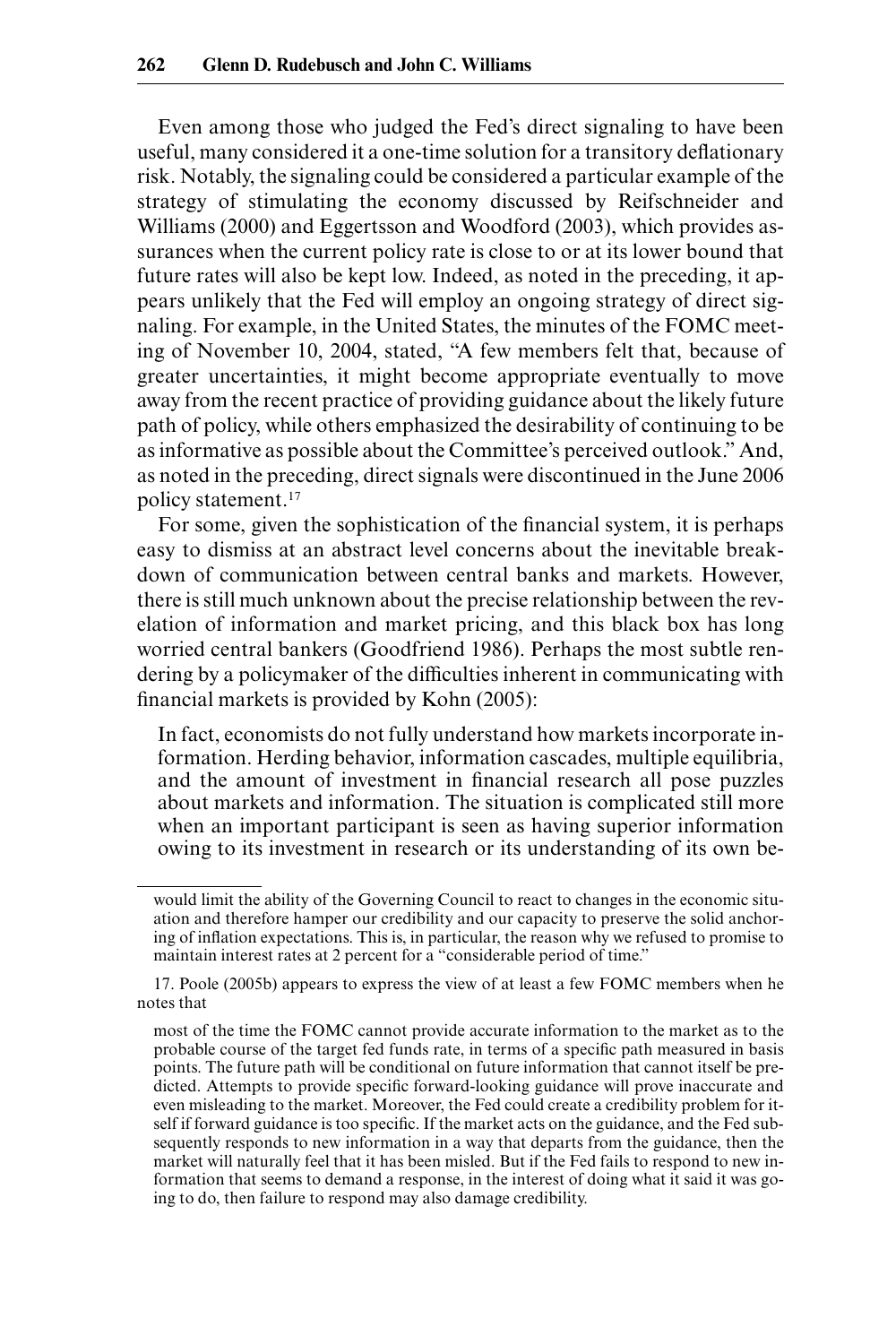havior. In such circumstances, certain types of central bank talk might actually impinge on welfare-enhancing market pricing by being misunderstood and receiving too much weight relative to private judgments.

Some of the research underlying this apprehension about transparency is by Morris and Shin (2002), who provided a simple theoretical model in which the public revelation of policy information can be bad for social welfare. This work has been widely cited and followed by a vigorous debate introducing new theoretical modifications. For example, Svensson (2006a) argues that the Morris and Shin result has been widely misinterpreted and that their antitransparency result is only obtained for a small set of unlikely parameter values, while various authors, including Roca (2005) and Hellwig (2005), show that transparency can increase welfare in more general models. Indeed, as is apparent in surveys by Geraats (2002), Carpenter (2004), and Woodford (2005), many conclusions about the value of transparency appear to hinge on the exact specification of the theoretical models. However, with just a few exceptions, the literature has not actually examined the effects of the release of forward-looking *policy* information for macroeconomic dynamics and stabilization. It is this line of reasoning that we pursue in the next two sections.

## **6.3 A Framework for Analyzing Central Bank Interest Rate Projections**

In this section and the next, we analyze how publishing central bank interest rate projections can affect private expectations and macroeconomic performance in a simple model of the economy. In this section, we describe our framework, which is a standard New Keynesian structure modified to allow for asymmetric information sets for private agents and the central bank. In particular, in our model, as described in detail in the next section, the central bank may have an informational advantage over the public that reflects its better information regarding its policy intentions. At the outset, note that we abstract from two issues that have been widely discussed in the past literature on central bank transparency. First, we assume that the central bank is able to commit to future policy actions and therefore does not face a Barro-Gordon time inconsistency problem. Second, we assume that the central bank's provision of information does not affect a private agent's collection or use of idiosyncratic information; thus, we ignore the strategic complementarity highlighted in Morris and Shin (2002).

## 6.3.1 A Model of Interest Rates, Output, and Inflation

For our analysis, we use a standard log-linearized New Keynesian model (see Woodford [2003] for further discussion). The output gap,  $y_t$ , is determined by a forward-looking "IS curve" given by the intertemporal saving decision: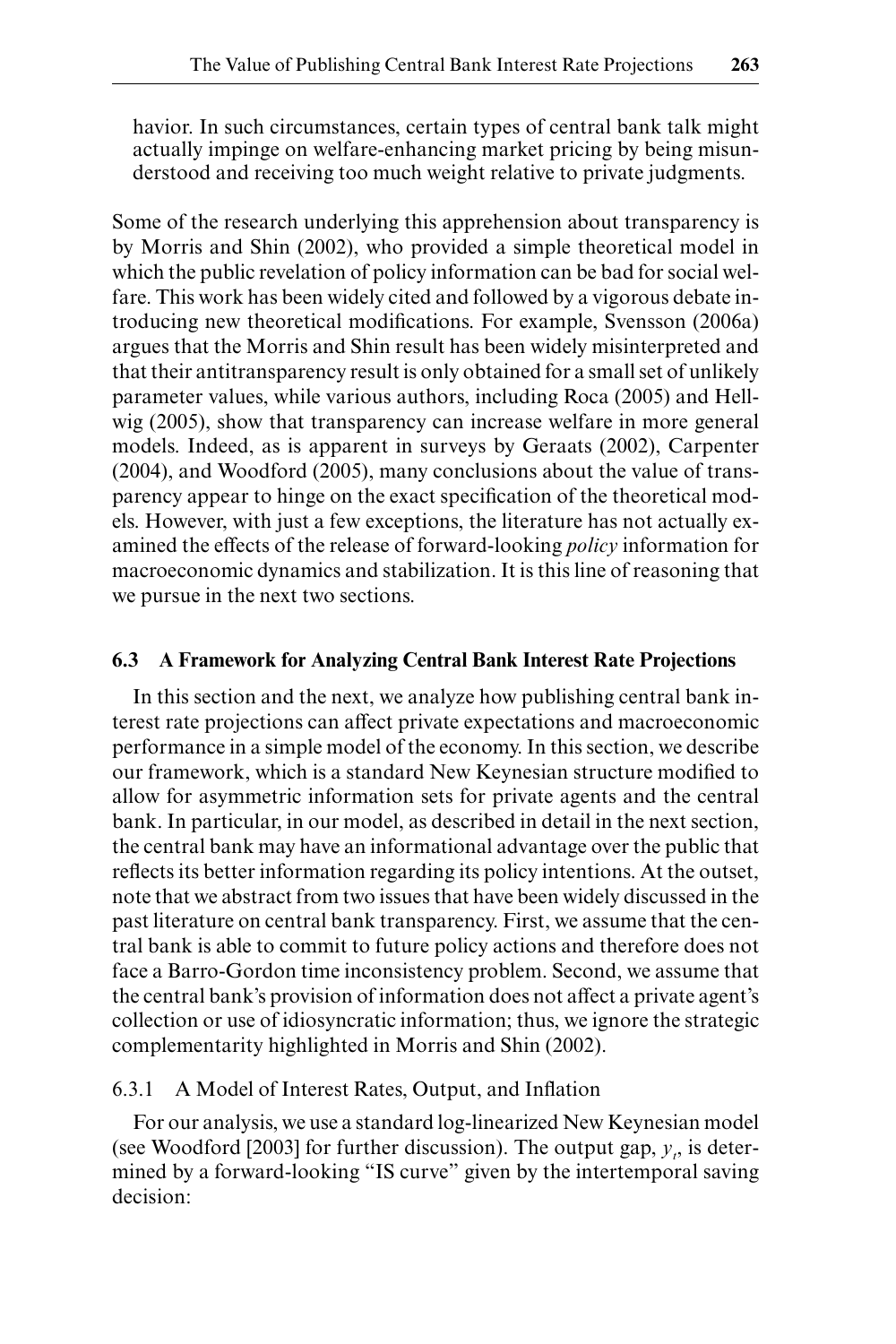(1) 
$$
y_t = -(i_t - E_t \pi_{t+1} - r_t^*) + E_t y_{t+1},
$$

where  $i_t$  is the nominal interest rate,  $\pi_t$  is the inflation rate,  $r_t^*$  is the natural rate of interest (which is assumed to follow a known stationary process), and  $E_t$ , denotes mathematical expectations conditional on the available time *t* information set. (Throughout our analysis, we abstract from intercepts.) We have implicitly assumed log preferences so that the coefficient on the interest rate is unity. Solving this equation forward  $T-1$  periods, we can express the output gap in terms of the expected short-term real interest rate gaps over the next *T* periods and the output gap *T* periods in the future:

(2) 
$$
y_{t} = -E_{t} \sum_{j=0}^{T-1} (i_{t+j} - \pi_{t+j+1} - r_{t+j}^{*}) + E_{t} y_{t+T}.
$$

This version of the IS curve illustrates a basic insight of modern macroeconomic theory: monetary policy affects output through the expected future path of real interest rates. Generalizations of this model that incorporate a richer description of consumption, investment, and other components of output leave this basic insight intact (see Woodford [2003] and Fuhrer and Rudebusch [2004] for discussion).

It is useful to reformulate this condition in terms of bond yields. Denote the ex ante real *T*-period bond rate by  $R_{T}$ , which, abstracting from a term premium, equals the expected average real interest rate over the next *T* periods:

(3) 
$$
R_{T,t} \equiv -E_t \frac{1}{T} \sum_{j=0}^{T-1} (i_{t+j} - \pi_{t+1+j}).
$$

Let  $R_{T,t}^*$  denote the expected average natural rate of interest over the next  $T$ periods:

(4) 
$$
R_{T,t}^* \equiv E_t \frac{1}{T} \sum_{j=0}^{T-1} r_{t+j}^*.
$$

Given these definitions, the IS curve can be represented by the following simple equation relating the output gap to the real bond rate gap, which is the difference between the real bond rate and the corresponding natural rate, plus the output gap expected *T* periods in the future (which, for sufficiently large values of *T* is approximately zero):

(5) 
$$
y_t = -T(R_{T,t} - R_{T,t}^*) + E_y y_{t+T}.
$$

This formulation makes evident the central role of long-term real interest rates for the conduct of monetary policy (see McGough, Rudebusch, and Williams 2005).

The inflation rate,  $\pi$ , is given by the New Keynesian Phillips curve of the form: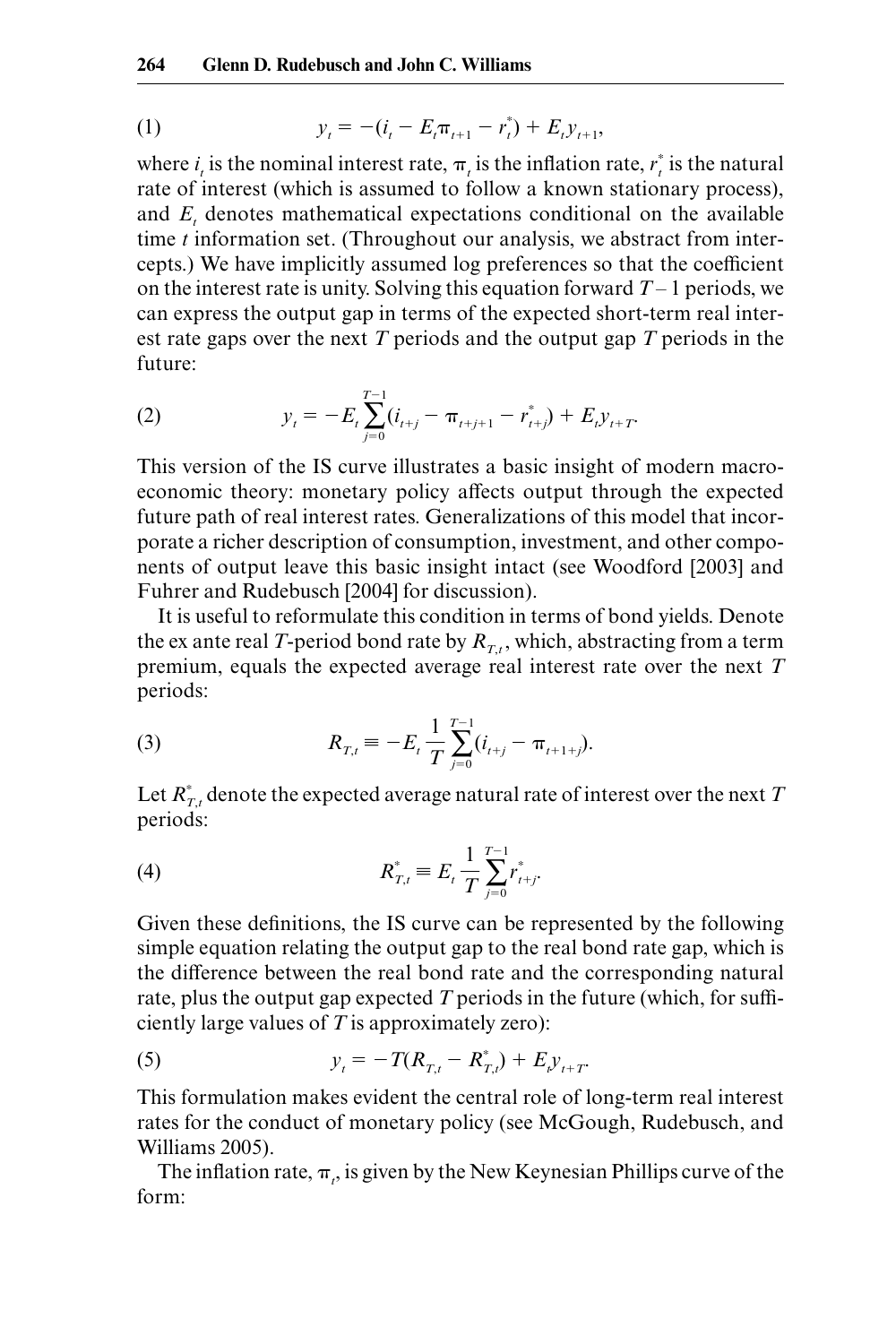(6) 
$$
\pi_t = \beta E_t \pi_{t+1} + \kappa (y_t + u_t),
$$

where  $u_t$  is a distortionary stationary shock to marginal cost,  $\beta$  is the rate of time preference, and κ measures the sensitivity of inflation to the output gap. Solving this equation forward yields the following equation for inflation in terms of expected real bond rates:

(7) 
$$
\pi_t = -\kappa E_t \sum_{j=0}^{\infty} \beta^j (R_{T,t+j} - R_{T,t+j}^* + y_{t+T} - u_{t+j}).
$$

As in the case of the output gap equation, this reformulation of the Phillips curve highlights the central role of expected real bond rate gaps in determining current inflation. It is clear from this representation that private agents, and by implication monetary policymakers who strive to ensure macroeconomic stabilization, are interested in the whole future path of the short-term policy interest rate.

For our following analysis, we assume  $\kappa = 0.15$  and  $\beta = 1$ . The value of κ is consistent with Calvo price setting with one-quarter of all prices reoptimized each quarter, log utility from consumption, and a 0.8 elasticity of disutility from work.18 We assume that the variance of the markup shocks equals unity; shocks to the natural rate of interest play no part in our analysis in the following. Our results are not qualitatively sensitive to these parameter assumptions.

#### 6.3.2 Monetary Policy

As is standard in the literature, we assume that the central bank's objective is to minimize the weighted sum of the unconditional variance of the inflation gap, which is the difference between the inflation rate and a timevarying target inflation rate,  $\pi^*_{t}$ , and the unconditional variance of the output gap. Specifically, the central bank loss,  $\mathcal{L}$ , is given by:

(8) 
$$
\mathcal{L} = \text{VAR}(\pi_t - \pi_t^*) + \lambda \text{VAR}(y_t),
$$

where VAR(*x*) denotes the unconditional variance of a variable *x* and  $\lambda$  is the relative weight on output gap variability.

We allow for modest variation over time in the medium-term inflation rate that the central bank attempts to achieve. Specifically, we assume that the inflation target is a mean zero autoregressive process, subject to stochastic shocks:

(9) 
$$
\pi_t^* = \delta \pi_{t-1}^* + \nu_t, \quad \delta \in (0, 1), \quad \nu_t \sim N(0, \sigma_v^2),
$$

where the inflation target innovation,  $v_t$ , is assumed to be an independently and identically distributed (i.i.d.) normally distributed random variable. Note that the unconditional, or long-run, inflation target is assumed to be

18. We assume  $\beta = 1$ , so monetary policies can be easily evaluated in terms of unconditional variances.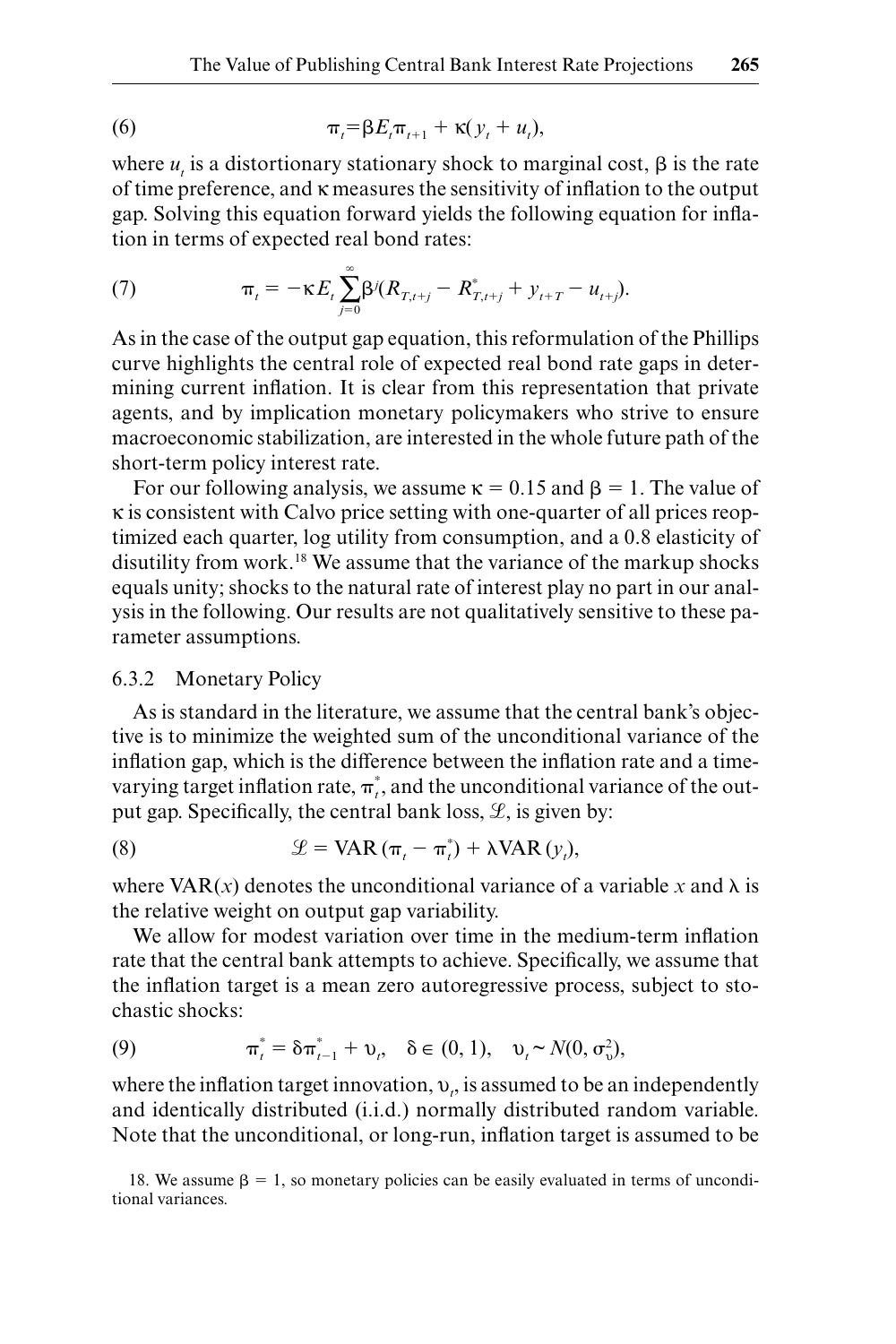constant. We assume that  $\pi^*$  is persistent, with  $\delta = 0.9$ , but that its conditional variance is quite small, with  $\sigma_v^2 = 0.01$ . Persistent target shocks can be justified by time variation in the factors that influence the optimal choice of the inflation rate, including distortions to the economy, bias in inflation measures, and structural changes that affect the magnitude of the problems associated with the zero lower bound on interest rates. In addition, the optimal strategy in the vicinity of the lower bound is to implicitly target a higher rate of inflation than usual for a number of years, as discussed in Reifschneider and Williams (2000) and Eggertsson and Woodford (2003), providing justification for time variation in the medium-run inflation objective.19 Note that the assumed implied unconditional standard deviation of the inflation target is only about 0.2 percentage point, which is plausibly modest. Indeed, much related recent macro-finance research finds that the inflation target embedded in bond yields does move significantly and persistently over time (e.g., Kozicki and Tinsley 2001; Rudebusch and Wu 2004, 2007; Gürkaynak, Sack, and Swanson 2005b; and Hördahl, Tristani, and Vestin 2006).20 In any case, the resulting unconditional variation fits well inside the explicit inflation target ranges announced by many central banks, which are typically a percentage point in width.

As discussed in Woodford (2003), in this model optimal monetary policy under commitment with complete information is implicitly described by the condition:

$$
\pi_t = \pi_t^* - \frac{\lambda}{\kappa} (y_t + y_{t-1}).
$$

In the following, we append a transitory policy shock,  $w_t$ , to this optimality condition so that monetary policy is set according to:

(10) 
$$
\pi_t = \pi_t^* + w_t - \frac{\lambda}{\kappa} (y_t - y_{t-1}),
$$

where  $w<sub>i</sub>$  is assumed to be an i.i.d. normally distributed random variable with variance  $\sigma_w^2 = 1$ . Throughout the following, we assume that policy is set according to this equation and is not recalibrated depending on the information assumptions that we make. We view the policy shocks as representing the central bank's response to transitory factors outside the model. Indeed, as stressed by Svensson (2005a, b), good monetary policy in prac-

<sup>19.</sup> For example, one could interpret the recent heightened concerns about the possibility of deflationary stagnation in the United States as an episode of implicitly targeting a somewhat higher rate of inflation than usual for a few years owing to concerns about the zero lower bound on interest rates.

<sup>20.</sup> More generally, in the United States, and in many other countries, there is considerable empirical evidence that persistent shocks to the inflation target have occurred, as exemplified by the disinflations of the early 1980s and again in the early 1990s, which suggest a gradual ratcheting down of the inflation target over time. See, for example, Bomfim and Rudebusch (2000), Erceg and Levin (2003), and Cogley and Sbordone (2005).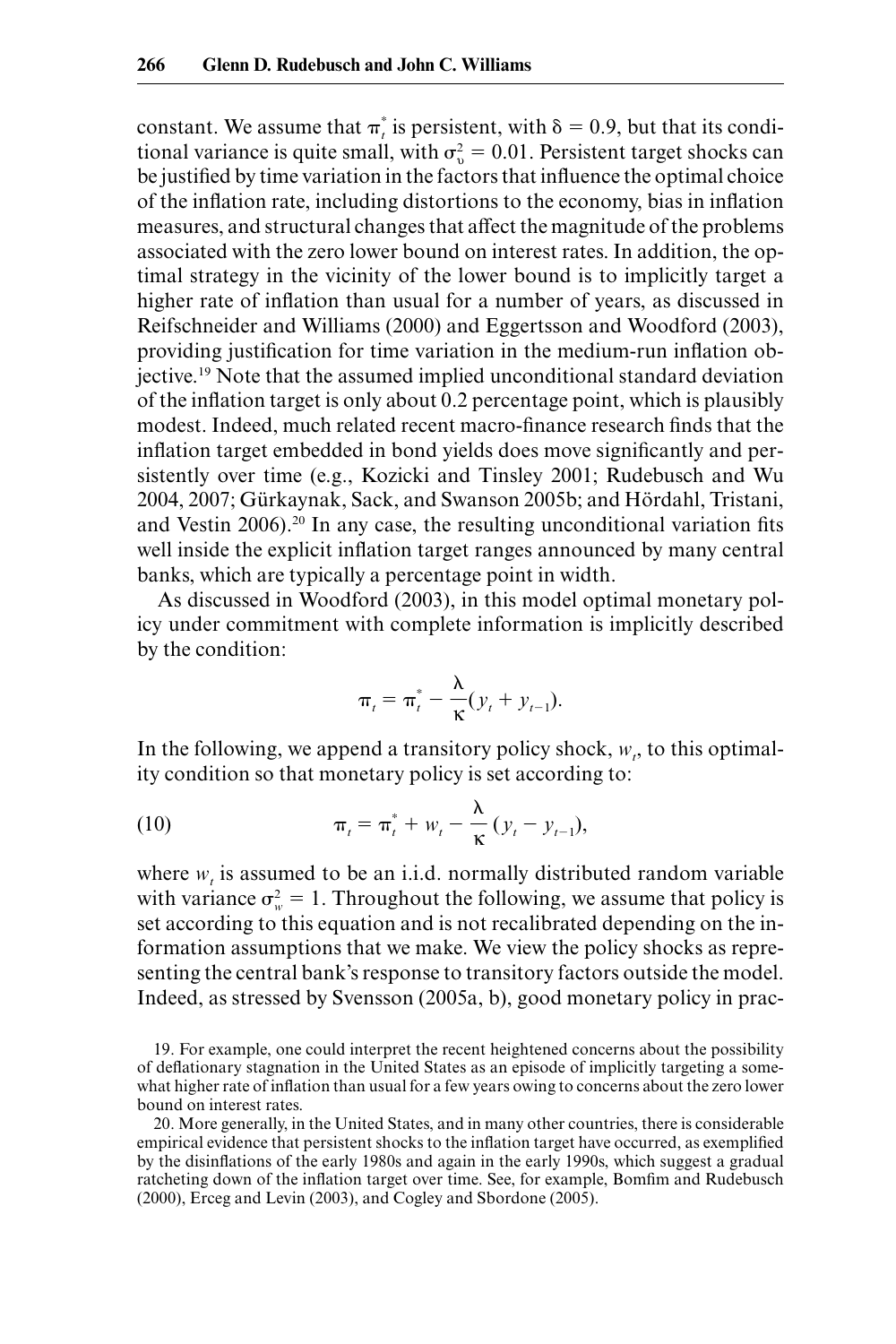tice involves a vast amount of subtle knowledge and judgment. In part, such information may reflect policymakers' assessments about asymmetric risks to the outlook that are not directly connected to the mean forecast for inflation and output. For example, these asymmetric risks may reflect fears about fallout from financial instability, and the Fed has responded a number of times to threats to the financial system: in 1987, following the stock market crash, in 1998, when international financial markets threatened to freeze up, and in 2001, following the terrorist attacks on September 11. Finally, it should be stressed that in real time the policymaker may not have a clear read on the data and does not know the best way to minimize the loss function.

Although the policy equation is written in an implicit form in terms of the inflation gap and the change in output, it can be equivalently represented by an explicit interest rate reaction function where the policy instrument, the short-term interest rate, is determined by variables in the system. In such a formulation, the time-varying inflation target,  $\pi^*$ , and the policy shock, *w*, represent deviations by the central bank from its policy reaction function, similar to the residuals of an estimated monetary policy rule (as in Svensson 2003; Rudebusch 2002, 2006).

#### **6.4 The Macroeconomic Effects of Publishing Interest Rate Projections**

In this section, we use the theoretical framework outlined in the preceding to analyze how publishing central bank interest rate projections affects macroeconomic behavior and the central bank calculation of loss. A crucial aspect of our analysis is the structure of information: what the public knows and doesn't know. Because the focus of this chapter is on the effects of publishing interest rate projections, in the following we focus on the effects of incomplete knowledge on the part of the public regarding the future path of policy that is ultimately due to uncertainty about the future actions of the central bank. We abstract from information asymmetries regarding the state of the economy, a topic analyzed in a recent paper by Walsh (2005). In particular, we assume that the public and the central bank have identical and complete information about the parameters describing the model economy and both observe the current shocks to the natural rate of interest and the shock to marginal costs,  $r_t^*$  and  $u_t$ , respectively.<sup>21</sup> That is, the public and the central bank are both assumed to know the structure and parameters of

<sup>21.</sup> This assumption seems appropriate for analyzing inflation targeting central banks, the majority of which provide detailed information regarding their views on the economic outlook, conditional on some stipulated path of policy (e.g., constant nominal rate or market expectations). For non-inflation-targeting central banks, communication of interest rate projections likely conveys useful information both about the central bank's views on the economy and about the policy response to the outlook. See Geraats (2005) for a discussion and references to the literature on the effects of transparency when the central bank has asymmetric information regarding the economic outlook.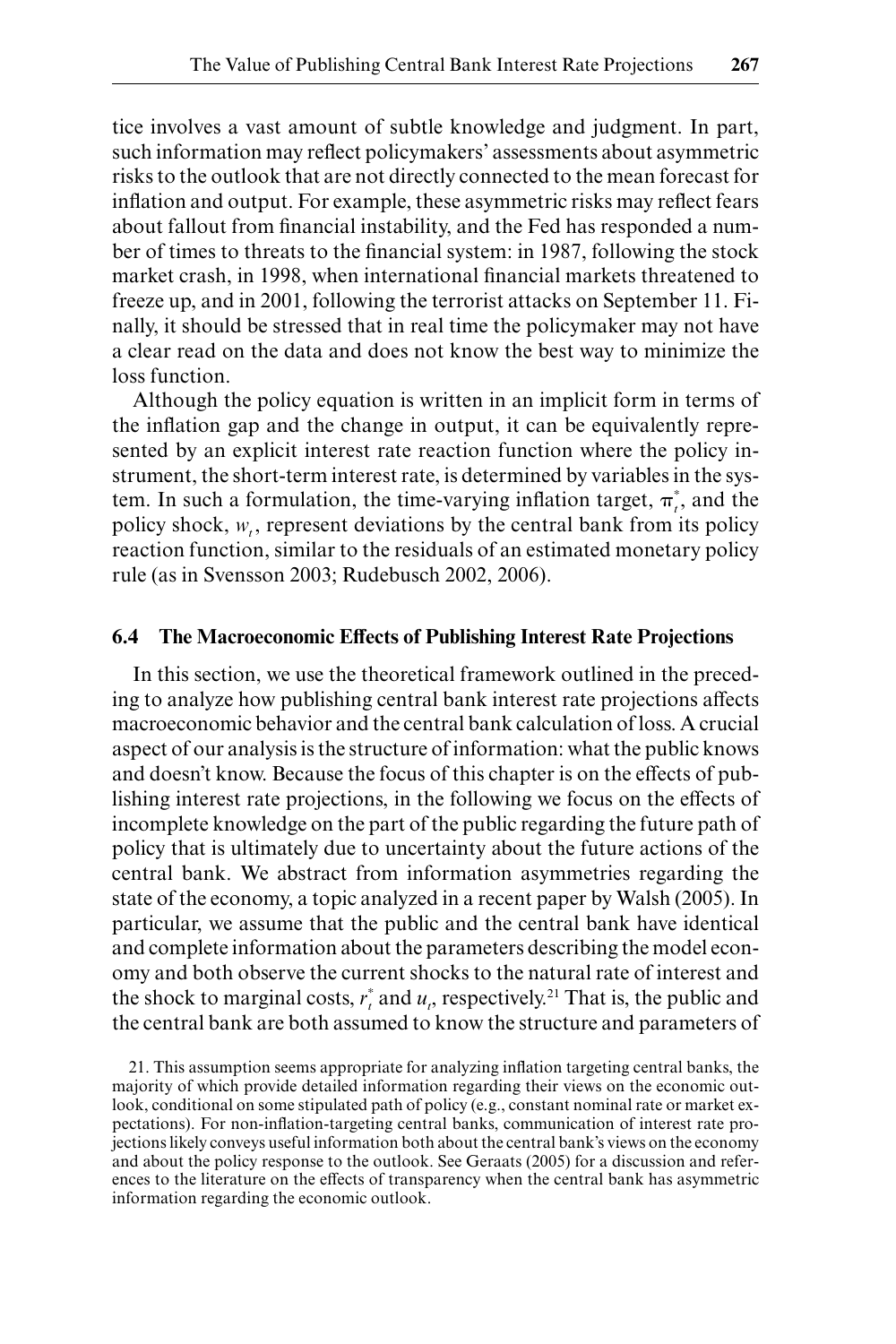the equations describing output, inflation, and the inflation target, and the functional form of the equation describing monetary policy.

We consider two illustrative examples where the public is imperfectly informed regarding future policy actions and is uncertain how the central bank will respond in the future to economic conditions. First, we analyze the case, which we refer to as "policy rule uncertainty," in which the public does not know the parameters of the policy rule. In this case, private agents must estimate a policy rule using information from both past central bank actions and information contained in published interest rate projections. The publication of central bank interest rate projections may facilitate the public's understanding of the policy rule and so improve their predictions of the future course of the economy. In the second case, we examine an economy where the public has imperfect knowledge of the central bank's medium-run inflation target,  $\pi^*$ , which we refer to as "inflation target uncertainty." The public is assumed to infer the medium-run inflation target from information contained in past policy actions and from central bank interest rate projections. The publication of interest rate projections may improve the public's estimate of the medium-run inflation target and thereby improve the public's ability to forecast future policy actions and inflation.

#### 6.4.1 Policy Rule Uncertainty

We first analyze an economy where the public knows the central bank's inflation target but is uncertain about the parameterization of the central bank's policy rule. In this case, the public forms its expectations about future policy and the economy using an estimated policy rule.<sup>22</sup> The assumption that the public is uncertain about the central bank's reaction functions seems realistic in light of the ongoing debate about the specification and parameters of the FOMC's reaction function. More generally, given the limited available data from consistent policy regimes, uncertainty about central bank reaction functions appears to be a pervasive feature of the economic landscape.

One could imagine a central bank publishing its policy rule and eliminating this type of uncertainty. Indeed, Svensson (2005b) has argued that the central bank should publish its objective function and model and thereby provide the public with all the information it needs to form expectations of future policy actions. However, we view a central bank's knowledge and understanding of its own preferences, and by implication its policy strategy, as far too complex and inchoate ever to be explicitly expressed to the public or, indeed, even written down within the halls of the central

<sup>22.</sup> A similar problem was studied by Orphanides and Williams (2005), but they did not consider the value of interest rate projections in improving the public's estimates of the policy rule.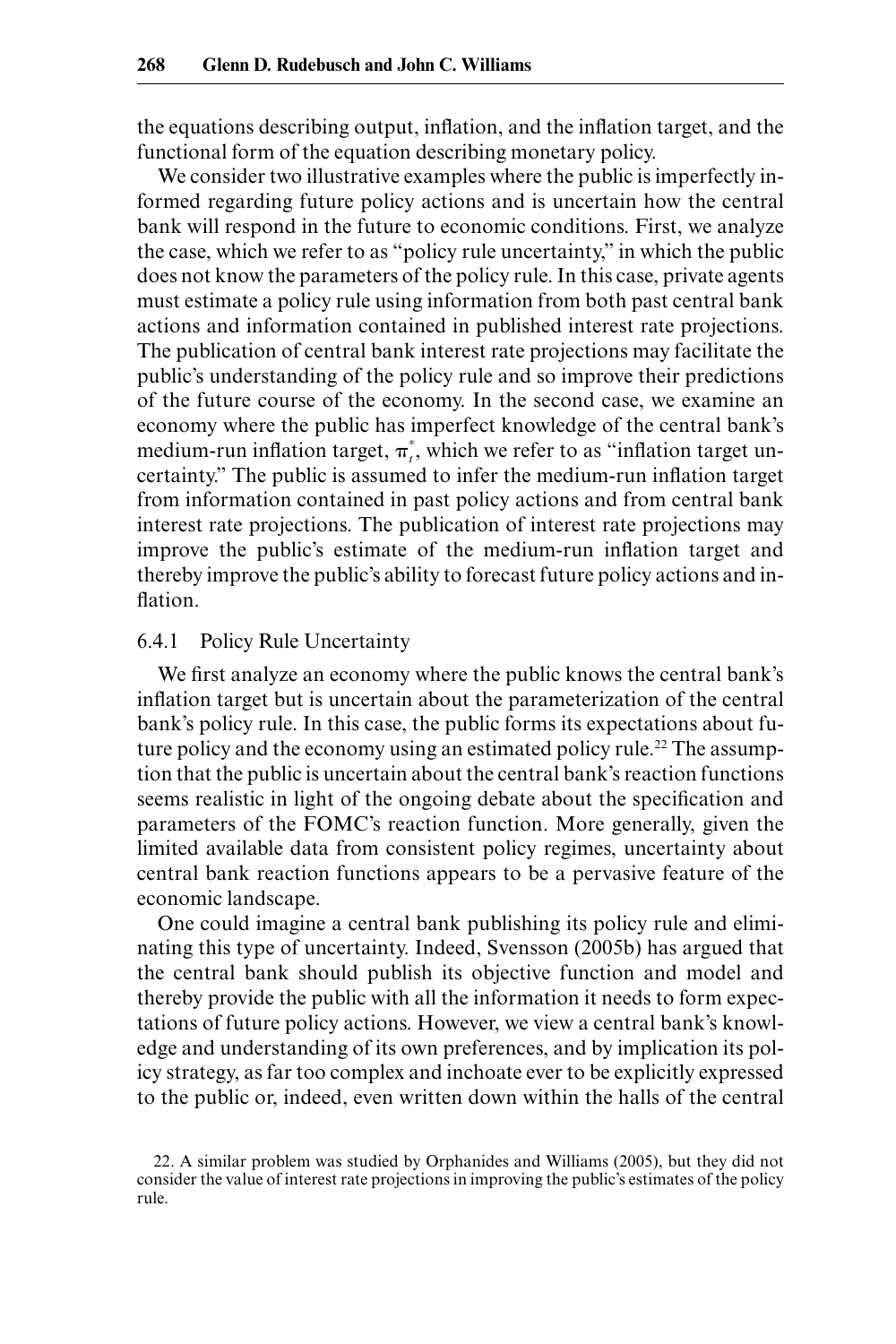bank. Not surprisingly, no central bank has yet put Svensson's proposal into practice. Still, based on the experiences discussed earlier in this chapter, we do think that the central bank can provide a potentially useful signal to the private sector of its plans for the future setting of the policy rate.

In the simplified model that we are using, there is only a single free parameter in the policy rule to be estimated: the coefficient in front of the change in the output gap,  $\lambda/\kappa$ . Assuming (as we do) that the public knows the value of  $\kappa$ , uncertainty about the parameters of the monetary policy rule is equivalent to uncertainty about the central bank's preferences, in particular, the penalty on output gap variability. We assume that private agents know the general formulation of the policy rule and know the true inflation target so that their estimation problem is far simpler than that faced by the public in reality. In this way, our analysis likely understates the effects of publishing interest rate projections on public expectations and macroeconomic performance. Nonetheless, the analysis of this simple problem nicely illustrates the qualitative effects of providing interest rate projections when the public is uncertain how the central bank will react to economic conditions.

Of course, in theory, if a policy regime were fixed for all time, agents would gradually accumulate precise information regarding the policy rule from observed policy actions and the uncertainty regarding the central bank's preferences would vanish. In practice, however, agents must form expectations having gathered only a finite set of observations of any given policy regime. One could explicitly endogenize the choice of the data sample used in policy rule estimation by allowing for time variation in the value of  $\lambda$ , but that would introduce a nonlinearity into the model and significantly complicate the analysis. Instead, for the present purpose, we assume that the policy regime is fixed and simply posit an environment where agents use only *n* observations in estimating the monetary policy reaction function. We consider two illustrative cases: in one, agents use the past forty observations (ten years of data) in estimating the policy rule; in the second, agents use eighty observations (twenty years of data).

We assume the central bank can choose to augment the public's information regarding the monetary policy rule through communication of its future policy intentions. Specifically, we assume that each period, the central bank can provide a signal, denoted  $i_{t+1|t}^p$ , of its own internal projection of the next period's interest rate setting, denoted  $E_t$   $(i_{t+1} | CB)$ , where the conditioning information set is clearly denoted as the central bank's. (In the literature, these are often termed "unconditional" forecasts.)<sup>23</sup>

<sup>23.</sup> Note that in the simple model that we consider, the central bank could provide "unconditional" projections of inflation or the output gap, meaning projections consistent with the projected future path of interest rates, and the analysis and results would be the same as in the case of interest rate projections. This equivalency obtains because all of these projections are linear combinations of the same state variables. This contrasts with the case of cen-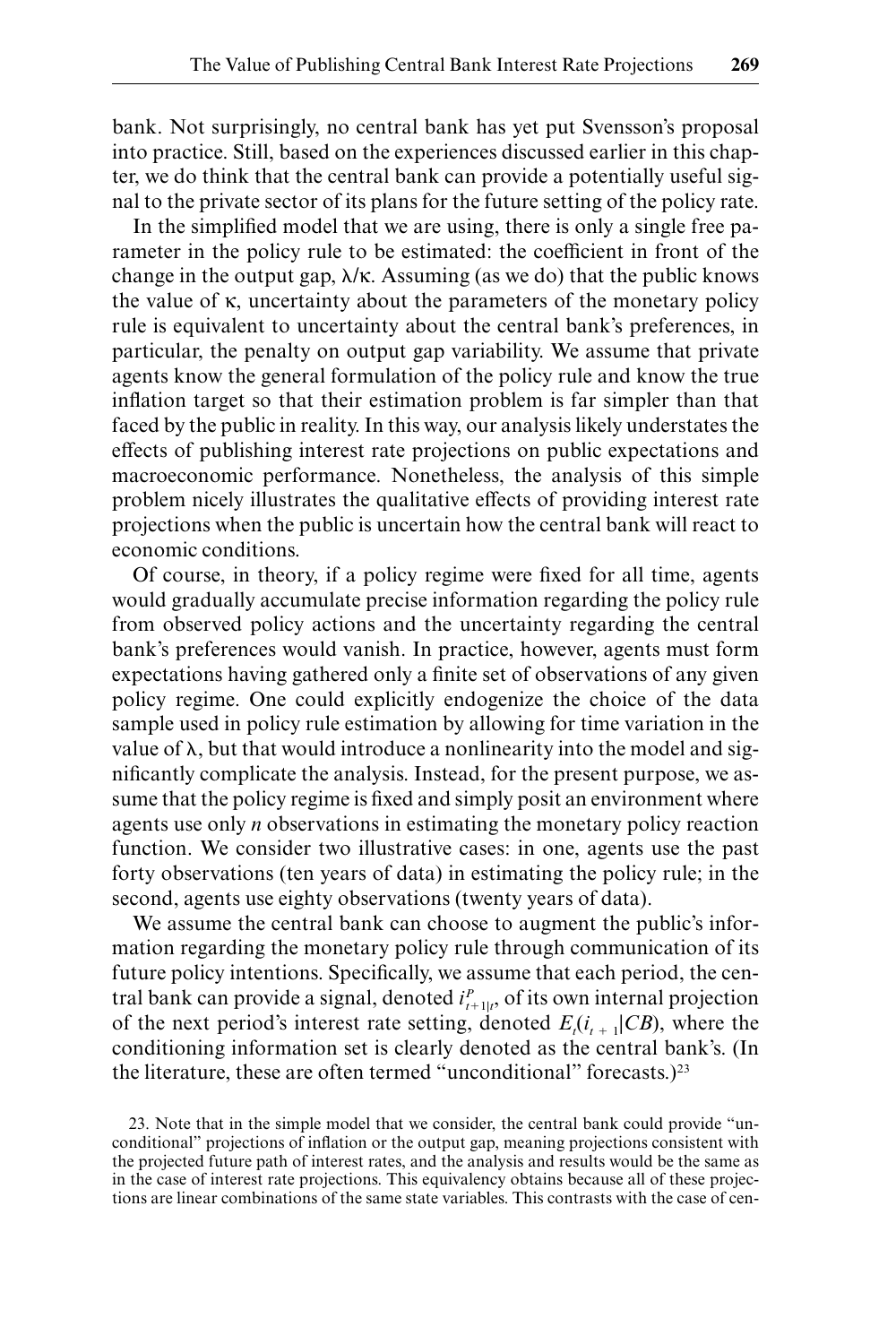As discussed in section 6.2, central bank communication of interest rate projections is often verbal and imprecise in practice. Even if the central bank provides a numerical interest rate projection, the manner in which it is constructed, say, by taking a median vote, may create a wedge between the published projection and the true expected path for interest rates. Therefore, in our analysis, we allow for *transmission noise* in conveying the interest rate projection to the public. This noise reflects the fact that the central bank may not be able to, or may not choose to, send a perfectly clear signal of its expectation of future policy. In particular, we assume that the central bank signal of its interest rate projection is given by:

(11) 
$$
i_{t+1|t}^P = E_t(i_{t+1}|CB) + z_t, \quad z_t \sim N(0, \sigma_z^2),
$$

where the transmission noise,  $z_i$ , is assumed to be an i.i.d. normally distributed random variable with variance  $\sigma_z^2$ . The limiting case of  $\sigma_z = \infty$  corresponds to the central bank providing no useful information to the public regarding the future course of policy. The opposite limiting case of  $\sigma_z = 0$ corresponds to the central bank perfectly communicating to the public its expectation of the interest rate path and thereby its policy rule. For intermediate cases, we interpret a highly noisy signal, say,  $\sigma_z = 1$ , as corresponding to a central bank providing only qualitative hints about the possible direction of future policy. A modestly noisy signal, say,  $\sigma_z = 0.1$ , suggests a central bank providing fairly detailed, numerical information about its expectations of the future path of policy.

Note that for analytical convenience, we assume that all the information regarding the future course of policy is contained in the central bank's onestep-ahead projection of the interest rate. In practice, a central bank is likely to communicate a forecast that covers several periods. In our model, there is no additional information contained in the two-step-ahead forecast that is not already contained in the one-step-ahead forecast. More generally, though, we view providing a multiperiod forecast as a way to reduce the transmission noise relative to a one-step-ahead forecast, so it can be analyzed in this framework as a reduction in the degree of transmission noise.

Given the past history of central bank signals and actions, private agents estimate the value of  $\lambda$  on the basis of the policy equation. In particular, at the end of each period, agents run two regressions using the most recent *n* observations of data. The first is a regression of the observed inflation gap on the observed change in the output gap. Because we assume the inflation target is known, no intercept or other term is included in the regression. Note that the innovation to this equation is the policy shock,  $w_t$ . Because this equation involves endogenous variables on both sides, estimation is

tral bank publication of forecasts of inflation and output conditional on an arbitrary assumed path of policy with no explicit guidance on policy, as is typically done in many central banks. These conditional forecasts yield no useful information regarding the nature of the shocks to the public in our model.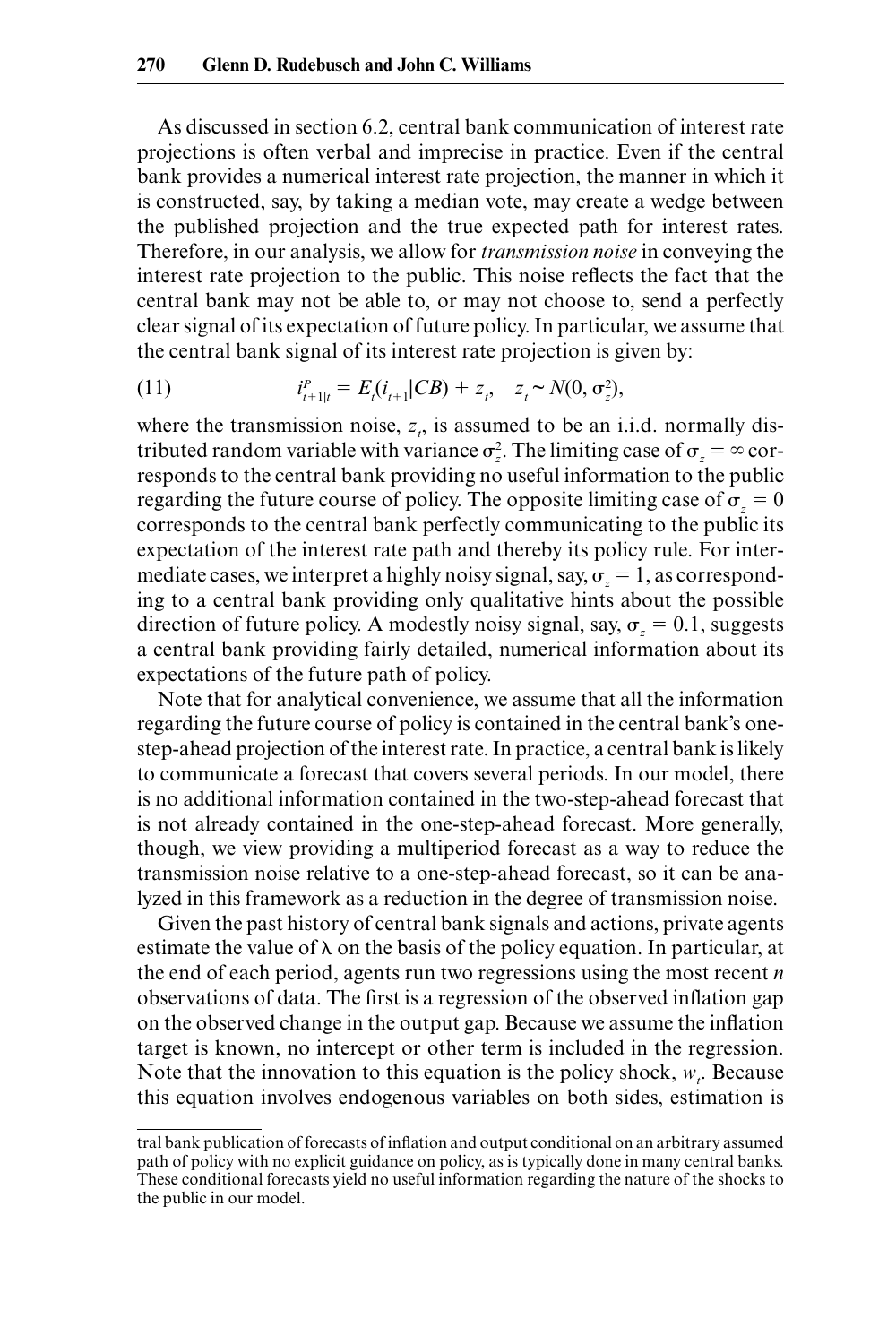done using instrumental variables, where the lagged output gap is the instrument. The second is a regression of the expected one-period-ahead inflation gap on the expected one-period-ahead change in the output gap consistent with the published central bank interest rate projection. Estimation of this equation is likewise done using instrumental variables. Note that the innovation in this case is the central bank transmission noise,  $z_t$ . In both cases, we impose the restriction that the estimated coefficient be positive, consistent with the restriction that the penalty on output gap variability be nonnegative. For symmetry and to avoid an upward bias in the estimates, we also impose the restriction that the estimated coefficient be no larger than twice the true value. Given the assumption that  $\lambda = 1$ , the estimates are constrained to lie between 0 and 2, inclusive.

Estimation of these two equations yields two point estimates of  $\lambda$  and estimates of the variances of the residuals in the two equations. We assume that agents then form an estimate  $\hat{\lambda}_i$  by taking a weighted average of the two point estimates, with the weights equaling the inverse of the respective standard deviations of the regression residuals. In this way, agents take into account the relative amounts of noise observed from the two sources of information regarding the monetary policy rule.24 In the following period, agents compute expectations of future variables conditional on  $\hat{\lambda}_i$ . Then, given the realized values of the innovations, the values of all endogenous variables are computed. The process is then continued, with agents reestimating the policy rule equations at the end of each period.<sup>25</sup> We compute the statistics of interest for these experiments using model stochastic simulations. We run each simulation 41,000 periods and drop the first 1,000 periods to minimize the effects of initial conditions.

Central bank publication of interest rate projections improves the public's understanding of the central bank's policy rule. The solid line of figure 6.3 shows the root mean squared error (RMSE) of  $\hat{\lambda}_t$  (relative to the true value of  $\lambda = 1$ ) over the simulations for various degrees of transmission noise, as measured by  $\sigma_z$ . As noted in the preceding, the solid line assumes that agents estimate the policy rule using only forty periods of data, but still the average estimation errors for  $\hat{\lambda}_i$  are reasonably modest. As seen in figure 6.3, clear communication of interest rate projections facilitates the public's ability to estimate the policy rule. With zero transmission noise, the public's estimate of the policy rule equals the true policy rule at all

24. This method of combining estimates performs very well in terms of the resulting efficiency of the estimates in the model simulations. An alternative approach of having agents apply maximum likelihood would likely yield similar results, but at a much greater computational cost.

25. Technically, each period, we compute the rational expectations equilibrium consistent with the public's estimate of  $\lambda$ . We then compute residuals to the policy rule equation and to the equation describing the policy projection that make the setting of policy and the expectation of policy consistent with the true value of  $\lambda$  and the realized values of  $w_t$ , and  $z_t$ .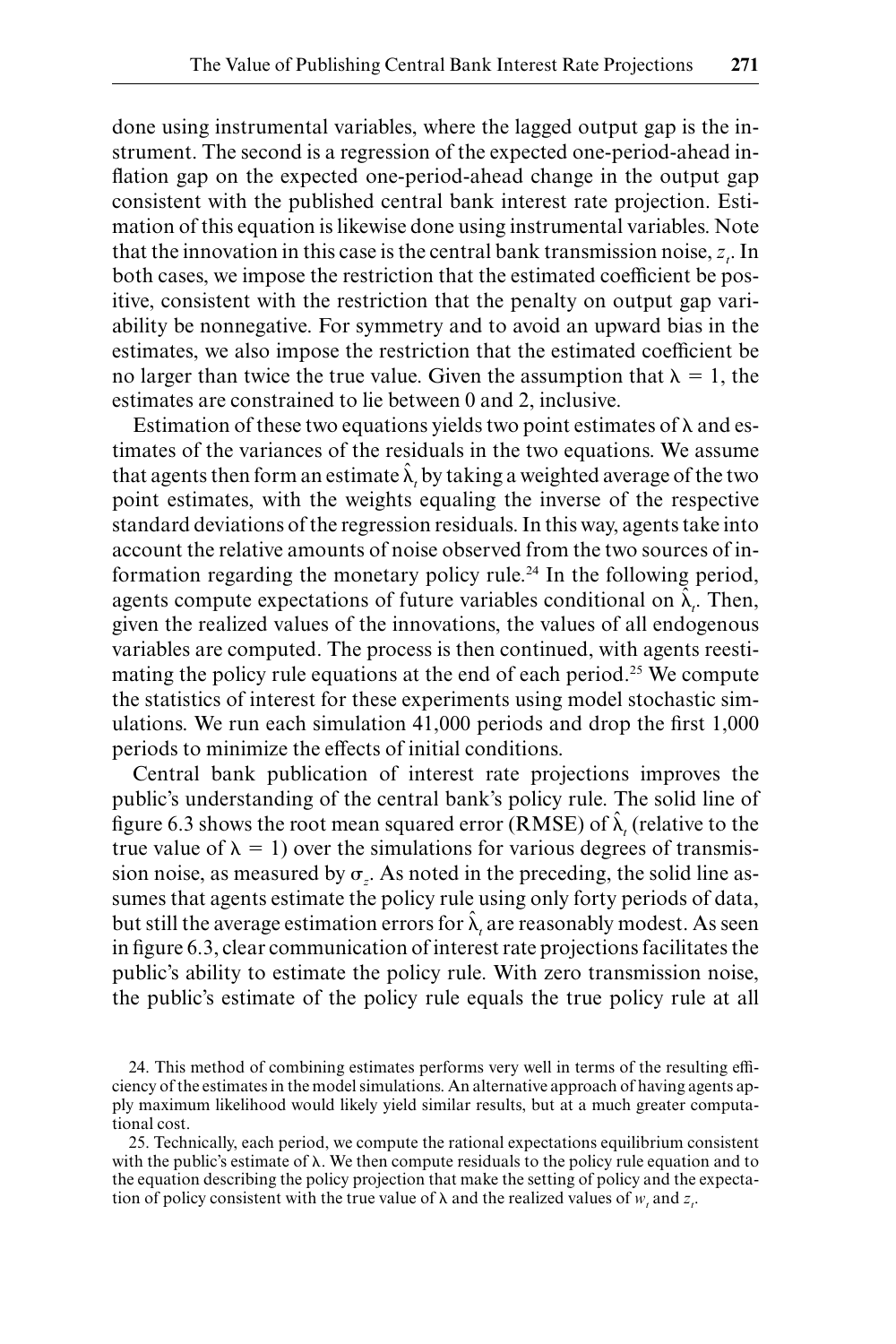

Fig. 6.3 Interest rate projections and estimates of  $\lambda$ 

times. But as the degree of transmission noise rises, the accuracy of the public's estimates of the policy rule diminishes.

Publication of interest rate projections is potentially useful at aligning private and central bank expectations even if the public has a relatively long history of observations of policy actions. The dashed line in figure 6.3 shows the RMSE of  $\hat{\lambda}_t$ , assuming that agents use eighty observations in estimating the policy rule.<sup>26</sup> Not surprisingly, the effect of publishing interest rate projections (for a given transmission noise) is smaller when the public has a longer history of policy actions on which to base their policy rule estimates. Nevertheless, even with twenty years of data, publication of interest rate projections can have a potentially significant effect on the public's understanding of the policy rule.

<sup>26.</sup> The doubling of the number of observations would, all else equal, lead to a reduction in the RMSE by a factor of  $\sqrt{2}$ . This is indeed approximately true for the results reported in figure 6.3 when  $\sigma_z$  is 1/2 or smaller. However, the restriction that  $\hat{\lambda}_t$  be between 0 and 2 reduces its RMSE, and this effect is larger when the sample size is small and when the magnitude of transmission noise is large. As a result, for values of  $\sigma_z$  above 1/2, the RMSE curve for  $n = 40$ lies below what would be expected based on the difference in sample sizes.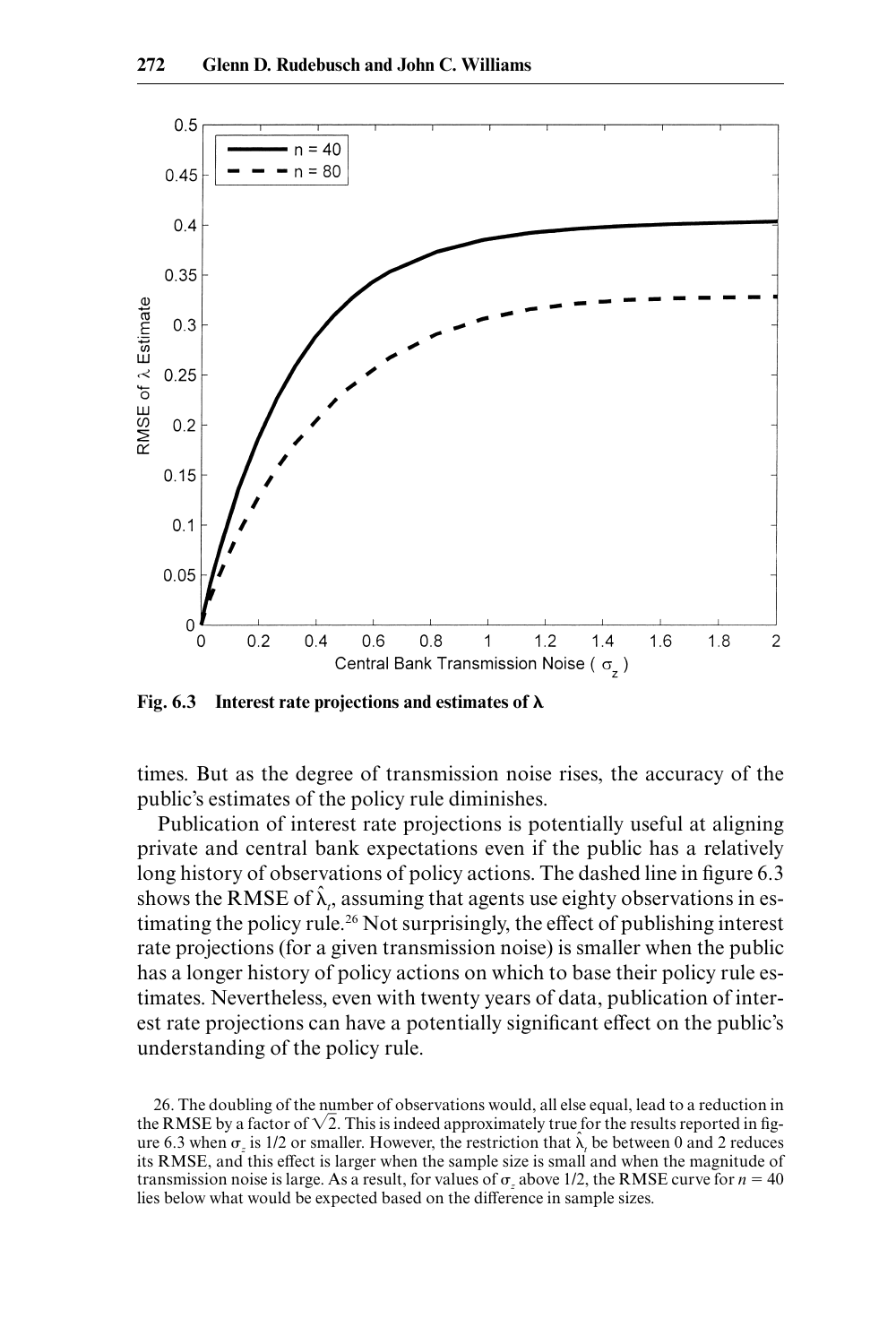This alignment of the public's and the central bank's expectations of monetary policy reduces the magnitude of fluctuations in output and the inflation gap and, therefore, on the central bank loss. The solid line in figure 6.4 shows the central bank loss for various degrees of central bank transmission noise,  $\sigma_z$ , when  $n = 40$ . For comparison, the loss assuming that the central bank does not publish interest rate projections is about 1.03. The central bank loss is minimized when the transmission noise is zero and rises as  $\sigma_z$  increases. Even a noisy central bank signal of policy intentions yields a noticeable improvement in macroeconomic performance over that which would occur absent central bank publication of interest rate projections.

The benefits of central bank communication of interest rate projections are greatest when the public has relatively little data on which to base their estimates of the policy rule. The dashed line in figure 6.4 shows the corresponding results for  $n = 80$ . The benefits of communicating policy intentions are only about one-half as large as when  $n = 40$ . Of course, in the limit as the sample size increases to infinity, central bank interest rate projections would be superfluous because the public would know the exact policy rule based on past observations of policy actions.

These results show that when the public is uncertain about how the cen-



**Fig. 6.4 Interest rate projections and the central bank loss**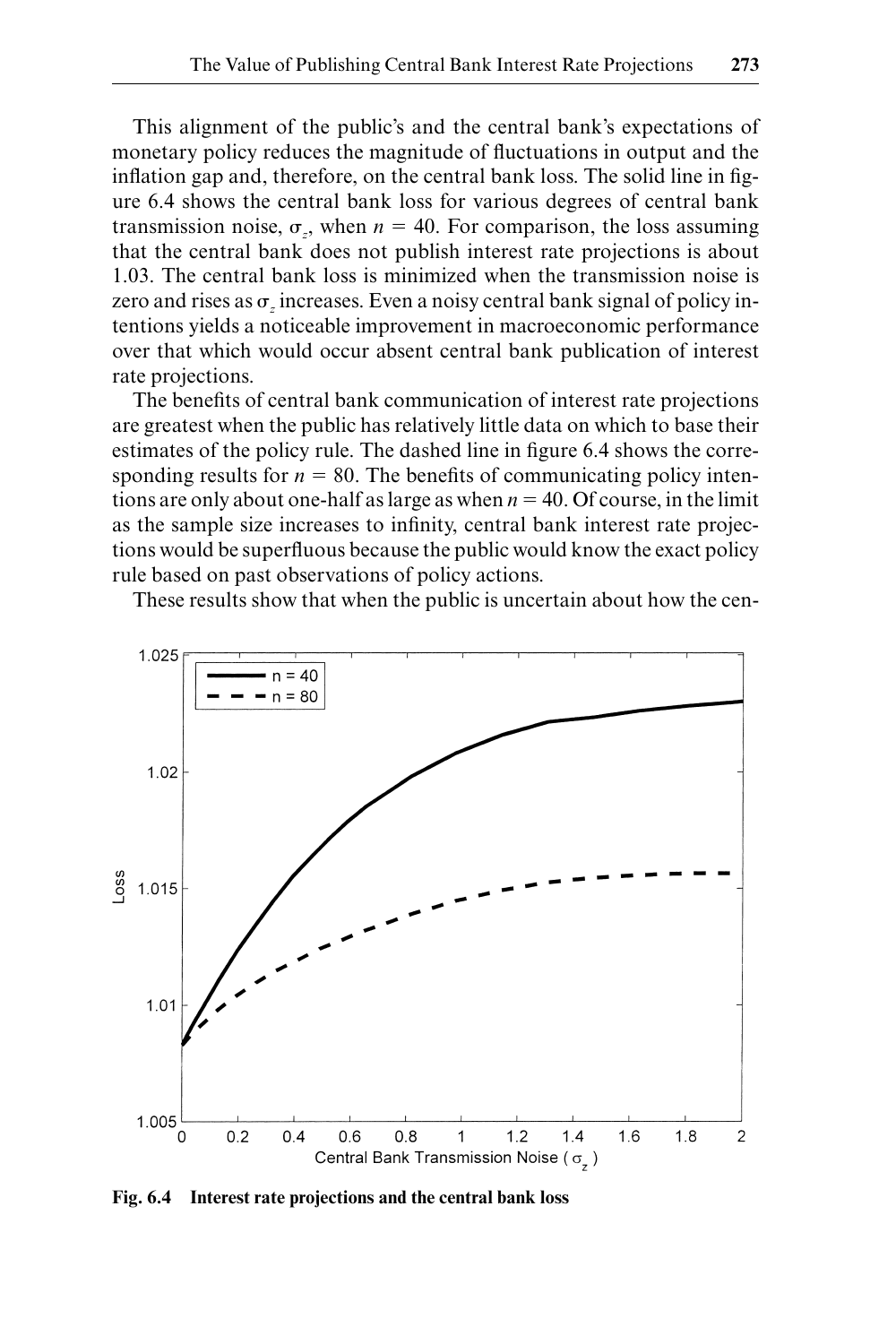tral bank will respond to economic conditions, publishing interest rate projections can help align private and public expectations of future policy actions and thereby improve macroeconomic performance. This finding confirms that of Orphanides and Williams (2005), who, using a simple stylized model, find that the central bank loss is lower when the public knows the monetary policy rule than if they have to estimate the policy rule based on limited data.

#### 6.4.2 Inflation Target Uncertainty

The case of policy rule uncertainty provides a strong case for central bank transparency and the potential value of publishing central bank interest rate projections. We now consider the case where the public is uncertain regarding the true value of the medium-run inflation target.<sup>27</sup> The case of inflation target uncertainty is of particular interest for two reasons. First, this case is of interest on its own merit. As discussed in Woodford (2005) and Williams (2006), a central bank constrained by the zero lower bound on interest rates will want to engineer above-trend inflation for a time, but, if the public has little experience with policy constrained by the zero bound, private agents may not understand the central bank's intentions. Second, this case is well suited for analyzing the issue of the effects of interest rate projections if the public inefficiently uses the information contained in interest rate projections.

In analyzing inflation target uncertainty, we assume as before that the public and the central bank have complete information regarding the other aspects of the economy. We also continue to assume that the central bank communicates in terms of a noisy one-period-ahead internal forecast of the interest rate. And to keep the analysis as simple as possible, we now assume that the public knows the central bank's preference parameter  $\lambda$ . Under these assumptions, the public faces a standard signal extraction problem in order to try to disentangle the realizations of the inflation target and the policy shock. One way to interpret the solution to this problem is to consider what private agents will determine as the most likely value of the true inflation target from realized policy actions and published central bank interest rate projections. We assume that the central bank, but not the public, knows the realized values of the two policy-related innovations, υ*<sup>t</sup>* and  $w_t$ . The public observes the current interest rate, from which it can infer the sum,  $\pi_t^* + w_t$ , but it cannot disentangle the current level of the inflation target and the realization of the policy shock  $w_t$ . Likewise, from the published interest rate projection, the public can infer the sum,  $\delta \pi_t^* + \psi z_t$ , where ψ measures the relationship between the inflation target and the interest rate implied by the monetary policy rule, but it cannot disentangle

<sup>27.</sup> For further discussion of target shocks in the context of public uncertainty of future policy actions, see Faust and Svensson (2001) and Geraats (2005).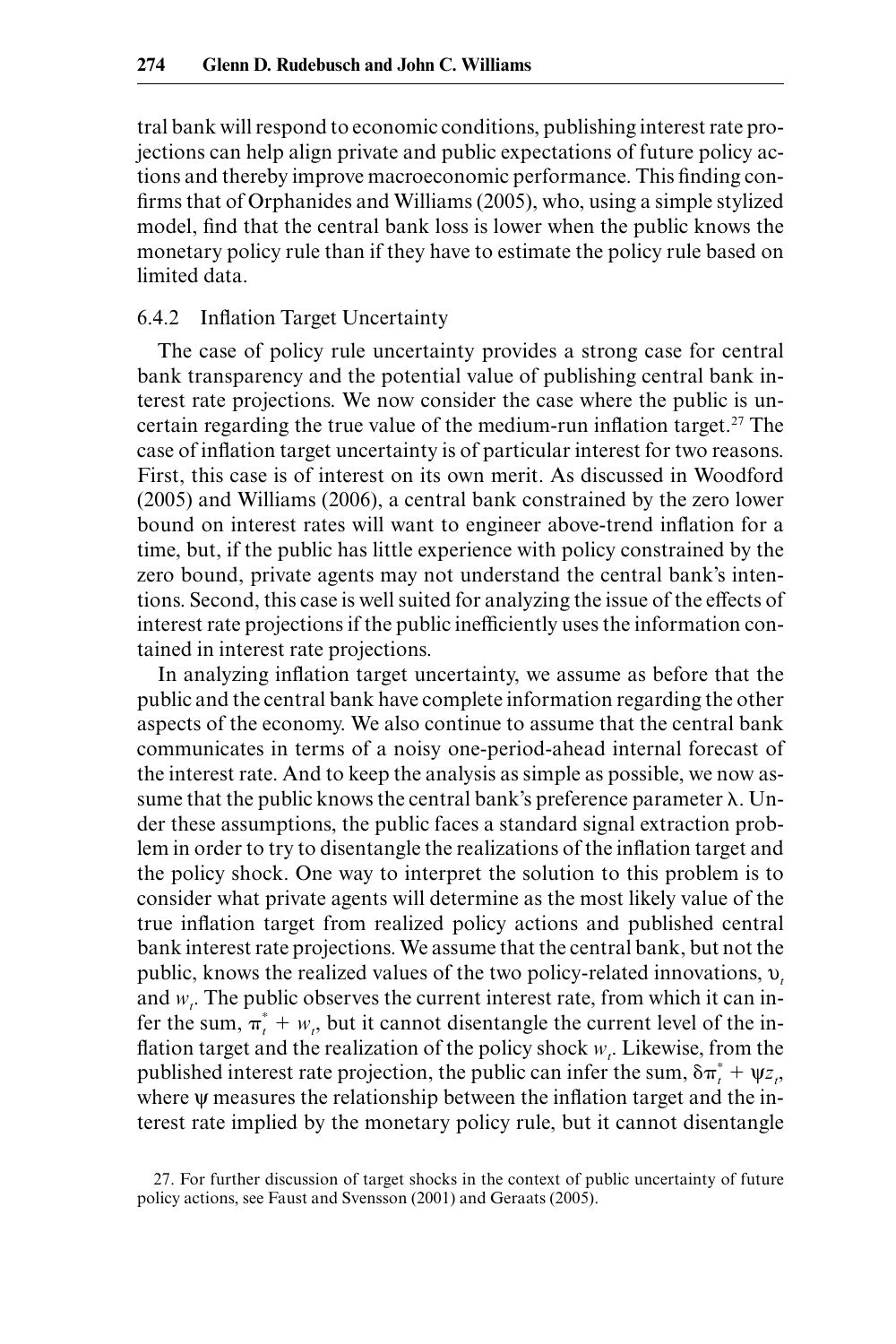the expected level of the inflation target and the realization of the transmission noise shock,  $z_t$ <sup>28</sup>

Given the assumptions of independent Gaussian disturbances, the resulting optimal filter estimate of the inflation target at time *t*, based on information available in period *t*, denoted by  $\hat{\pi}_t^*$ , is given by

(12) 
$$
\hat{\pi}_t^* = \delta \hat{\pi}_{t-1}^* + \gamma (\pi_t^* + w_t - \delta \hat{\pi}_{t-1}^*) + \theta (\delta \pi_t^* + \psi z_t - \delta \hat{\pi}_{t-1}^*),
$$

where the parameter  $\gamma \in [0, 1]$  is the gain associated with the revelation of the policy action, and the parameter  $\theta \in [0, 1]$  is the gain associated with the central bank's projection of the interest rate in the next period. As noted in the preceding, we assume that the unconditional mean of the inflation target is 0 and that this is known by the public. We initially assume that agents know the true values of the variances of the different shocks and filter the data optimally. Given that the shocks  $w_i$  and  $z_i$  are independent, the signal-to-noise ratio of the combined two signals, denoted  $\phi$ , is given by:

(13) 
$$
\phi \equiv \frac{\sigma_v^2}{\sigma_w^2} + \frac{\delta^2 \sigma_v^2}{\psi^2 \sigma_z^2}.
$$

The optimal steady-state filter gains,  $\gamma^*$  and  $\theta^*$ , are given by the following two equations:

two equations:  
(14) 
$$
\gamma^* + \theta^* = 1 - \frac{2}{2 - (1 - \delta^2 - \phi)^2 + \sqrt{(1 - \delta^2 - \phi)^2 + 4\phi}}
$$

(15) 
$$
\gamma^* = \frac{\gamma^* + \theta^*}{\phi} \frac{\sigma_v^2}{\sigma_w^2}.
$$

Equation (14) is the standard formula for a problem of two independent Gaussian latent variables, where one follows an AR(1) and the other is serially uncorrelated (see Harvey 1989). Equation (15) parses the sum of the two gains according to the relative signal-to-noise ratios of the two processes.

Private agents form expectations of future variables based on their estimate of the inflation target. Output, inflation, and interest rates are then determined conditional on these expectations. Figure 6.5 displays the optimal filter gains associated with the policy action,  $\gamma^*$ , and with the interest rate projection,  $\theta^*$ , respectively. Not surprisingly, if the central bank signal of its policy intentions is highly noisy, the public mostly ignores that signal and bases its beliefs primarily on policy actions. As the clarity of the central bank projections improves, the public places greater weight on

<sup>28.</sup> The value of  $\psi$  is a function of the other model parameters. In the model simulations, we first obtain the reduced-form solution of the model and then set ψ equal to the inverse of the coefficient on the inflation target in the reduced-form equation for the interest rate.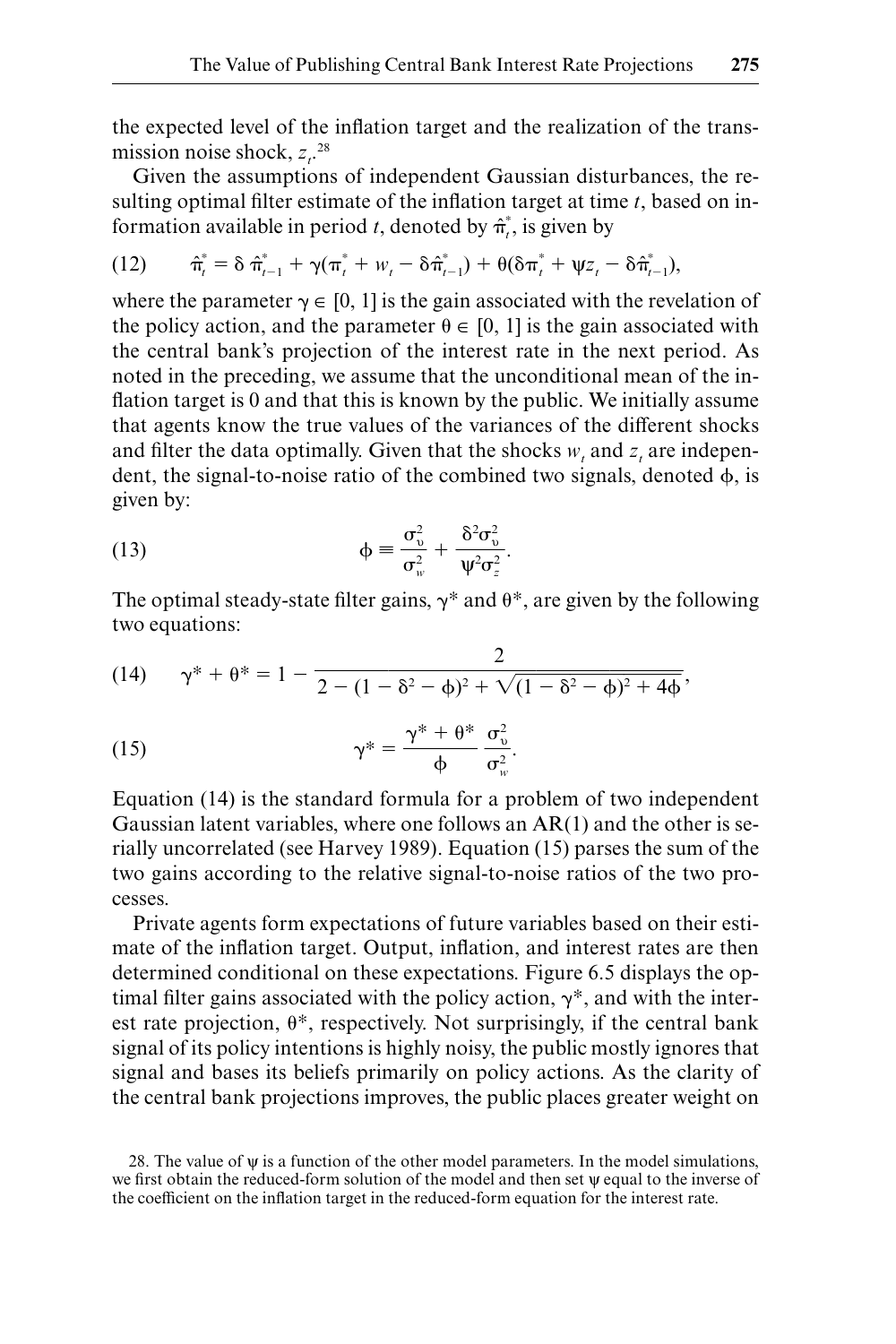

**Fig. 6.5 Inflation target uncertainty and the optimal use of information**

those projections and less weight on the current policy setting. As the signal-to-noise goes to 0, the public optimally responds only to published interest rate projections and not at all to policy actions.<sup>29</sup>

The public's inaccurate assessments of the medium-run inflation target create persistent discrepancies between the public's estimate of the target and the target's true value, which distort the paths of inflation and the output gap away from those desired by the central bank. Imperfect public information about the inflation target affects the responses to shocks to the policy rule and the inflation target. Given the relatively small variance assumed for the inflation target shocks, sizable persistent shifts in the inflation target are relatively "rare," so the public's view of the inflation target is

<sup>29.</sup> As in the case of policy rule uncertainty, if the central bank perfectly communicated its expectation of the interest rate in the next period ( $\sigma_z = 0$ ), this information would be sufficient for the public to completely ascertain the inflation target. Additional information from the central bank about its projection of interest rates two, three, or more periods in the future would be superfluous. However, as mentioned in the preceding, we interpret our analysis in terms of providing signals on the projected path of interest rates over a few years.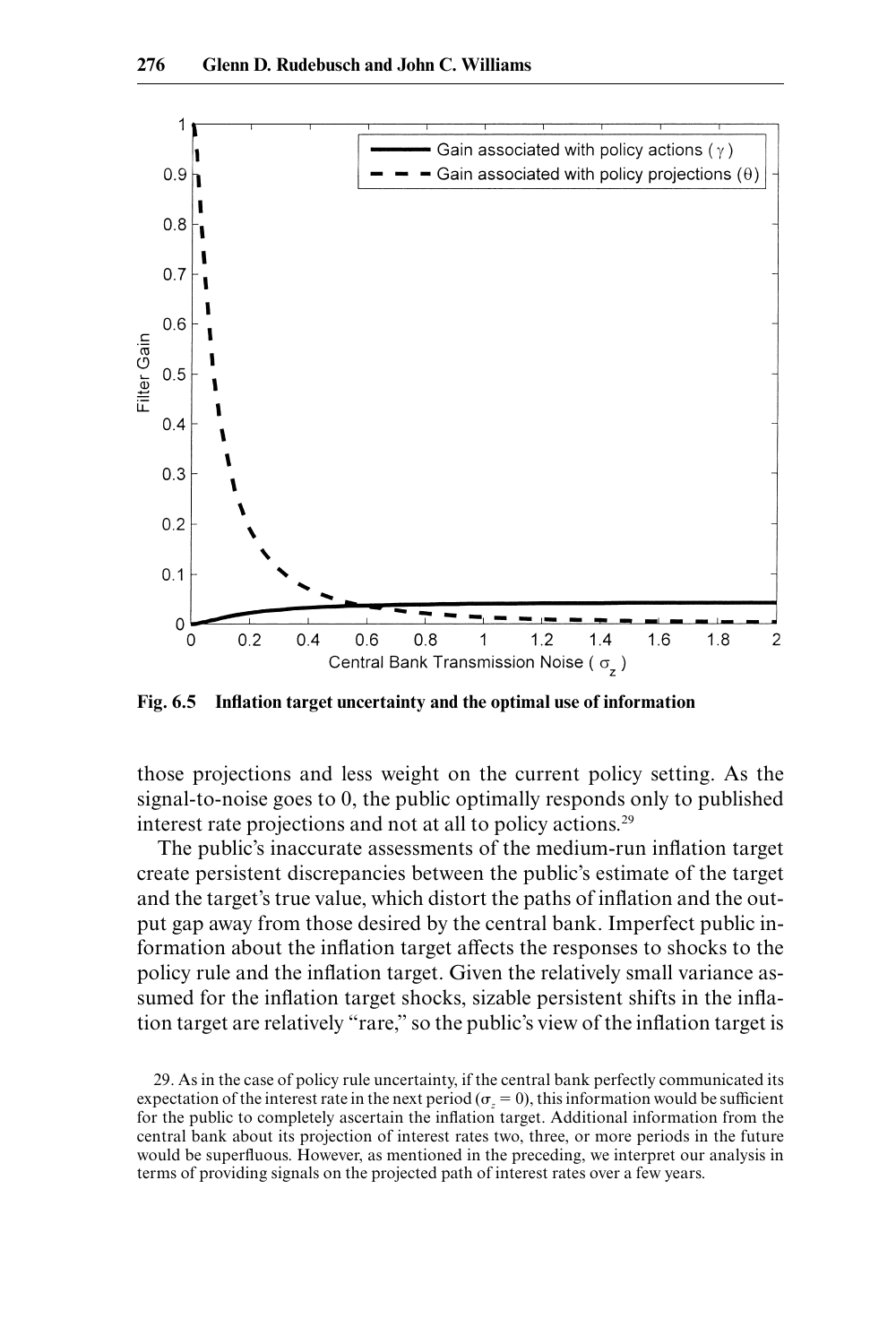not very sensitive to a surprising policy action. Indeed, in the absence of interest rate projections, the optimal gain parameter for policy actions,  $\gamma$ , equals 0.043, indicating that the public's estimate of the inflation target initially would rise only by 4.3 *basis points* in the period of a 1 percentage point shock to the actual target.

The public's misperception of the inflation target gradually shrinks over time following a shock to the inflation target, both because the target itself is returning to baseline and the public's estimate is catching up with the target. With imperfect information, following a positive shock to the inflation target, the public wrongly ascribes too much central bank behavior to the transitory policy shock, so output rises more and inflation rises less than if the public knew about the shift in the inflation target. The excessive rise in the output gap continues and eventually causes the inflation rate to persistently overshoot the true target. As a result, the loss associated with a shock to the inflation target is greater when the central bank does not effectively communicate its intentions.

Although central bank communication helps improve the public's understanding of the medium-run inflation target, it also potentially introduces public expectational errors owing to central bank transmission noise that otherwise would be absent. The noise in the interest rate signal distorts the public's expectations of future policy and is a source of aggregate variability. The magnitude of these misperceptions depends on both the variance of the transmission noise shocks and the filter gain applied by the public to central bank communication. We account for this "cost" of noisy transmissions in our calculation of the effects of publishing interest rate projections.

Publishing interest rate projections improves the public's ability to discern the true medium-run inflation target, leading to better macroeconomic outcomes. The solid line in figure 6.6 shows the central bank loss as a function of the degree of central bank communication transmission noise, assuming that the public uses the optimal filter described in the preceding. An increase in transparency achieves a better alignment of public expectations of future policy with those of the central bank. The improved management of expectations better aligns the economy's responses to the inflation target and policy shocks with those in the complete transparency benchmark. On net, the benefits of the public's improved understanding of the inflation target outweigh the costs of extra noise in the system resulting from central bank communication noise, and the loss monotonically decreases as the quality of the signal about the central bank's interest rate projection improves. The benefits of transparency are larger when the inflation target is highly persistent. The smaller benefit of communication when the inflation target is not very persistent reflects the fact that in this situation the responses of the economy to an inflation target shock and a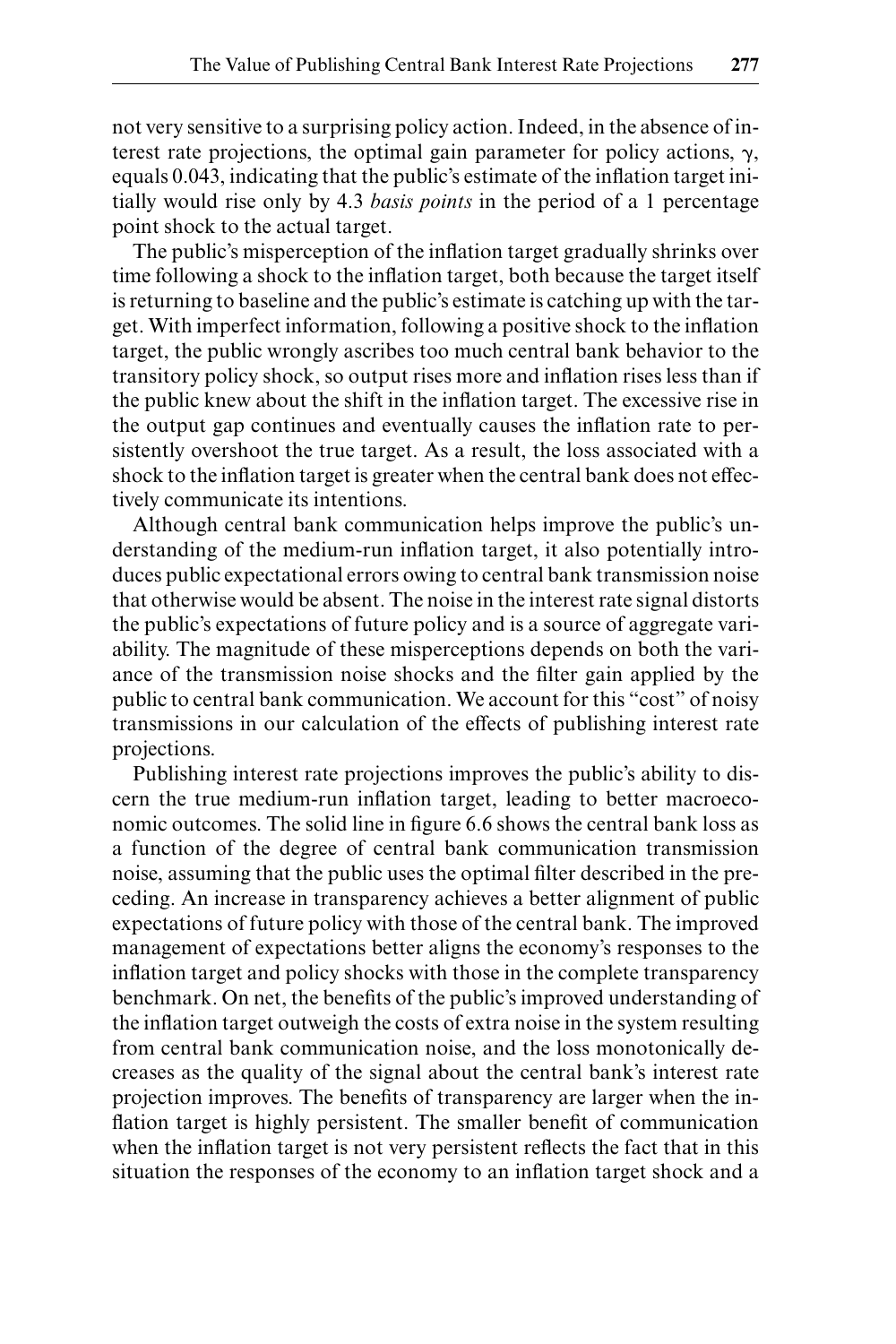

**Fig. 6.6 Inflation target uncertainty and the central bank loss**

transitory policy shock are quite similar. Thus, the public's parsing of the sources of the shock has little effect on inflation and output and, therefore, on the central bank loss.

6.4.3 Possible Public Confusion Regarding the Interest Rate Projections

One concern about central bank provision of interest rate projections is that private agents may misconstrue the accuracy of these projections or view them as unconditional commitments of future policy actions on the part of the central bank. If private agents systematically underreact to interest rate projections, the effects and usefulness of those projections would be more muted than reported in the preceding. A more significant concern is that private agents might overreact to published statements of central bank intentions and thereby underreact to the information in policy actions, with potentially deleterious effects on the economy. Such misperceptions of the quality of the central bank projections should not persist indefinitely because agents will eventually deduce the true value of central bank information from observed data. Nonetheless, it is conceivable that misperceptions of the noise in the central bank published projections could persist for a significant period of time and, therefore, be a problem during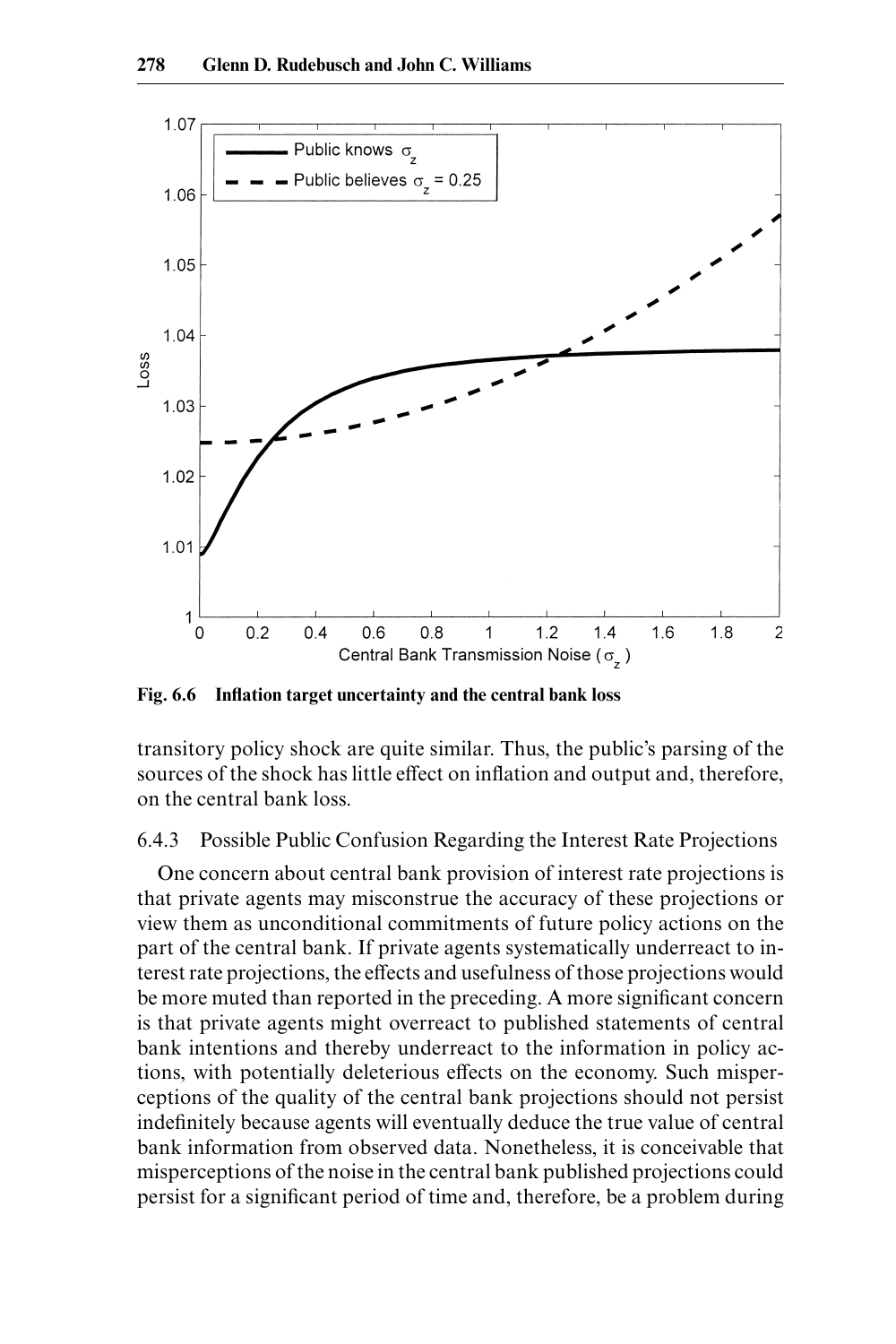a transition period following the initial publication of interest rate projections. For this reason, we consider the effects of public confusion as to the degree of transmission noise in central bank rate projections.

If the public systematically underestimates the accuracy of the central bank interest rate projections, then the benefits of central bank communication are muted. The dashed line in figure 6.6 shows the central bank losses for different degrees of noise in the central bank projections, where the public filters the incoming information from policy actions and interest rate projections and believes that the central bank is sending a signal with  $\sigma_z = 0.25$ . The portion of the curve corresponding to values of  $\sigma_z$  between 0 and 0.25 is nearly flat, indicating that achieving the benefits of central bank communication of rate projections depends critically on the public's knowledge of the quality of the signal.

Interestingly, in the intermediate case where the public only moderately overestimates the accuracy of the central bank's signal, the central bank loss is actually lower than if the public had correctly assessed the degrees of transmission noise. Thus, for a given degree of transmission noise, the central bank loss is actually reduced when private agents inefficiently use information in forming expectations. This result reflects the net effects of the effects of target misperceptions on the responses to the different shocks. The overestimate of the accuracy of the central bank signal reduces the loss following a shock to the target because it reduces the misperceptions in that case. The same result holds for the responses to transitory policy shocks, in which case the public's mistaken belief that the shock reflects in small part a shift in the inflation target can lead to a small reduction in the loss associated with the shock. Offsetting these gains is the increase in aggregate variability owing directly to the responses of output and inflation to the noise in the central bank signal. On net, in this model, the gains exceed the costs for moderate degrees of overestimation of the quality of the signal. This finding illustrates the more general point that there does not exist an exact universal correspondence between the alignment of private and public expectations and the minimization of the central bank loss.30 Under certain conditions, systematic expectational errors can be beneficial to the achievement of the central bank's goals, while in other cases such errors can interfere with the achievement of those goals.

30. It is possible to devise other examples where an improved alignment of private and central bank expectations increases the central bank loss. For example, if one allows for both a transitory shock to the true inflation target that has a significantly higher variance than either the persistent inflation target or the policy shocks, then either partial transparency or even no transparency can be optimal. This occurs because the public sees some probability that any realized shock is highly persistent, which causes inflation to rise more and the output gap to move less than for a transitory shock, both desirable responses if the source of the shock is a transitory disturbance to the inflation target. Such an example is not realistic, but illustrates the general point that has been made repeatedly in the literature: transparency can be a double-edged sword.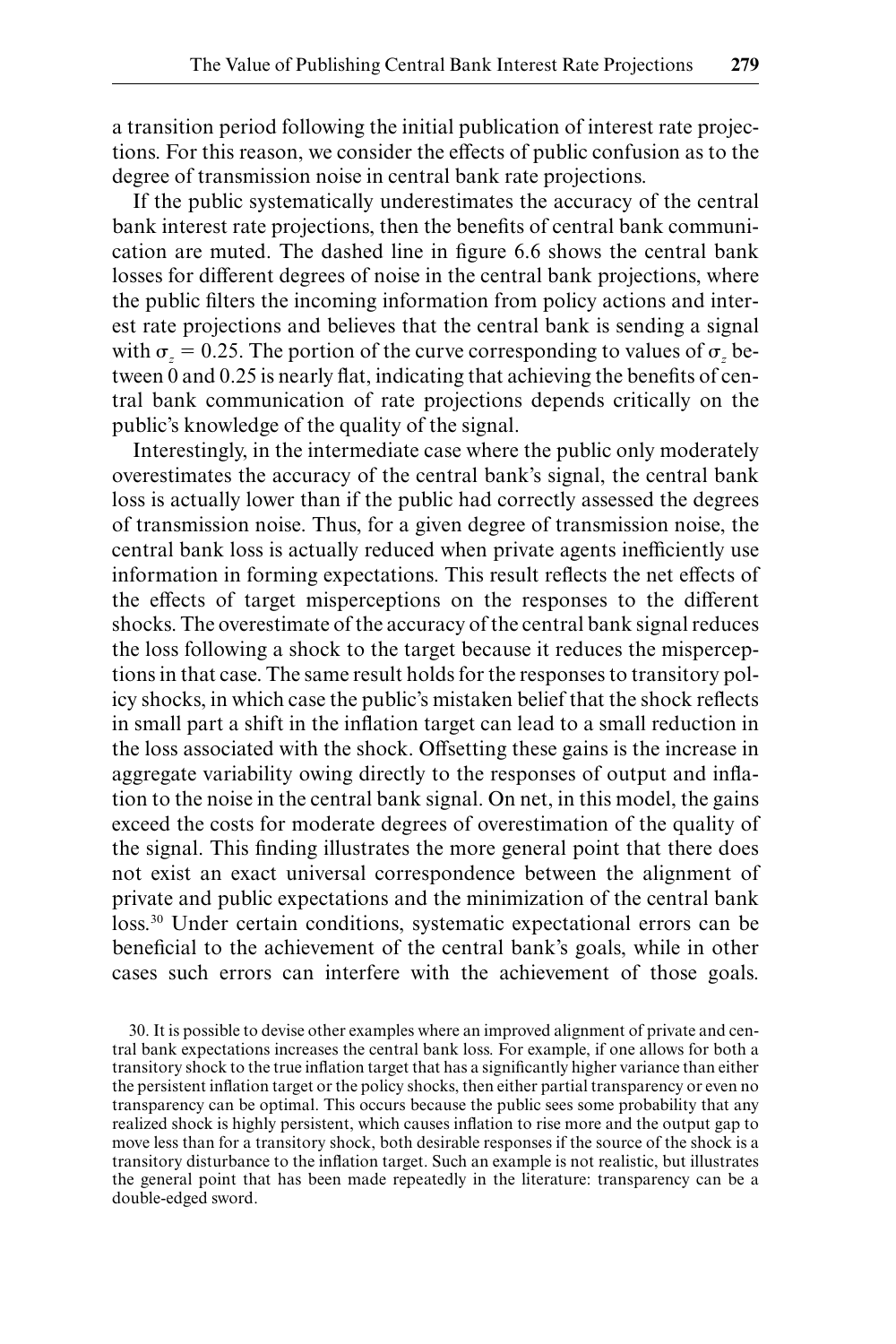Nonetheless, it is worth stressing that in the examples considered here, we find that the central bank loss is minimized when the central bank is perfectly transparent, that is,  $\sigma_z = 0$ .

If the public severely overestimates the accuracy of central bank signals, then publishing interest rate projections can be counterproductive, until private agents realize their misperception of the accuracy of central bank signals. As the degree of the public's overestimation of the accuracy of the signal increases, the loss associated with aggregate fluctuations resulting from the responses to noise in the central bank's signal rises. As seen in the figure, if the true value of  $\sigma_z$  exceeds about 1.25, while the public believes it to be 0.25, the central bank loss exceeds that which would occur if the central bank did not publish interest rate projections at all. Under this condition, the costs associated with the public's response to the noise generated by the central bank signals outweigh the benefits these signals provide in the responses to the other shocks.

The potential for misperceptions of the accuracy of the interest rate projections suggests that an important part of such communication is to avoid sending highly noisy signals of future policy intentions that confuse markets. Indeed, concern that communication of policy intentions was doing more harm than good appears to have been behind the FOMC's abandonment of policy guidance in 1999, as discussed in the preceding. But in the cases of the Reserve Bank of New Zealand and the Norges Bank, publication of interest rate projections does not appear to have led to excessive or counterproductive market reactions. Moreover, as evidenced by the deviations of market expectations from the RBNZ interest rate projections illustrated in figure 6.1, it is clear that market participants do not view the projections as unconditional commitments, nor do they forsake independent analysis of economic conditions and forecasting of policy.

#### **6.5 Conclusion**

Indirect signaling of future policy intentions has been the overwhelming choice of central banks in the past. Recently, however, some central banks, including the Fed, have revealed some information to the public about their future policy intentions. But only two central banks, the RBNZ and the Norges Bank, have gone so far as to provide explicit quantitative forecasts of the policy expectations. The existing theoretical literature has not focused on transparency with regard to interest rate projections, nor has it reached firm conclusions regarding the optimal degree of central bank transparency in general. In our theoretical analysis, we find that central bank communication of interest rate projections can better align the public's and the central bank's expectations, and this better alignment of expectations generally leads to improvements in macroeconomic performance.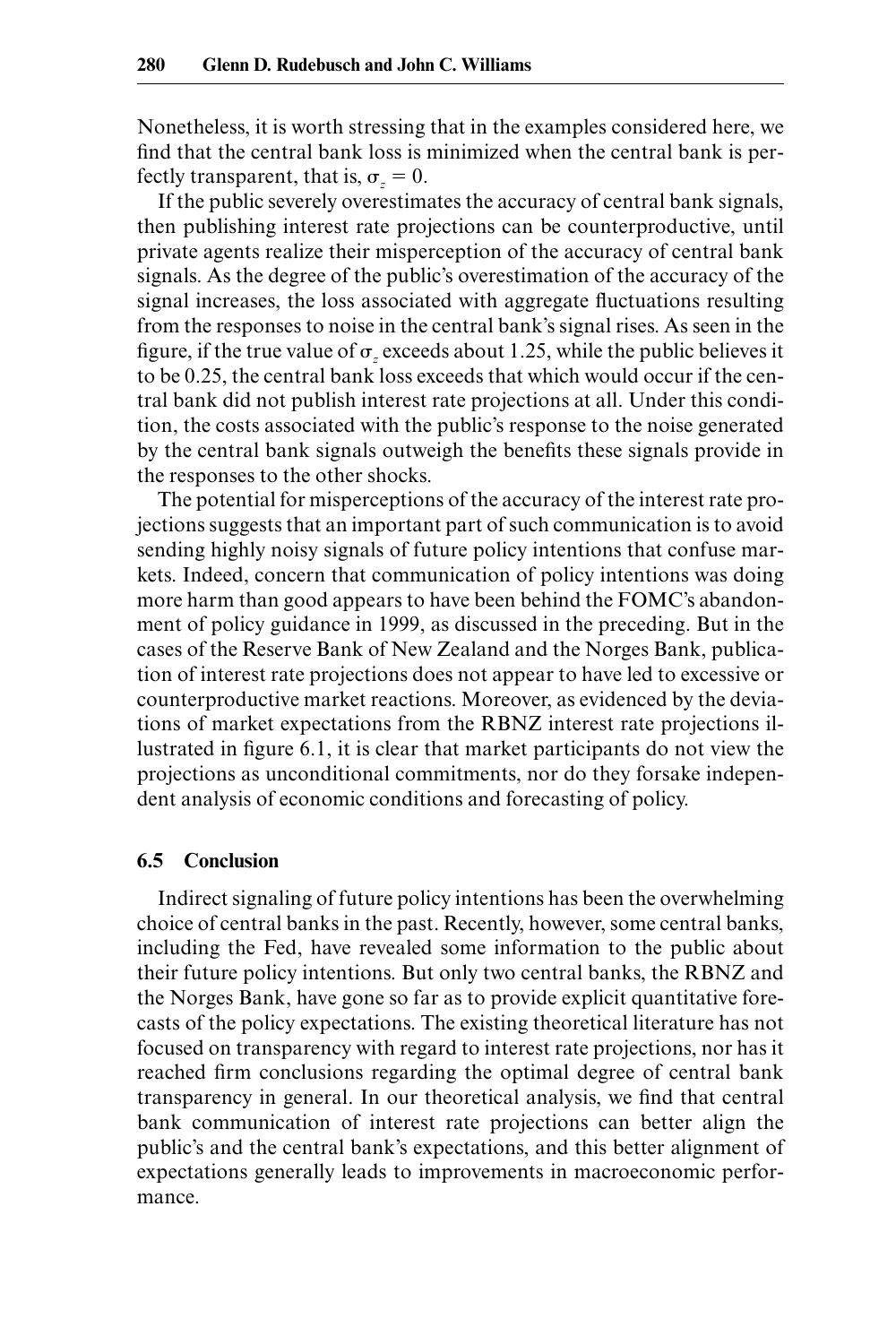Although our results provide some support for the argument that the better alignment of expectations improves performance, our analysis also highlights some of the pitfalls that may accompany publishing interest rate projections. An important concern is that the public would misconstrue the central bank communication as providing an unconditional commitment or may put too much weight on the information from the central bank communication relative to other sources of information. We find that the latter concern, if realized, could be costly in terms of macroeconomic stabilization and could even cause performance to worsen relative to the case of no central bank communication. These results underline the need for a well-developed central bank communications strategy that mitigates such problems by highlighting both the conditionality and uncertainty regarding interest rate projections.

# **References**

- Archer, David. 2005. Central bank communication and the publication for interest rate projections. Bank of International Settlements. Unpublished Manuscript.
- Bernanke, Ben. 2004. Central bank talk and monetary policy. Remarks at the Japan Society corporate luncheon, New York. http://www.federalreserve.gov/ boarddocs/speeches/2004/200410072/default.htm.
- Bernanke, Ben, Vincent R. Reinhart, and Brian P. Sack. 2004. Monetary policy alternatives at the zero bound: An empirical assessment. *Brookings Papers on Economic Activity*, Issue no. 2. 1–100. Washington, DC: Brookings Institution.
- Blinder, Alan S. 1998. *Central banking in theory and practice*. Cambridge, MA: MIT Press.
- ———. 2004. *The quiet revolution: Central banking goes modern*. New Haven, CT: Yale University Press.
- Bomfim, Antulio, and Glenn D. Rudebusch. 2000. Opportunistic and deliberate disinflation under imperfect credibility. *Journal of Money, Credit, and Banking* 32:707–21.
- Carpenter, Seth. 2004. Transparency and monetary policy: What does the academic literature tell policymakers? FRB Finance and Economics Discussion Paper Series no. 2004–35. Washington, DC: Federal Reserve Board. http:// www.federalreserve.gov/pubs/feds/2004/200435/200435abs.html.
- Cogley, Timothy, and Argia M. Sbordone. 2005. A search for a structural Phillips curve. *Federal Reserve Bank of New York Staff Reports* no. 203. New York: Federal Reserve Bank of New York.
- Eggertsson, Gauti B., and Michael Woodford. 2003. The zero bound on interest rates and optimal monetary policy. *Brookings Papers on Economic Activity*, Issue no. 1:193–233. Washington, DC: Brookings Institution.
- Erceg, Christopher J., and Andrew T. Levin, 2003. Imperfect credibility and inflation persistence. *Journal of Monetary Economics* 50 (4): 915–44.
- Faust, Jon, and Eric M. Leeper. 2005. Forecasts and inflation reports: An evaluation. Paper prepared for the Sveriges Riksbank conference, Inflation Targeting: Implementation, Communication and Effectiveness, Stockholm, Sweden. http:// www.riksbank.com/upload/Dokument\_riksbank/Kat\_foa/FaustLeeper.pdf.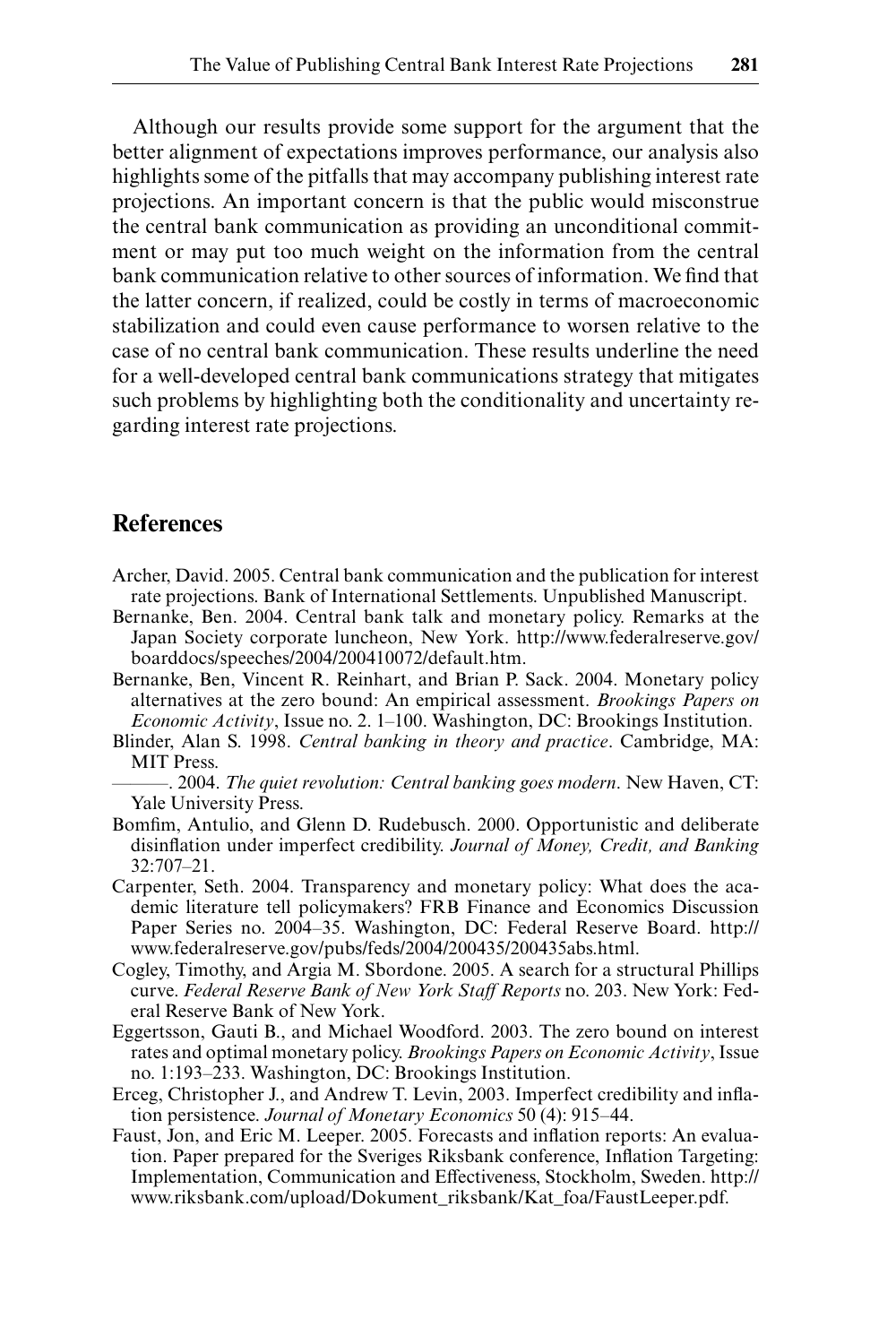- Faust, Jon, and Lars E.O. Svensson. 2001. Transparency and credibility: Monetary policy with unobservable goals. *International Economic Review* 42:369–97.
- Federal Reserve Board of Governors. 2000. Modifications to the FOMC's disclosure policies. January 19. http://www.federalreserve.gov/boarddocs/press/ general/2000/20000119/attachment.pdf.

———. 2003. Press release. August 12. http://www.federalreserve.gov/boarddocs/ press/monetary/2003/20030812/.

- Fuhrer, Jeffrey C., and Glenn D. Rudebusch. 2004. Estimating the Euler equation for output. *Journal of Monetary Economics* 51:1133–53.
- Geraats, Petra M. 2002. Central bank transparency. *Economic Journal* 112:532–65. ———. 2005. Transparency and reputation: The publication of central bank forecasts. *Topics in Macroeconomics* 5:1–26.
- Goodfriend, Marvin. 1986. Monetary mystique: Secrecy and central banking. *Journal of Monetary Economics* 17:63–92.
- Goodhart, Charles A. E. 2001. Monetary transmission lags and the formulation of the policy decision on interest rates. *Federal Reserve Bank of St. Louis Review* 83 (July/August): 165–81.
- Gürkaynak, Refet S., Brian Sack, and Eric T. Swanson. 2005a. Do actions speak louder than words? The response of asset prices to monetary policy actions and statements. *International Journal of Central Banking* 1:55–93.
- ———. 2005b. The sensitivity of long-term interest rates: Evidence and implications for macroeconomic models. *American Economic Review* 95 (1): 425–36.
- Harvey, Andrew C. 1989. *Forecasting, structural time series models and the Kalman filter*. Cambridge, UK: Cambridge University Press.
- Hellwig, Christian. 2005. Heterogeneous information and the welfare effects of public information disclosures. University of California, Los Angeles, Unpublished Manuscript.
- Hördahl, Peter, Oreste Tristani, and David Vestin. 2006. A joint econometric model of macroeconomic and term structure dynamics. *Journal of Econometrics* 131:405–44.
- King, Mervyn. 2006. Speech presented at the Lord Mayor's banquet for bankers and merchants, London, England. http://www.bankofengland.co.uk/publications/ speeches/2006/speech278.pdf.
- Kohn, Donald L. 2005. Central bank communication. Remarks at the annual meeting of the American Economic Association, Philadelphia. http://www .federalreserve.gov/boarddocs/speeches/2005/20050109/default.htm.
- Kohn, Donald L., and Brian Sack. 2004. Central bank talk: Does it matter and why? In *Macroeconomics, monetary policy, and financial stability*, 175–206. Ottawa, Ontario: Bank of Canada.
- Kozicki, Sharon, and Peter A. Tinsley. 2001. Shifting endpoints in the term structure of interest rates. *Journal of Monetary Economics* 47:613–52.
- Lange, Joe, Brian Sack, and William Whitesell. 2003. Anticipations of monetary policy in financial markets. *Journal of Money, Credit, and Banking* 35 (6): 889– 909.
- Leitemo, Kai. 2003. Targeting inflation by constant-interest-rate forecasts. *Journal of Money, Credit and Banking* 35:609–26.
- McGough, Bruce, Glenn D. Rudebusch, and John C. Williams. 2005. Using a longterm interest rate as the monetary policy instrument. *Journal of Monetary Economics* 52:855–79.
- Miller, Rich. 2005. The Fed may be talking too freely. *Business Week Online*, March 24.
- Mishkin, Frederic S. 2004. Can central bank transparency go too far? In *The future*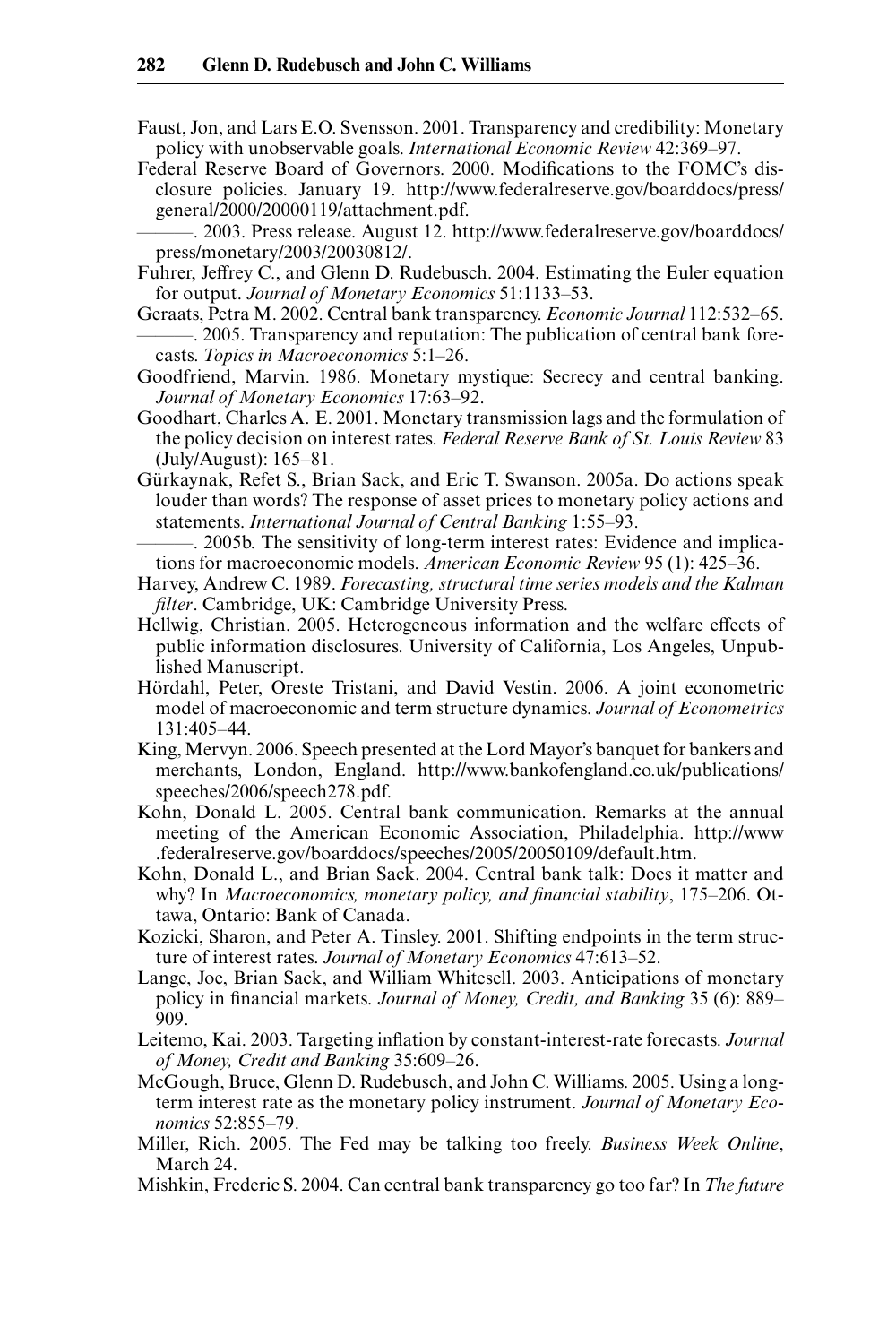*of inflation targeting*, ed. Christopher Kent and Simon Guttmann, 48–66. Sydney, Australia: McMillan.

Morris, Stephen, and Hyun S. Shin. 2002. Social value of public information. *American Economic Review* 92 (5): 1521–34.

———. 2005. Central bank transparency and the signal value of prices. *Brookings Papers on Economic Activity*, Issue no. 2. 1–66. Washington, DC: Brookings Institution.

- Norges Bank. 2005. *Inflation Report*. November. http://www.norges-bank.no/upload/ import/front/rapport/en/ir/2005-03/ir-2005-03-en.pdf.
- Oda, Nobuyuki, and Kazuo Ueda. 2005. The effects of the Bank of Japan's zero interest rate commitment and quantitative monetary easing on the yield curve: A macro-finance approach. Bank of Japan Working Paper no. 05-E-6. Tokyo: Bank of Japan.
- Orphanides, Athanasios, and John C. Williams. 2005. Imperfect knowledge, inflation expectations, and monetary policy. In *The inflation-targeting debate*, ed. Ben S. Bernanke and Michael Woodford, 201–34. Chicago: University of Chicago Press.
- Poole, William. 2005a. Communicating the Fed's policy stance. Speech presented at the HM Treasury/GES conference, Is There a New Concensus in Macroeconomics, London. http://www.stlouisfed.org/news/speeches/2005/11\_30\_05.htm.
- ———. 2005b. How should the Fed communicate? Speech presented at Center for Economic Policy symposium, The Future of the Federal Reserve, Princeton, NJ. http://www.stlouisfed.org/news/speeches/2005/4\_02\_05.htm.
- Qvigstad, Jan F. 2005. When does an interest rate path "look good"? Criteria for an appropriate future interest rate path—A practician's approach. Norges Bank Staff Memo no. 2005/6. Oslo, Norway: Norges Bank.
- Reifschneider, David, and John C. Williams. 2000. Three lessons for monetary policy in a low inflation era. *Journal of Money, Credit and Banking* 32 (4): 936–66.
- Reserve Bank of New Zealand. 2006. *Monetary Policy Statement*. March. http:// www.rbnz.govt.nz/monpol/statements/mar06.pdf.
- Roca, Mauro. 2005. Transparency and monetary policy with imperfect common knowledge. Columbia University. Unpublished Manuscript.
- Rudebusch, Glenn D. 1995. Federal Reserve interest rate targeting, rational expectations, and the term structure. *Journal of Monetary Economics* 24:245–74.
- -, 2002. Term structure evidence on interest rate smoothing and monetary policy inertia. *Journal of Monetary Economics* 49:1161–87.
- ———. 2006. Monetary policy inertia: Fact or fiction? *International Journal of Central Banking* 2 (4): 85–135.
- Rudebusch, Glenn D., and Lars E.O. Svensson. 1999. Policy rules for inflation targeting. In *Monetary policy rules*, ed. John B. Taylor, 203–46. Chicago: University of Chicago Press.
- Rudebusch, Glenn D., and Tao Wu. 2004. A macro-finance model of the term structure, monetary policy, and the economy. *Economic Journal*, forthcoming.
	- ———. 2007. Accounting for a shift in term structure behavior with no-arbitrage and macro-finance models. *Journal of Money, Credit, and Banking* 39 (2–3): 395– 422.
- Schlesinger, Jacob M. 2000. Fed replaces "bias" stance with "risks" outlook. *Wall Street Journal*, January 20.
- Svensson, Lars E.O. 1997. Inflation forecast targeting: Implementing and monitoring inflation targets. *European Economic Review* 4:1111–46.
	- ———. 2003. What is wrong with Taylor rules? Using judgement in monetary policy through targeting rules. *Journal of Economic Literature* 41:426–77.